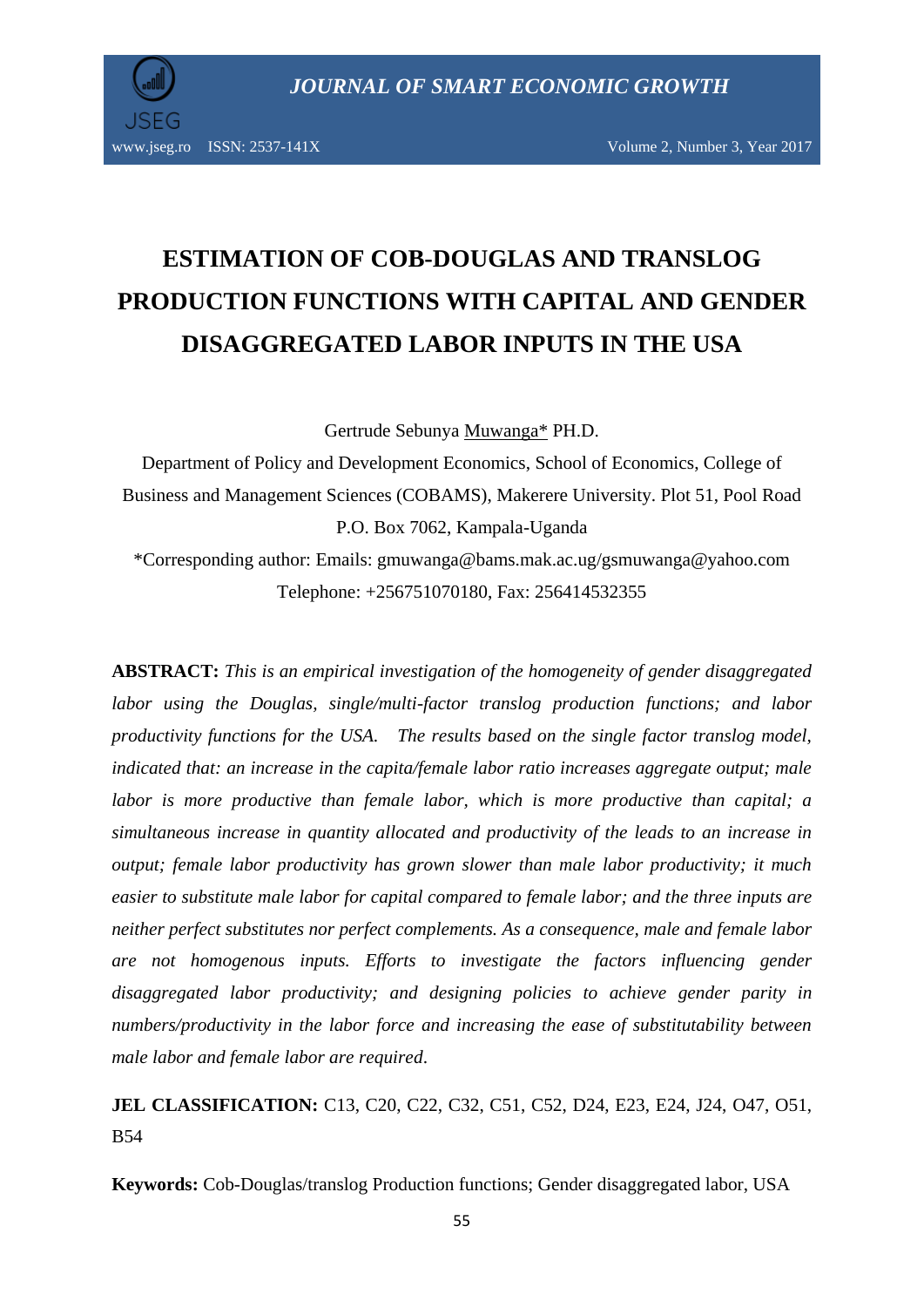

### **1. INTRODUCTION**

Several studies such as, Pavelescu (2011), Parlinska and Dareev (2011), Chongela, Nandala, and Korabandi (2013), Helali and Kalai (2015), Napasintuwong and Emerson (2015), investigated the productivity of various inputs for in production processes. However, in these studies and others, the labor input has been treated as a homogenous variable, with no distinction between male and female labor used in the production process. In so doing, they have overlooked the discrimination between male and female labor which has existed and continues to exist in many production processes world over, with male labor being preferred over female labor in certain sectors and vice versa, leading to occupational segregation in the labor market and the associated differences in productivities as well as the persistent gender wage gap.

The purpose of this study is to fill this gap by using a Cobb-Douglas (CD) and a transcendental logarithmic or translog (TL) production functions with gender disaggregated labor, implying non-homogenous male and female labor inputs; and draw empirical implications using the USA data. This will specifically involve: estimating the CD and TL (both single and multiple input) functions) and the using capital, and either gender disaggregated or aggregate labor inputs; performing tests to determine whether the functions are appropriate; estimating the output elasticities (elasticities of scale), average elasticities of scale, marginal products (measure productivity of capital and labor inputs (aggregate, male and female), the marginal rates of substitution between labor (both aggregate and gender disaggregated labor) and capital on one hand, and between female and male labor on the other hand, as well as the corresponding elasticities of substitution; and determining the appropriate production function with gender disaggregated labor for the USA. Ultimately, the study will determine whether male and female labor are homogenous in the production process, and whether they are perfect substitutes or complements in the production process.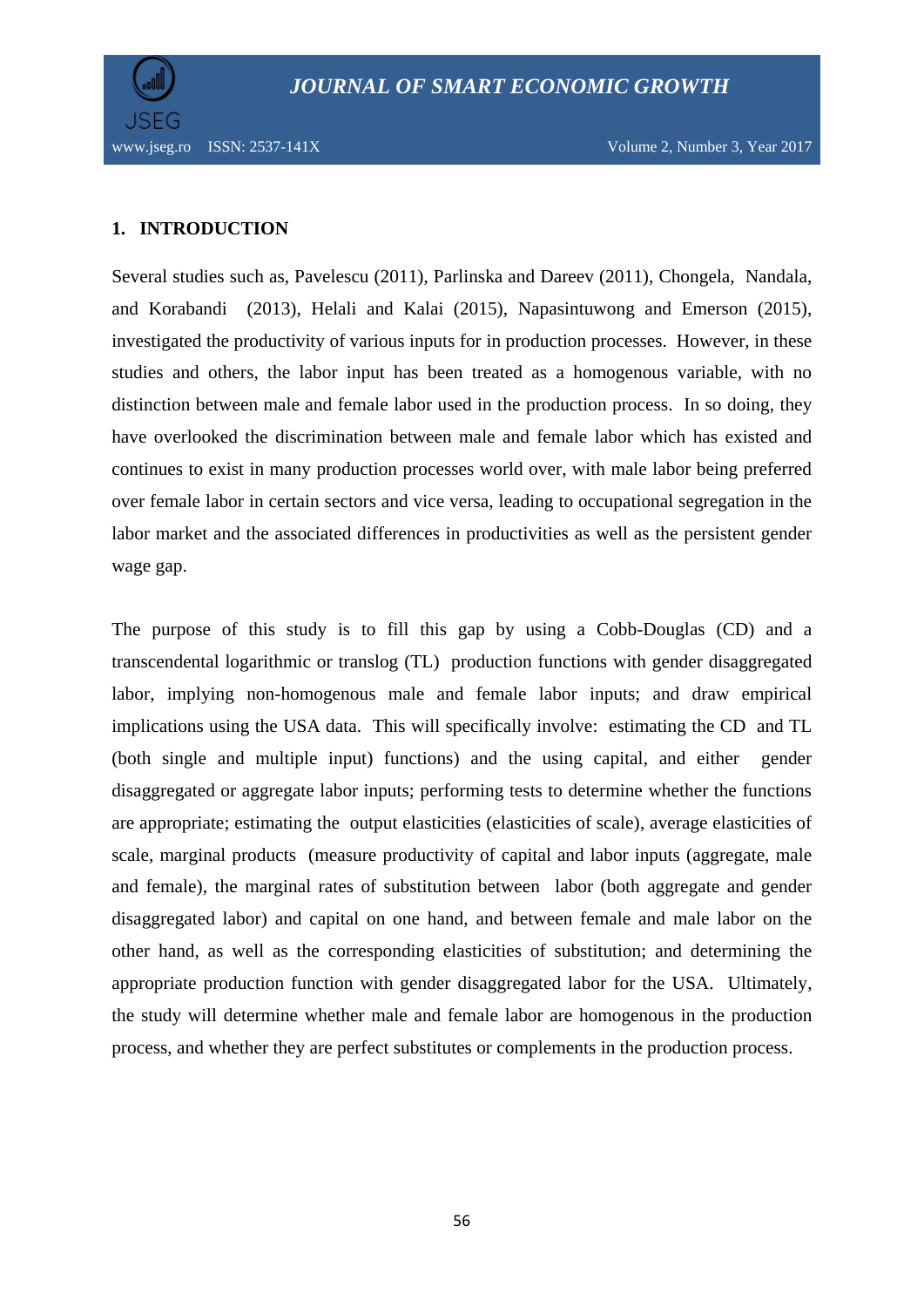

#### **2. METHODOLOGICAL LITERATURE REVIEW**

Several researchers have used the TL (Collard-Wexler, 2012, Helali and Kalai, 2015, Khalil, 2005, Krishnapillai and Thompson, 2012, Njeru, 2010, Pavelescu, 2011) proposed by Christensen, Jorgenson and Lau (1971, 1973); the CD (Debertin, 2012, Parlinska and Dareev, 2011); and the Constant elasticity substitution (CES) (Chongela, Nandala, and Korabandi, 2013, Helali and Kalai, 2015, Juselius, 2008, Papageorgio and Saam, 2008) production functions.

The CD function has several restrictions including: assuming homogeneity (constant returns to scale) and unitary elasticity of substitution between input pairs (Debertin, 2012, Green, 2012), which may be very restrictive in terms of certain production activities. The TL function, on the other hand, relaxes the above assumptions by assuming flexible, stable over time, non –unitary elasticities of substitution (Allen and Hall, 1997, Green, 2012). Unlike the CD function, it does not assume perfect or smooth substitution between inputs or perfect competition on the factors market (Klacek, Vosvrda, and Schlosser al, 2007) and also caters for the transition from a linear relationship between the output and the inputs to a non- linear one.

The CES function unlike the CD function requires constant pair-wise elasticities of substitution which are equal for all inputs but unlike the CD function, it does not restrict it to a specific number but both functions are restrictive since they require invariant returns to scale and elasticities of substitution across input points). The elasticity of substitution for the CES function varies between 0 (Leontief production function) and infinity (linear production function), making the CD function (elasticity of substitution equal to 1-Confirm) a special case of the CES function.

The TL function can be used to: approximate the CES production function, especially when the elasticity of substitution is close to one and the second order approximation of linearhomogenous production; and to estimate the Allen elasticities of substitution, the production frontier or the measurement of total factor productivity dynamics. The usefulness of the TL production is limited by the fact that the number of parameters increase or explode as the number of inputs increases, and this leads to multi-collinearity (Boisvert, 1982) which end up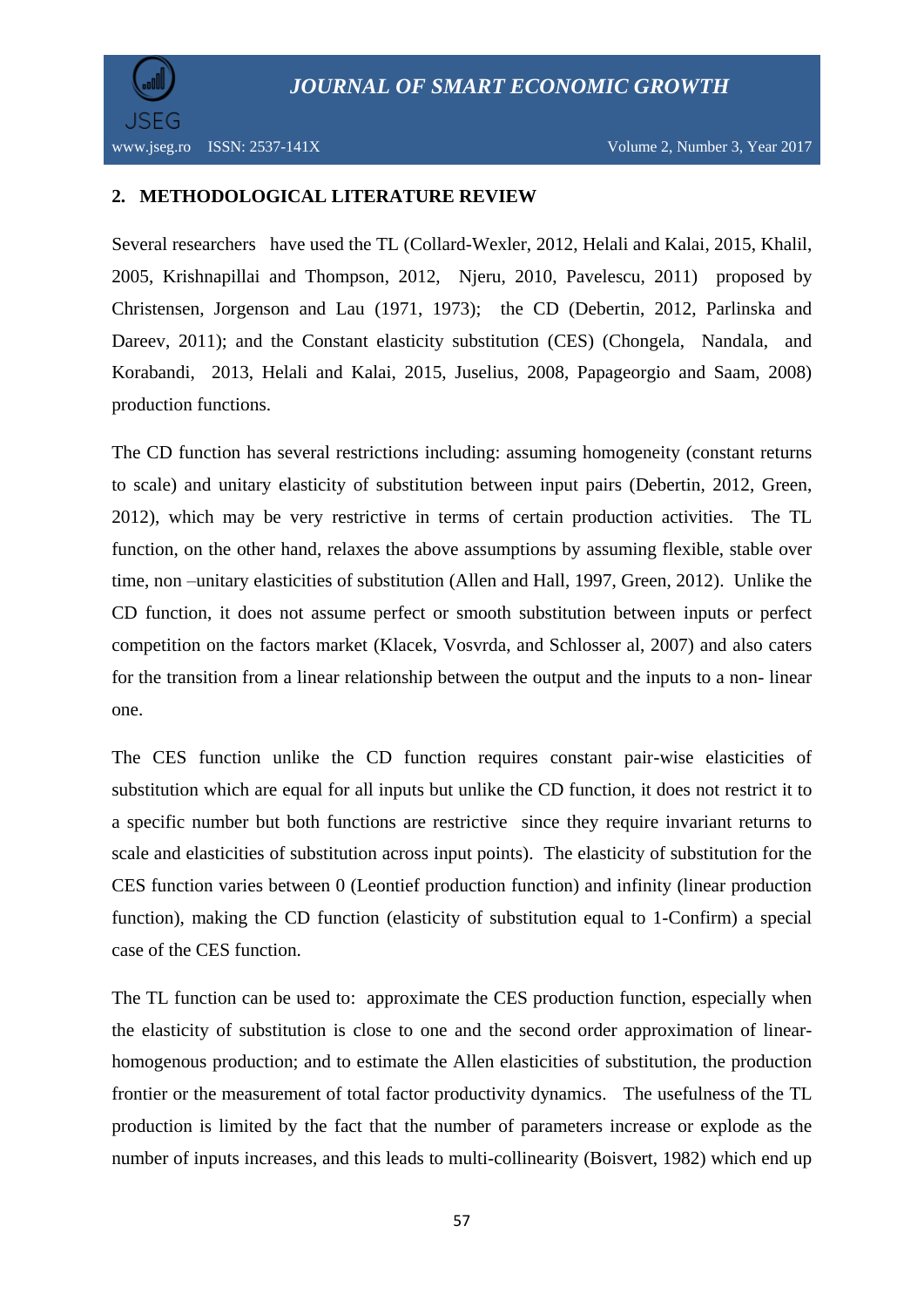



having signs that are contrary to the expected sign of the coefficient of the correlation between the dependent variable and the analyzed explanatory (Pavelescu, 2010b). This can be overcome by limiting the number of factors of production to those that are ultimately important for the behaviour of the output and/or increasing the sample size (Boisvert, 1982 and Pavelescu, 2011). The importance of a given factor can be established by estimating the TL for a single factor and if useful, the respective input is introduced in the extended TL function, which is estimated using ordinary least squares (OLS) for only those variables that have been proved to have significance.

For empirical analysis, the choice of the appropriate function form depends on the theoretical consistency, domain applicability, flexibility, factual conformity and computation facility, however, no single function satisfies all the requirements, thus the best option should be identified and applied (See Lau, 1986).

### **3. METHODOLOGY**

#### **3.1 Two/three input Cobb-Douglas production functions**

The CD function is first order Taylor expansion and is given by

$$
Y = AK^{\alpha_k}L_T^{\alpha_l} \tag{1}
$$

and in logarithmic form,

$$
\ln Y = \ln A_{\kappa L_1} + \alpha_{\kappa} \cdot \ln K + \alpha_{\kappa} \cdot \ln L_T \tag{2}
$$

It assumes perfect substitution (the elasticity of substitution parameter is constant and is equal to one (implying a substitution parameter of 0); sometimes it is restricted to constant returns to scale whereby  $\alpha_k + \alpha_L = 1$ , although it can have either increasing returns  $(\alpha_k + \alpha_L > 1)$ or decreasing returns to scale(  $\alpha_k + \alpha_k \prec 1$ ). The three input CD function with gender disaggregated labor (male labor  $(L_m)$ , female labor  $(L_m)$ ) is given by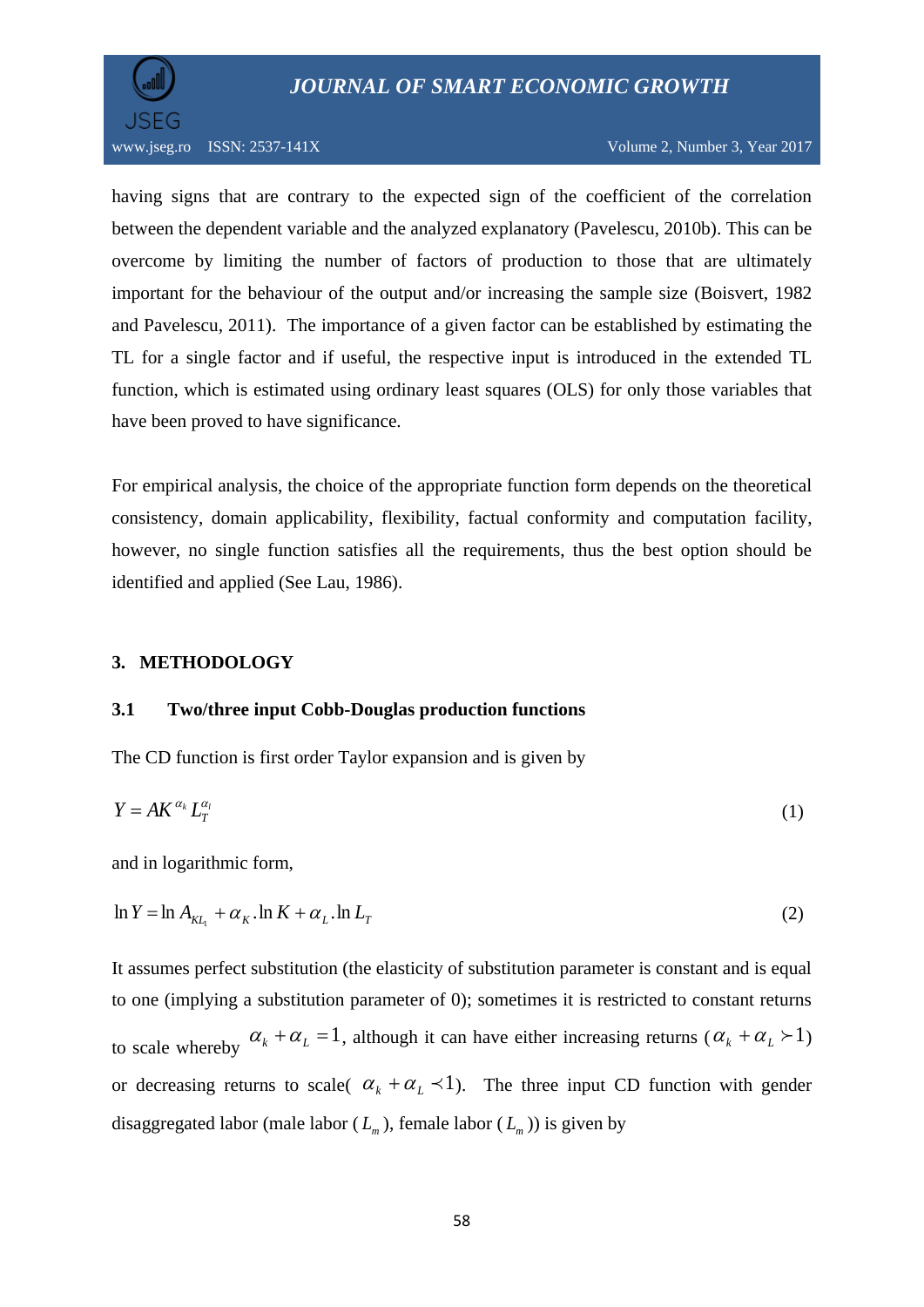

$$
\ln Y = \ln A_{KL_{ds}} + \alpha_{K_{ds}} \cdot \ln K + \alpha_{L_m} \cdot \ln L_m + \alpha_{L_f} \ln L_f \tag{3}
$$

with constant returns to scale represented by  $\alpha_k + \alpha_{L_m} + \alpha_{L_f} = 1$ .

#### **3.2 Translog production function**

#### *3.2.1 Two input translog function: capital and aggregate labor*

 $Y = \ln A_{KL_{\alpha}} + \alpha_{K_{\alpha}} \cdot \ln K + \alpha_{L_{\alpha}} \ln L_{\alpha} + \alpha_{L_{\alpha}} \ln L_{\beta}$ <br>
th constant returns to scale represented by  $\alpha_k + \alpha_{L_{\alpha}} + \alpha_{L_{\alpha}} =$ <br> **Translog production function**<br> **1** *Ivo input translog function: capital and aggregate l* Given the production output measured in production values all expressed in logarithms, the second order Taylor expansion is represented by two possible functions represented in equation 4 (developed by Kmenta, 1967 which he used to approximate the CES production function) and equation 5, proposed by Christensen, Jorgenson and Lau, 1971, 1973). Equation 4 can be modified to yield the productivity function while equation 5 can be used to relax the homotheticity assumptions.

$$
InY = InA1 + \alpha_1 InK + \beta_1 InL_T + \chi_1 In^2(K/L_T)
$$
\n(4)

Where

 $ln Y =$  logarithm of output measured by gross domestic product (GDP)

In  $K =$  logarithm of capital employed measured by fixed capital

 $In = natural logarithms$ 

 $Y = output$ 

 $K = Fixed capital$ 

 $\ln L_{\text{r}} = \text{logarithm}$  of labor (total employed population or Total labor employment)

A<sub>1</sub>,  $\alpha_1$ ,  $\beta_1$ , and  $\chi_1$  are parameters to be estimated.

$$
\ln Y = \ln A_{\substack{KL_1}} + \alpha_K \ln K + \alpha_L \ln L_T + \beta_{\substack{K^2}} \ln^2 K + \beta_{\substack{L^2}} \ln^2 L_T + \beta_{\substack{KL}} \ln K \ln L_T \tag{5}
$$

Equation 5 can be rewritten in general function form for *n* inputs as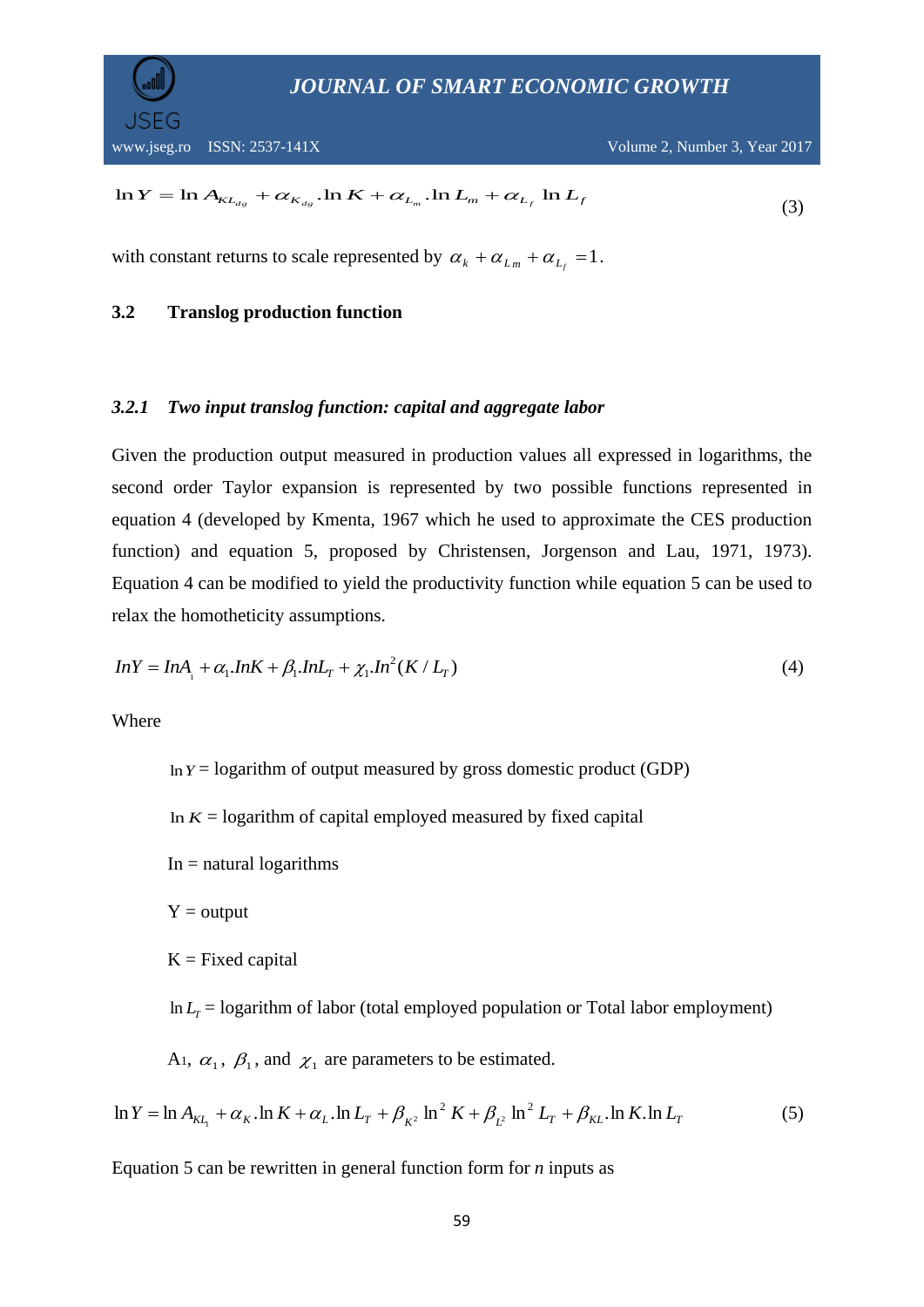$$
\ln Y = \ln A_{\alpha_i \beta_j} + \sum_{i=1}^n \alpha_i \cdot \ln X_i + (\frac{1}{2}) \cdot \sum_{i=1}^n \sum_{j=1}^n \beta_{ij} \cdot \ln X_i \cdot \ln X_j
$$
(6)

For *n* inputs, the number of estimated parameters given by 2  $\frac{n(n+3)}{2}$ . The Cobb-Douglas production being the first order Taylor series can be obtained from equation 5 or 6 by setting  $\beta_{ii} = \beta_{ij} = 0$ , for  $i \neq j$ , implying that  $\beta_{K^2} = \beta_{L^2} + \beta_{KL} = 0$ 

Imposing the condition of  $\alpha_1 + \beta_1 = 1$ , following Grilichs and Ringstad (1971), the TL function yields the labor productivity function in equation 7, which is expressed in form of a single input- represented by the capital-labor ratio.

$$
In(Y/L_r) = InA_{2_1} + \alpha_2 In(K/L_r) + \chi_1 In^2(K/L_r)
$$
\n(7)

To investigate the productivity of male (female) labor, equation 7 is estimated using male (female) labor instead of aggregate labor.

#### *3.2.2 Three input translog production function with gender disaggregation labor input*

The three input TL function with gender disaggregated labor (female and male labor employed) is obtained by expanding equation 6, thus

$$
\ln Y = \ln A_{KL_{dg}} + \alpha_{K_{dg}} \cdot \ln K + \alpha_{L_m} \cdot \ln L_m + \alpha_{L_f} \ln L_f + \beta_{K_{dg}^2} \ln^2 K_{dg} + \beta_{L_m^2} \ln^2 L_m + \beta_{L_f^2} \ln^2 L_f
$$

$$
+\beta_{\text{KLm}}.\ln K.\ln L_m + \beta_{\text{KL}_f}.\ln K.\ln L_f + \beta_{\text{L}_M\text{L}_F}.\ln L_M.\ln L_f \tag{8}
$$

 $\sum_{i=1}^{\infty} \alpha_i$ . In  $X_i + (\frac{1}{2})$ .  $\sum_{i=1}^{\infty} \sum_{j=1}^{\infty} \beta_{ij}$ . In  $\lambda$ <br>
e number of estimated parametaries cannot the first order Taylor series cannot the first order Taylor series cannot the interpediant of  $\alpha_1 + \$ In order to deal with the multi-collinearity that might arise from increase in the number of parameters, each factor will be tested using the test for significance of the factor and will only be included in the final translog equation if and only if it is significant. Multi-collinearity is undesirable since it may lead to wrong signs of the parameters, unstable parameter estimates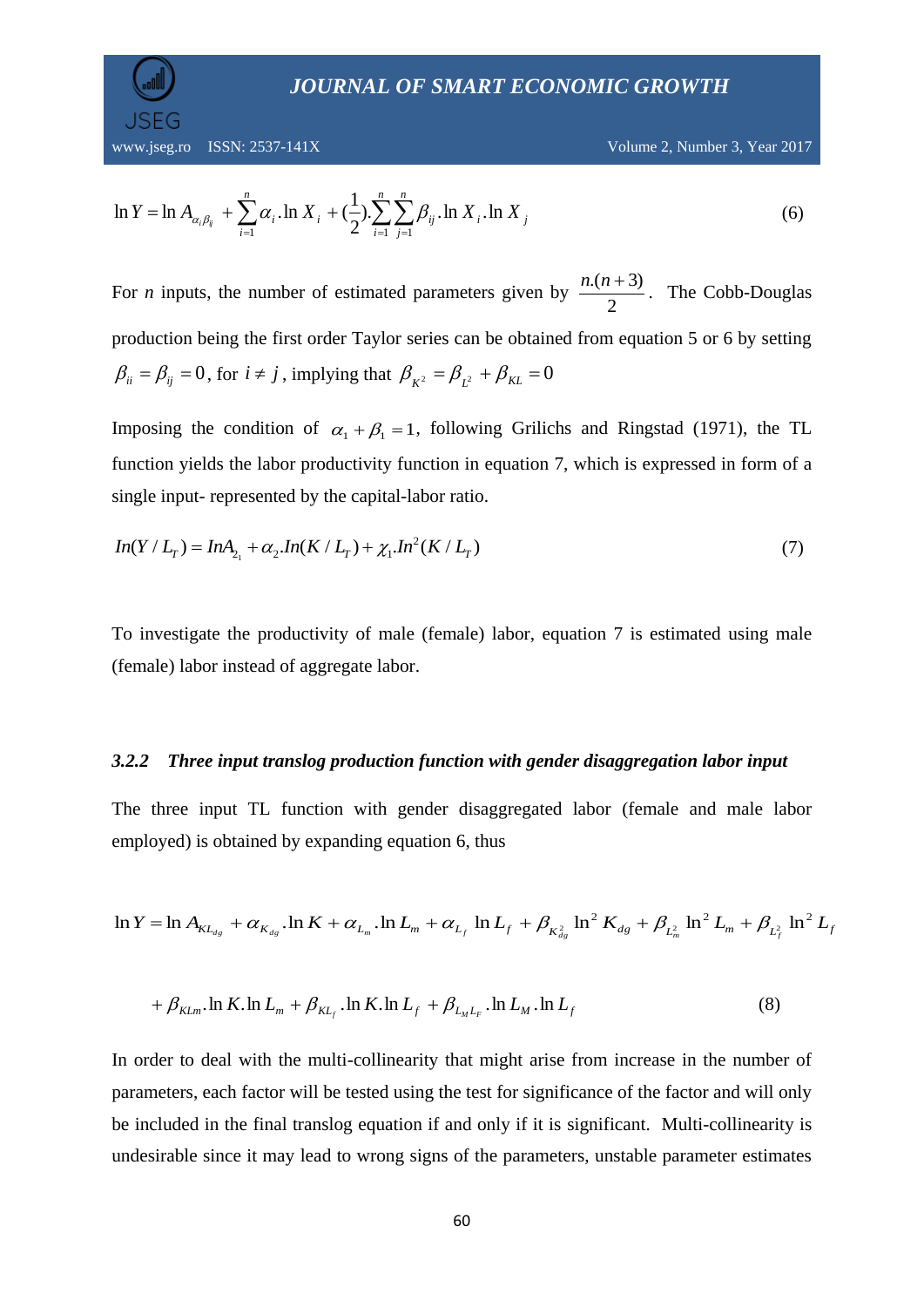

thus, high variance. The procedure for testing the single factors is described in the next section. In the case of harmful collinearity for all variables, the multi-variable translog production cannot be used for any meaningful interpretation in terms of the precise effect of the predictors, and should not be estimated if this is the main goal of the analysis.

### *3.2.3 Main indicators derived from the translog production function parameters*

The indicators which will be computed include: i) output elasticities for aggregate/gender disaggregated labor and capital; ii) the marginal products of the inputs capital and the labor (aggregate, female and male labor); ii) the marginal rate of transformation between: female labor and male labor, male labor and capital, female labor and capital, and between capital and total labor. The equations for computation of the above indicators are presented below.

### *a) Output Elasticities (Elasticity of Scale)*

The output elasticity for each input in a multi input TL function is given by equation 9, a Cobb-Douglas function with  $\frac{1}{2}\beta_{ij}$  $\frac{1}{2}\beta_{ij} = \varphi_{ij}$ .

$$
\alpha_{mi} = \frac{\delta \ln Y}{\delta \ln X_i} = \alpha_i + \frac{1}{2} \sum_{j=1}^n \beta_{ij} \ln X_j = \alpha_i + \sum_{j=1}^n \varphi_{ij} \ln X_j
$$
\n(9)

where  $\alpha_{mi}$  = the output elasticity for input  $X_i$  taking into account all the effects of the other factors in the translog function and  $\frac{1}{2}\beta_{ij}$  $\frac{1}{\epsilon}$   $\beta_{ii}$  is the coefficient of the multiplicative term,  $\ln X_i$  in equation 4 above or the value of the parameter (coefficient) of  $\ln X_i$   $\ln X_j$ obtained in the empirical TL equation. Empirically, the output elasticity can estimated using equation 9.

#### *b) Marginal Product*

The marginal product ( $MP_{YX}$ ) for the TL function is given by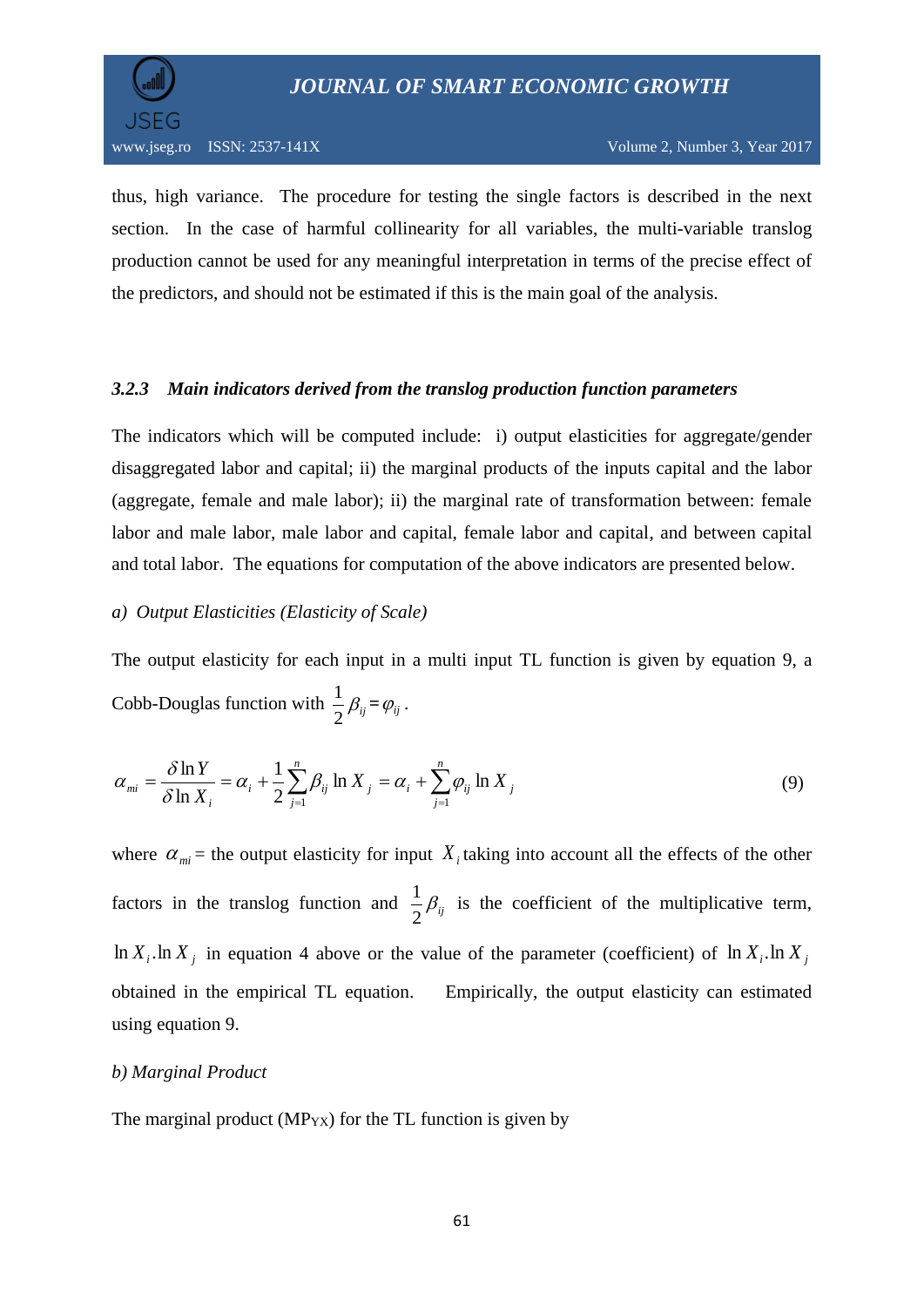www.jseg.ro ISSN: 2537-141X Volume 2, Number 3, Year 2017

$$
MP_{YX_i} = \frac{\delta Y}{\delta X_i} \tag{10}
$$

But

$$
\alpha_{mi} = \frac{\delta \ln Y}{\delta \ln X_i} = \frac{\delta Y}{\delta X_i} \cdot \frac{X}{Y}
$$
\n(11)

Rearranging equation 11, making the marginal product the subject, we obtain

$$
MP_{XX_i} = \frac{\delta Y}{\delta X_i} = \frac{\delta \ln Y}{\delta \ln X_i} \cdot \frac{Y}{X} = \left[ \alpha_i + \sum_{j=1}^n \beta_{ij} \ln X_j \right] \cdot \frac{Y}{X}
$$
(12)

Thus, the marginal product is the product of the output elasticity and the ratio of the output to the input being investigated. It can be obtained for each set of Y and X in the data set. therefore a trend of the productivities can be established.

#### *c) Marginal Rate of Substitution*

For perfect substitutes, where both factors of production are identical for all purposes, the marginal rate of substitution is constant and uniform, implying that the elasticity of substitution between the two factors is infinite (with  $\triangle MRTS_{K,L} = 0$  or  $\frac{L}{K} = 0$ *K*  $\frac{L}{\sqrt{L}} = 0$ ) and the isoquants are straight lines. Production can be done using both inputs or only one of the inputs. It occurs using only the cheaper factor. A change in the relative price of factor will induce substitution to that factor that is cheaper relative to other after the change.

For perfect complements, where inputs have to be combined in fixed proportions to produce a certain amount of output  $(\Delta(\frac{L}{r}) = 0$ *K*  $(L) = 0$ , the MRTS is infinite or zero (output does not increase by substitution of one input for the other, implying that the elasticity of substitution is zero and no substitution can occur. This implies L shaped isoquants (zero marginal products of outputs along the vertical and horizontal portions for respective inputs on the vertical and horizontal axes). A specified amount of output can only be produced by using one and only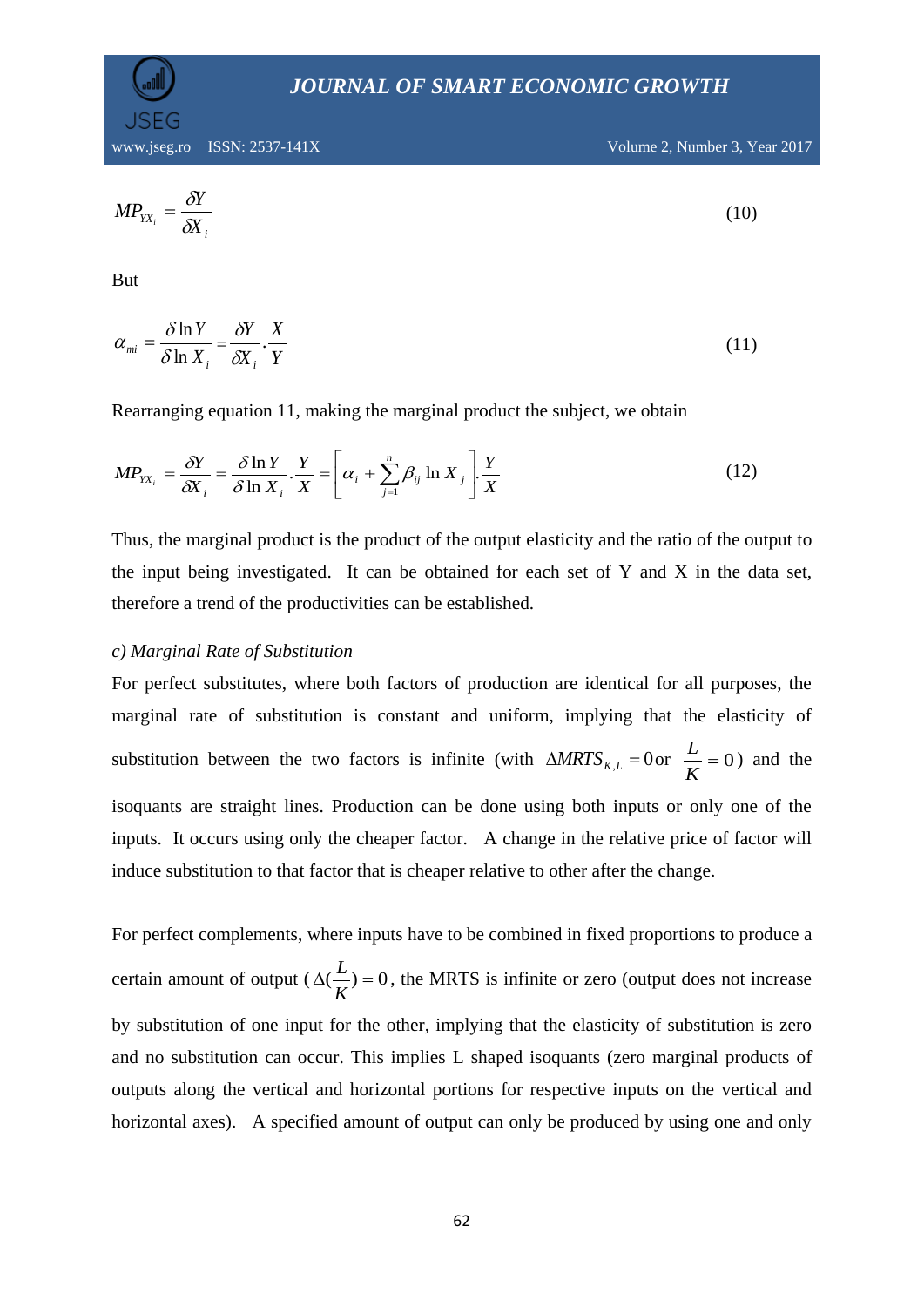



one combination of inputs. A change in the relative price of factor cannot lead to any substitution.

As result, MRTS and the elasticity of substitution both range between zero and infinity as the two extremes. As the degree of substitutability decreases, the degree of complementarity increases. For elasticities of substitution between zero and infinity, the isoquant is convex. Production occurs using both inputs which are substituted for each other based on their relative prices.

While MRTS measures the rate at which one factor can be substituted for another, in the production of output Y without changing the quantity of output or the rate at which the loss of certain units of one input will just be compensated for by additional units of another input at that point; the elasticity of substitution measures the degree of ease with which one factor is substituted for another or the technical similarity of factors of production.

With capital on the Y axis and labor on the X axis, the MRTS of labor for capital decreases along the isoquant, implying diminishing MRTS as continuous substitution of labor for capital occurs along a given isoquant. It is thus defined as the slope or gradient of the isoquant at a point which is equal to –  $\Delta K/\Delta L$ . Alternatively, it is given by the ratio of the marginal product of labor to that of capital. Mathematically, MRTS of labor (*i*) for capital (*j*) is given by,

$$
\phi_{X_i X_j} = -\frac{\Delta K}{\Delta L} = \frac{M P_L}{M P_K} \tag{13}
$$

In general terms, the marginal rate of substitution or elasticity of substitution of input  $X_i$  for input  $X_i$  is obtained by dividing the marginal product of input  $X_i$  by that of input  $X_i$ , thus,

$$
\phi_{\chi_i \chi_j} = MRT_{X_i X_j} = \frac{\delta X_j}{\delta X_i} = \frac{MP_{YX_i}}{MP_{YX_j}}
$$
\n(14)

The decline in MRTS along a specific [isoquant](http://economicsconcepts.com/isoquants.htm) is referred to as the diminishing marginal rates of technical education (MRTE).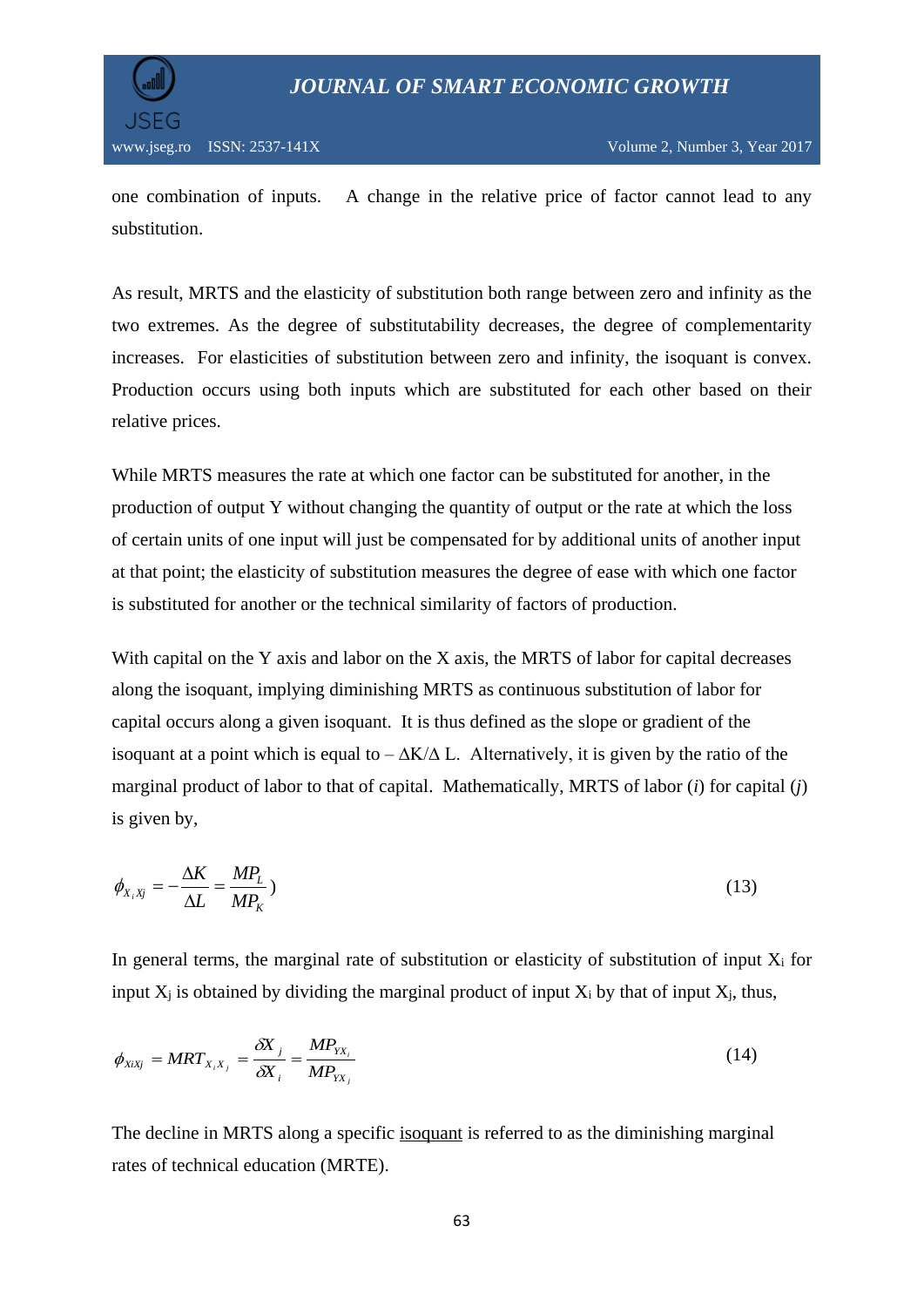

www.jseg.ro ISSN: 2537-141X Volume 2, Number 3, Year 2017

### *d) Elasticity of Substitution*

The elasticity of substitution (ES) measures the strength of substitution effect and is defined as the proportionate change in the factor-proportions to the proportionate change in the marginal rate of technical substitution along a given isoquant. For two inputs labor (*L*) and capital (*K*), the elasticity of substitution of labor for capital ( $\sigma_{LK}$ ) is given by

$$
\sigma_{LK} = ES_{LK} = \frac{\% \Delta(L/K)}{\% \Delta(MP_K)_{MP_L}} = \frac{\% \Delta(L/K)}{\% \Delta MRTS_{K,L}}
$$
(15)

Generally for inputs  $\hat{i}$  and  $\hat{j}$ , it is given by

$$
\sigma_{ij} = ES_{ij} = \frac{\% \Delta(\frac{X_i}{X_j})}{\% \Delta(\frac{MP_j}{MP_i})} = \frac{\% \Delta(\frac{X_i}{X_j})}{\% \Delta MRTS_{j,i}} = \frac{\Delta \ln(\frac{X_i}{X_j})}{\Delta \ln MRTS_{X_j, X_i}}
$$
\n(16)

The elasticity of substitution defined above ( $\sigma_{ij}$ ) shows the percentage change of the ratio the two inputs along an isoquant required to change the marginal rate of technical substitution by one percent. The two inputs are perfect substitutes if  $\sigma_{ij} = \infty$  and not substitutable at all (perfect complements) if  $\sigma_{ij} = 0$ .

Using the above equation, the elasticity of substitution can be estimated using the equation below:

$$
\ln(\frac{X_i}{X_j}) = \theta + \sigma_{ij} \ln MRTS_{X_j, X_i}
$$
\n(17)

For the elasticity of labor (*i*) for capital (*j*), the equation can be rewritten as

$$
\ln(\frac{L}{K}) = \theta + \sigma_{LK} \ln MRTS_{K,L}
$$
 (18)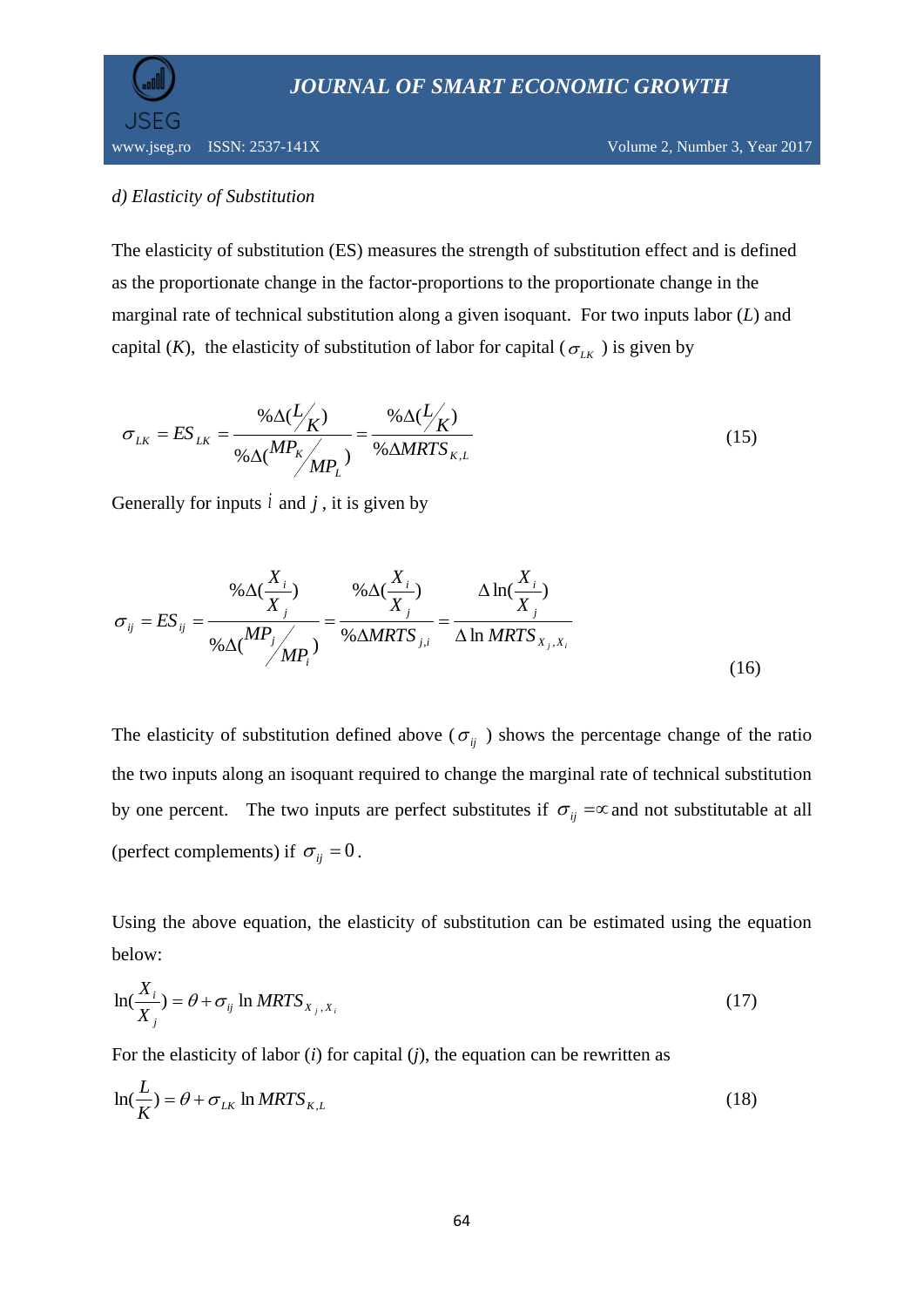JSEG

Plotting the  $X_j$ *i X X* on the X-axis and the MRTS of  $X_J$  for  $X_i$  on the Y-axis, the elasticity of substitution increases from zero to infinity from the left of the substitution curve downwards towards the right.

For a production function, the elasticity of substitution measures the elasticity of the ratio of two inputs in terms of the ratio of their marginal products (or MRTS), thus it measures the curvature of an isoquant based on Hicks (1932) definition (Napasintuwong and Emerson, 2015), which indicates the substitutability between two inputs considered in the production process. Alternatively stated, it measures the effect of changes in the inputs, say capital and labor on the relative shares of the two inputs. The inverse of the elasticity of substitution measures the elasticity of complementarity (See Hicks*,* 1932, [Mas-Colell,](https://en.wikipedia.org/wiki/Andreu_Mas-Colell) Whinston, Green, 2007, Stern, 2011 and Bergstrom, 2015)*.*

Consequently, the elasticity of substitution can be used to classify three major categories of production functions - the linear, Constant elasticity of substitution (CES) and fixed proportion (piece-wise linear production function or Leontief) which are associated with  $\sigma_{ij} = \infty$ ,  $\sigma_{ij} = 0$ , and  $0 \prec \sigma_{ij} \prec \infty$ , respectively. The Cobb-Douglas being a special case of the CES production function with  $\sigma_{ij} = 1$ .

# *3.2.4 Testing for the importance (significance) of the single input in the translog production function using the characteristic features of the translog function of a single factor of production*

#### *a) Single factor TL function and proper estimated parameters*

The single factor translog production function in equation 19 is estimated using OLS for each of the factors, including capita and aggregate (and gender disaggregated labor) to test for their individual significance in equation 5 (equation 6).

$$
\ln Y = \ln A_2 + \alpha_{2X_i} \ln X_i + (\frac{1}{2}).\beta_{2X_i} \cdot \ln^2 X_i
$$
 (19)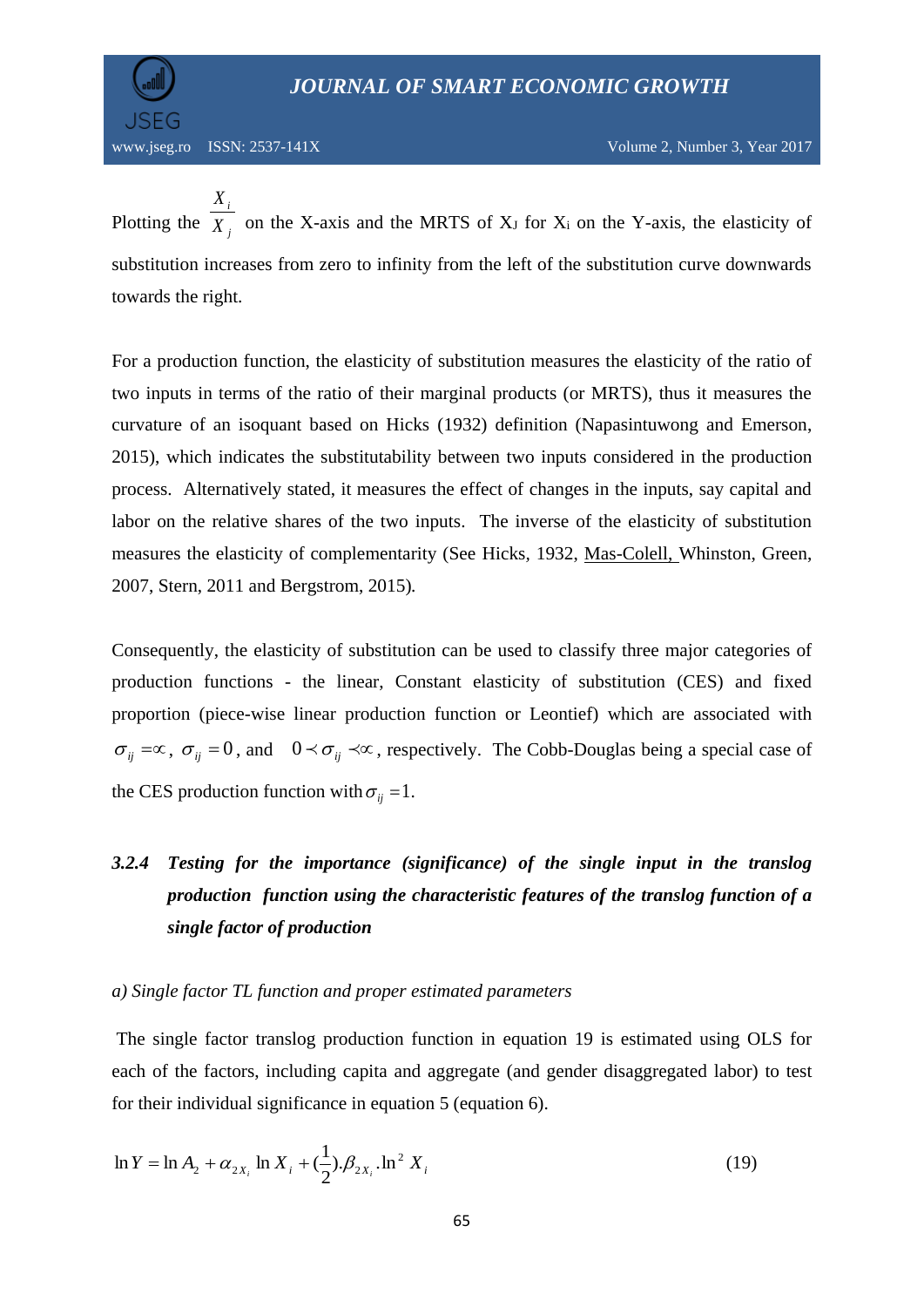

Rewriting the estimated parameters in terms of the arithmetic means of the corresponding logarithms of the output and the input, equation 20 is obtained.

$$
\ln A_2 = (\ln Y)_{med} - \alpha_k (\ln X)_{med} - (\frac{1}{2}).\beta_k . (\ln^2 X)_{med}
$$
 (20)

$$
\alpha_{2X} = \alpha_{1X} \cdot T_{\ln X} \tag{21}
$$

$$
\beta_{2X} = \beta_{1X} T_{\ln^2 X} \tag{22}
$$

Where

 $(ln Y)_{med}$  = arithmetric mean of the natural logarithms of the output indices (GDP)

 $(ln X)_{med}$  = arithmetric mean of the natural logarithms of the input (either total labor, capital,

female labor or male labor depending on the single factor being investigated)  $(ln^2 X)_{\text{med}}$  = arithmetric mean of the squares of the natural logarithms of the input  $T_{\text{ln }X}$  = coefficient of alignment to collinearity hazard related to variable ln X

 $T_{ln^2 X}$  = coefficient of alignment to collinearity hazard related to variable ln<sup>2</sup> X

$$
T_{\ln X} \frac{1 - R(\ln X; \ln^2 X)r}{1 - R^2(\ln X; \ln^2 X)}
$$
\n(23)

$$
T_{\ln^2 X} = \frac{r - R(\ln X; \ln^2 X)}{r \cdot (1 - R^2 (\ln X; \ln^2 X))}
$$
(24)

$$
r = \frac{R(\ln Y; \ln^2 X)}{R(\ln Y; \ln X)}\tag{25}
$$

 $r =$  the coefficient of correlation between the explanatory variables mediated by the resultative variable (Pavelescu [2010b]) and is only computed for the Pearson coefficient of correlation with the highest absolute value. For translog production function, *r* and  $R(\ln X; \ln^2 X)$  usually have the same sign.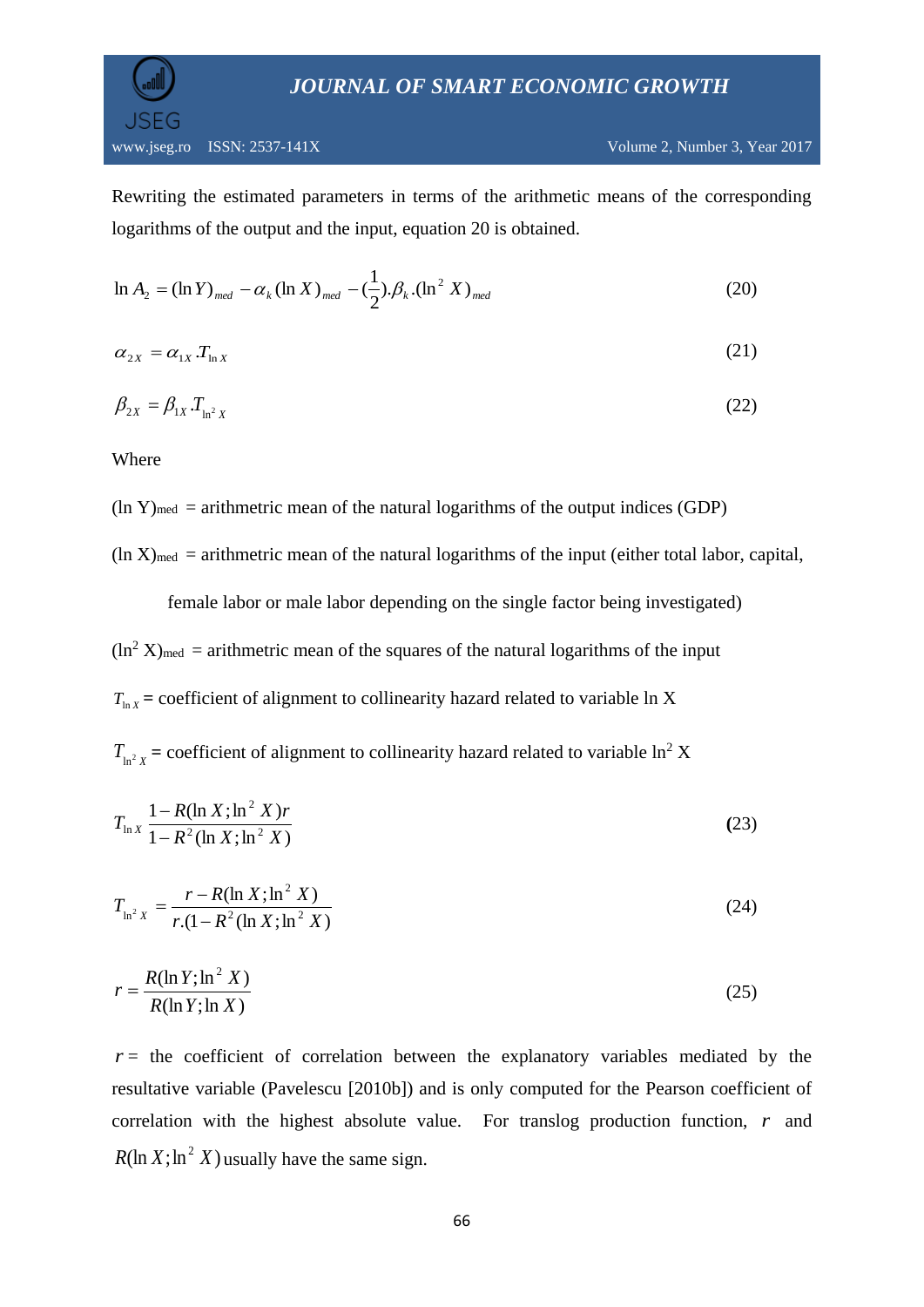www.jseg.ro ISSN: 2537-141X Volume 2, Number 3, Year 2017

 $R(\ln Y; \ln^2 X)$  = Pearson coefficient of correlation between the natural logarithm of output and the square of the natural logarithm of input X.

 $R(\ln Y; \ln X)$  = Pearson coefficient of correlation between the natural logarithm of output and the natural logarithm of input X.

$$
\alpha_{1X}^C = \frac{\text{cov}(\ln Y; \ln X)}{D^2(\ln X)}
$$
\n(26)

$$
\beta_{1X^2}^C = \frac{2 \cdot \text{cov}(\ln Y; \ln^2 X)}{\sigma^2 (\ln^2 X)}
$$
\n(27)

 $Cov(\ln Y; \ln X)$  = covariance between natural logarithms of output and natural logarithms of input X.

 $\sigma^2$  ln *X* = variance of natural logarithms of input *X* 

 $Cov(\ln Y; \ln^2 X)$  = covariance between natural logarithms of output and natural logarithms of input X.

 $\sigma^2$ (ln<sup>2</sup> X) = variance of the square of natural logarithms of input X

(ln Y; ln ' X) = Pearson coefficient of correlatio<br>
e square of the natural logarithm of input X.<br>
(ln Y; ln X) = Pearson coefficient of correlation<br>
e natural logarithm of input X.<br>  $c_x = \frac{\text{cov}(\ln Y; \ln X)}{D^2(\ln X)}$ <br>  $\frac{c}{x^$ Following the definition of 'initial signal' and 'noise' used in Belsey (1991) and defining the parameters of the multiple regression as the 'noise' and those for the simple regression of the same single input (proper values) as the 'signal', equations 21 and 22 show that the 'noise' parameters are derived from the 'signal' parameters with the coefficient of collinearity hazard representing the ratio of the noise to signal (see Pavelescu, 2005, 2009, 2010a, 2011 for further discussion on the coefficient of collinearity)

The coefficients of alignment to collinearity hazard related to explanatory variables will be used to determine the main explanatory variable and secondary explanatory variables; and to identify and classify the collinearity that might occur in a multiple regression**.**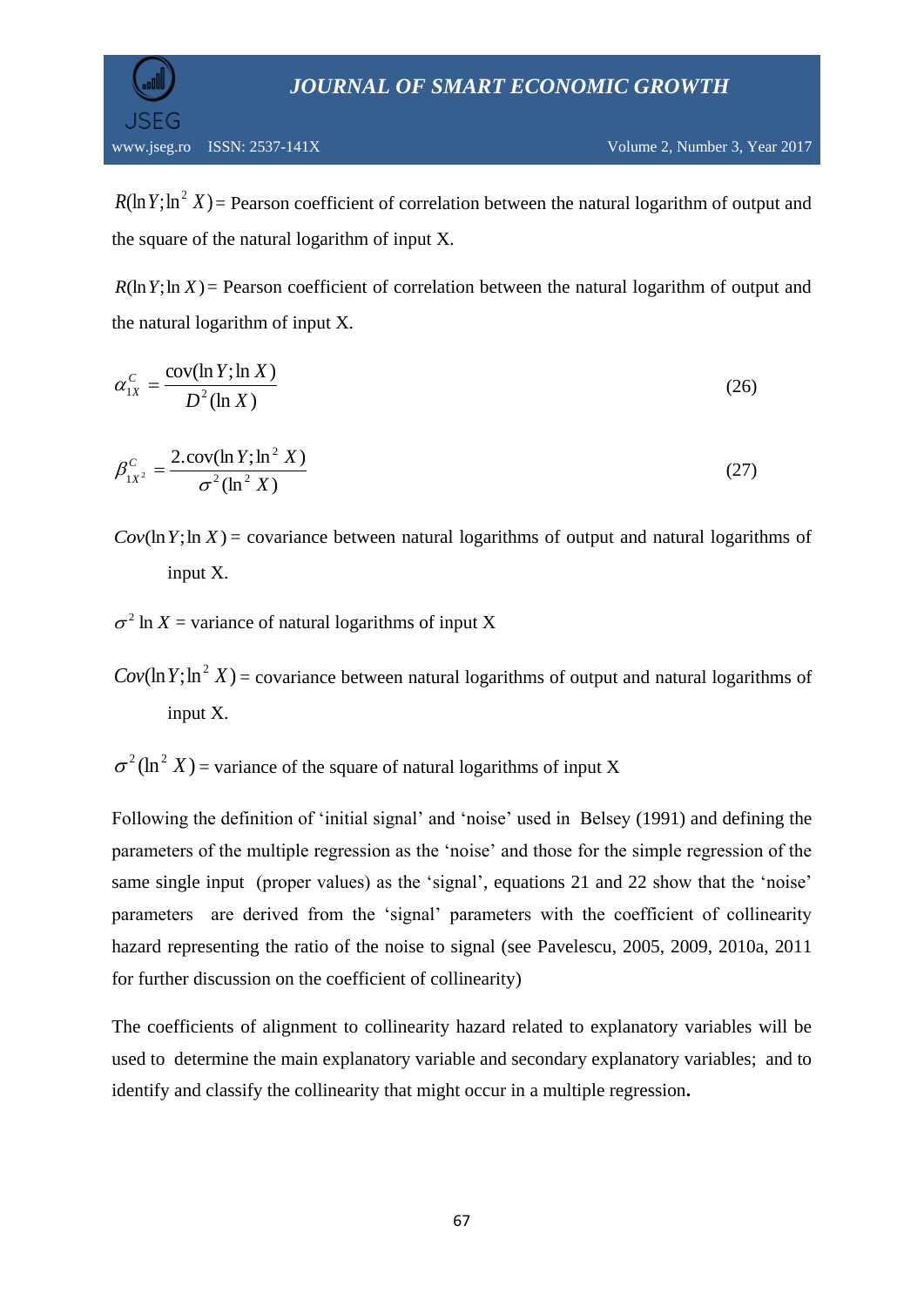The parameters,  $\alpha_{1X}$  and  $\beta_{1X^2}$  above represent the *proper estimated values of parameter*  $\alpha$ and  $\beta$  obtained from equations 28 and 29, respectively; implying that the two equations can be used to estimate the proper estimated parameters.

$$
\ln Y = \ln A_{1X} + \alpha_1 \ln X \tag{28}
$$

$$
\ln Y = \ln A_{1X^2} + \left(\frac{1}{2}\right)\beta_1 \cdot \ln^2 X \tag{29}
$$

### *b) Determination of Main and Secondary Explanatory Variables*

If  $|r| < 1$  and  $T_{\ln X} > T_{\ln^2 X}$ ;  $\ln X$  is the main explanatory variable and  $\ln^2 X$  is the secondary explanatory variable; and if  $|r| > 1$  and  $T_{\ln X} < T_{\ln^2 X}$ ;  $\ln X$  is the secondary explanatory variable and  $\ln^2 X$  is the main explanatory variable.

# *c) Determination of the Type of Collinearity for each Explanatory Variable- Coefficient of Alignment to Collinearity Hazard*

The extent of collinearity determines the feasibility of the TL function for multiple inputs. According to Pavelescu [2010b, 2011], the collinearity that can occur in multiple input analysis is categorized as either, *weak, degrading or harmful*; occurring: if all the coefficients of alignment to collinearity hazard are at least equal to 0.5; if all are positive and at least one of them is smaller than 0.5; and if at least one of them is negative, respectively. For two explanatory variables, collinearity can also be classified based on the relationship between the absolute values of r and  $R(\ln X; \ln^2 X)$  (See Pavelescu, 2011 for further discussion of this approach). Existence of harmful collinearity makes the estimation completely unfeasible while degrading collinearity presents in forms of low and very low computed values of the standard student test.

#### *d) Correlation between the Estimated Output Elasticity and Average Elasticity of Scale*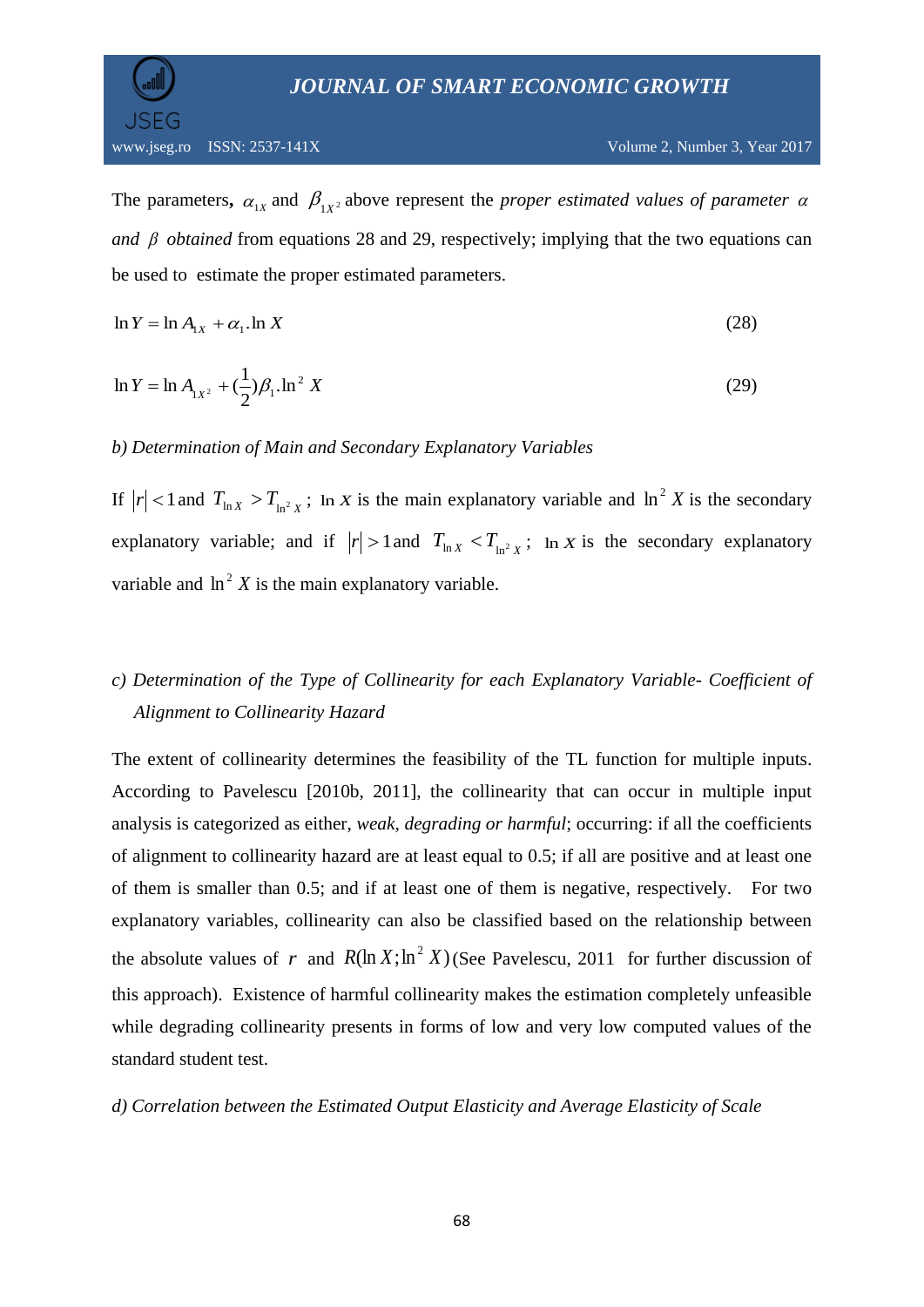

As indicated by Pavelescu (2011), the estimated average elasticity of scale (Esmed) or equivalently the augmented output elasticity of scale for the single factor TL function for the entire period is an augmented elasticity of output related to the analyzed production factor. It given by

$$
E_{\text{smed}} = \alpha_{1X} \left[ \frac{1 - r \cdot R(\ln X; \ln^2 X)}{1 - R^2 (\ln X; \ln^2 X)} + 2 \ln X_R \cdot \frac{\sigma(\ln X)}{\sigma(\ln^2 X)} \cdot \frac{r - R(\ln X; \ln^2 X)}{1 - R^2 (\ln X; \ln^2 X)} \right] \tag{30}
$$

$$
E_{\text{smed}} = \alpha_{1X} \left[ T_{\ln X} + 2 \ln X_R \cdot \frac{\sigma(\ln X)}{\sigma(\ln^2 X)} T_{\ln^2 X} \right]
$$
 (31)

Where

 $\alpha_{1X}$  = the estimated proper elasticity of the output with respect to input X given by equation 28

In  $X_R$  = the natural logarithm of the representative index of the input (K, L, L<sub>F</sub> or L<sub>m)</sub>

$$
M_{TxX} = \left[ \frac{1 - r.R(\ln X; \ln^2 X)}{1 - R^2(\ln X; \ln^2 X)} + 2 \ln X_R \cdot \frac{\sigma(\ln X)}{\sigma(\ln^2 X)} \cdot \frac{r - R(\ln X; \ln^2 X)}{1 - R^2(\ln X; \ln^2 X)} \right]
$$
(32)  

$$
= \left[ T_{\ln X} + 2 \ln X_R \cdot \frac{\sigma(\ln X)}{\sigma(\ln^2 X)} \cdot r T_{\ln^2 X} \right]
$$

= estimated translog multiplier

 $\sigma$ (ln *X*) = standard deviation of the logarithm of the employed input *X* 

 $\sigma$ (ln<sup>2</sup> X) = standard deviation of the square of the logarithms of the employed input.

If the estimated average elasticity of scale is greater than (less than) than the output elasticity of a given factor, then the dynamic trajectory of that factor is conventionally underexponential (over-exponential). The modeling factors influencing the average elasticity of scale are those which influence its components, that is the proper output elasticity and the translog multiplier.

### *e) Modeling factors for the estimated proper elasticity of the output for a factor input*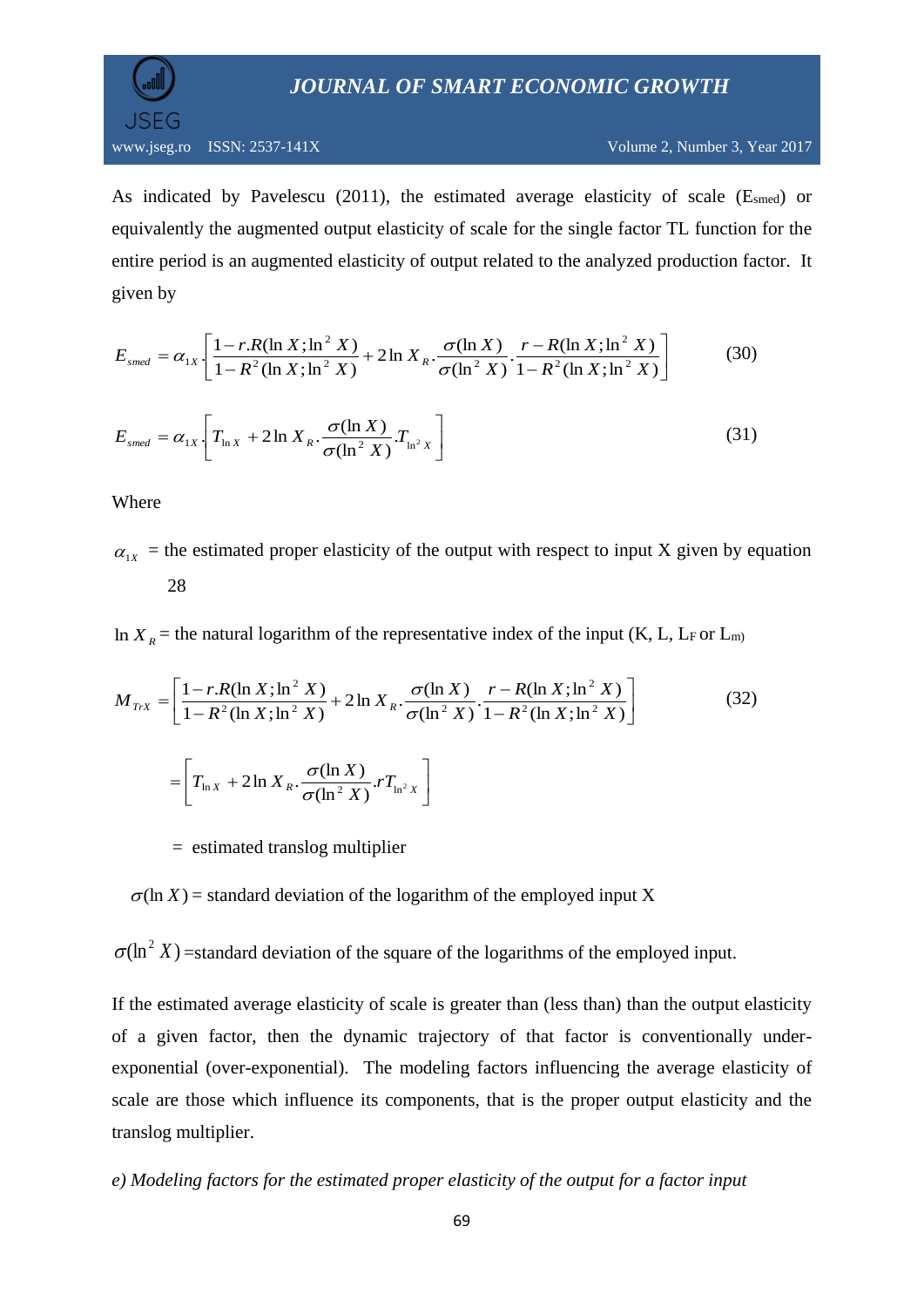

The estimated proper elasticity is given by the expression in equation 33, implying three modeling factors: i) standard deviation the logarithm of the productivity of the input analyzed-the higher it is the larger the proper output elasticity; ii) the logarithm of the standard deviation of quantity employed of the employed quantity of input analyzed- the higher it is the smaller the proper output elasticity; and iii) Pearson correlation coefficient between the productivity and quantity of the analyzed employed input (the correlation between the input employed and the respective factor productivity- the higher it is the larger the output elasticity.

$$
\alpha_{1X} = 1 + \frac{\sigma(\ln(Y/X))}{\sigma(\ln X)} R(\ln(Y/X); \ln X)
$$
\n(33)

Where

 $R(\ln(Y/X); \ln X)$  = Pearson correlation coefficient between the productivity and quantity of the analyzed employed input.

 $\sigma$ (ln*Y*/*X*) = standard deviation of the logarithm of the productivity of the analyzed factor.

Thus to study, the average elasticity of scale for a given input in a single translog function, one should investigate modeling factors of the output elasticity and those of the estimated translog multiplier

Using equation 33 above, Pavelescu (2011), identified six possible correlations for the three modeling variables whereby output would increase for  $\ln Y_R > 0, \alpha_{1X} > 1$  (decrease for  $\ln Y_R \prec 0, \alpha_{1X} \succ 1$ ) following simultaneous increase (decrease) in quantity of input allocated and productivity of the input; increase for  $\ln Y_R > 0.0 \le \alpha_{1X} > 1$  (decrease for  $\ln Y_R > 0.0 \lt \alpha_{1X} > 1$ ) following an increase (decrease) in the quantity input allocated and decrease (increase) in the productivity of the input; and increase for  $\ln Y_R > 0, \alpha_{1X} < 1$ (decrease for  $\ln Y_R \prec 0, \alpha_{1X} \prec 1$ ) following a decrease (increase) in the quantity of input allocated and increase (decrease) in the productivity of the input, respectively.

Following Pavelescu (2011), equation 33 can be re-written in terms of three modeling factors, that is: i). ratio of the logarithm of the output and that of the production input; ratio of the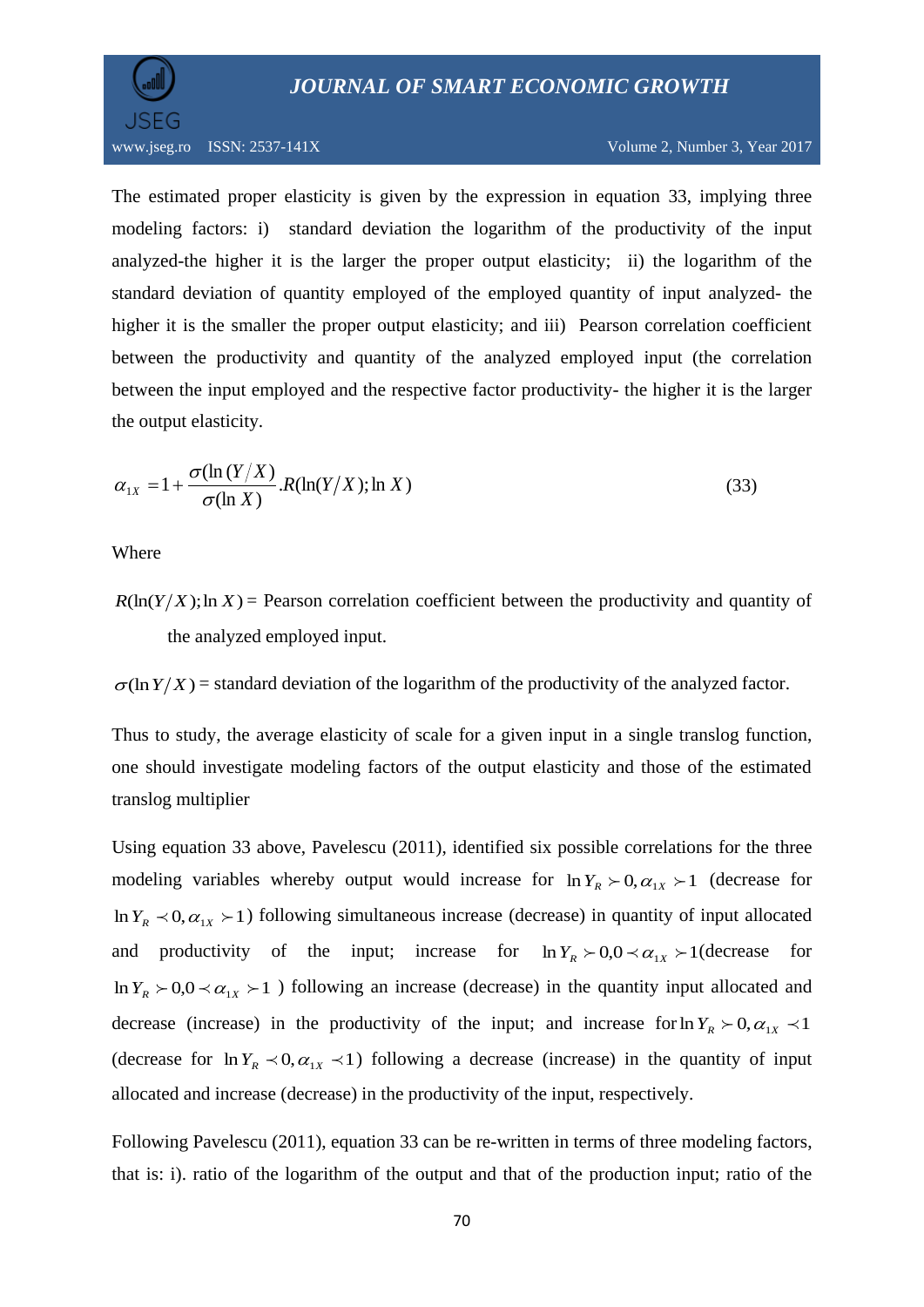

coefficients of variation of the logarithm of the output and that of the input, which measures the characteristic features of the output relative to those of the input; and the Pearson coefficient of correlation between the logarithm of the output and that of the input which determines the degree of functionality between the two. The expression of  $\alpha_{1x}$  in terms of these three modeling factors is indicated in equation 34.

$$
\alpha_{1X} = \frac{\ln Y}{\ln X} \cdot \frac{Cv(\ln Y)}{Cv(\ln X)} \cdot R(\ln(Y; \ln X)) \tag{34}
$$

Where

 $Cv(\ln Y)$  = coefficient of variation of output (GDP)

 $Cv(\ln X)$  = coefficient of variation of the logarithm of the analyzed factor input

 $ln Y =$  logarithm of output measured by GDP

In  $X =$  logarithm of analyzed input employed

 $R(\ln(Y; \ln X))$  Pearson coefficient of correlation between the logarithm of the output and that of the input

If 
$$
R(\ln(Y; \ln X) = 1
$$
, it implies  $\frac{Cv(\ln Y)}{Cv(\ln X)}$ .  $R(\ln(Y; \ln X) = 1$ , which in turn implies that

*X Y*  $X = \ln$  $\alpha_{1x} = \frac{\ln Y}{\ln Y}$  signaling a functional relationship between  $\ln Y$  and  $\ln X$  (the estimated output elasticity is a function of the ratio of the logarithms of the output and the respective input being analyzed).

The values of the modeling factors will be estimated and will be used to establish the link between each of the factors and the estimated proper elasticity of output for capital, aggregate and gender disaggregated (male/female) labor, as single inputs in the production process. The translog multiplier  $M_{TrX}$  is affected by several modeling factors (See Pavelescu [2011] for a discussion of these factors. The investigation of these factors is subject of another study.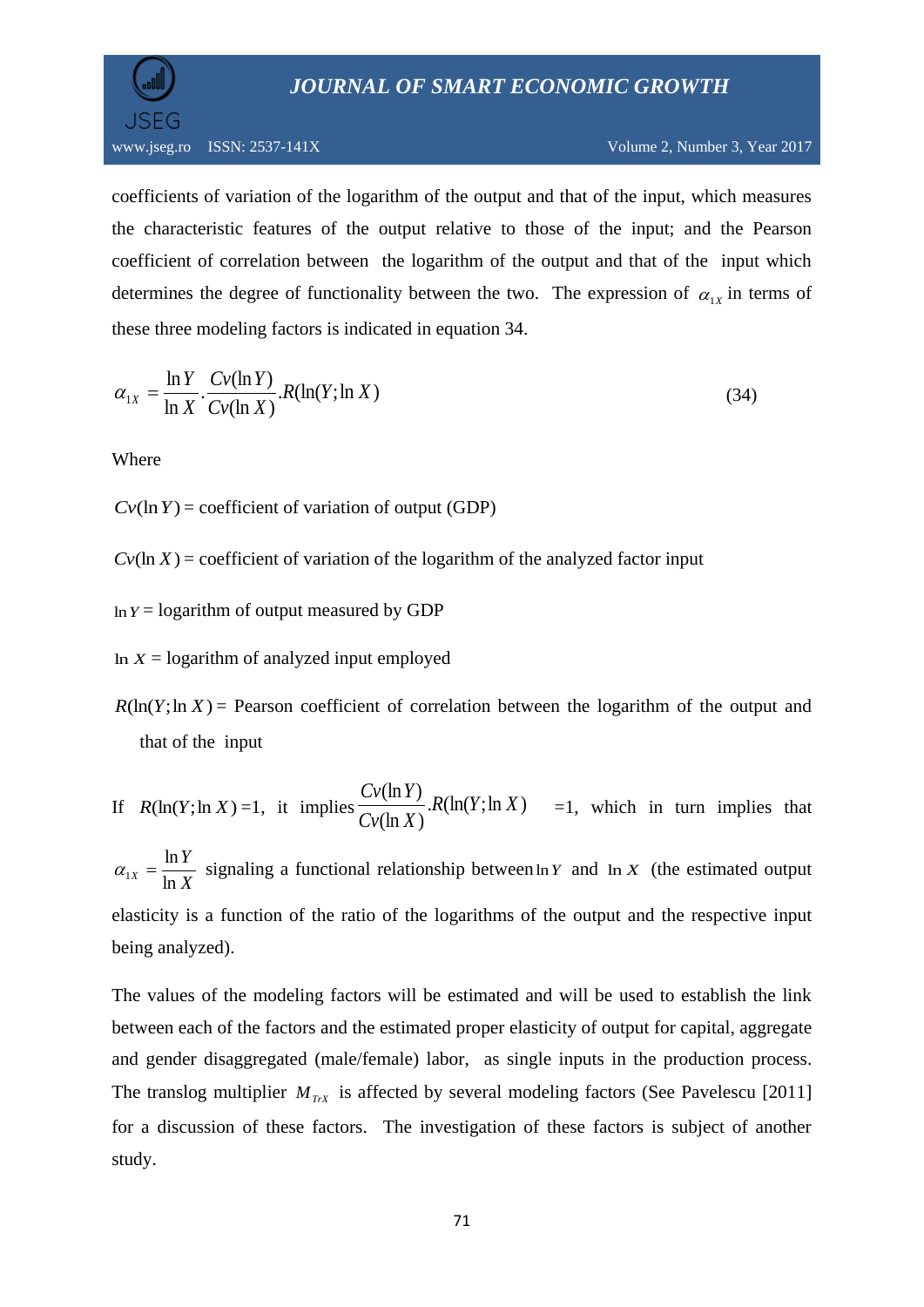JSEG

*e) Determination of Returns to Scale using the Single Input Translog Production Function* For single input function, the output elasticity is an indicator of the degree of [returns to scale.](https://en.wikipedia.org/wiki/Returns_to_scale) Production experiences increasing, decreasing and constant returns to scale if the output elasticity is greater than 1, less than 1 and equal to 1, respectively. Returns to scale may change as the level of production changes.

### **3.3 Hypothesis tests**

In order to choose between the TL function and the CD specification (or equivalently the constant returns to scale hypothesis), the null hypothesis  $(H<sub>0</sub>)$  will be tested against the alternative  $(H_1)$ , for all *i*'*s* and *j*'*s* 

$$
H_{0}: \beta_{ii}=\beta_{ij}=0
$$

$$
H_1: \beta_{ii} \neq \beta_{ij} \neq 0
$$

The test can be performed using the F-test, with numerator degrees of freedom equal to the number of restriction for the Cobb-Douglas model and the denominator degrees of freedom equal to the sample size, n. Rejection of the null hypothesis signifies that the TL function is the appropriate model while failure to reject the null implies that the CD model is appropriate.

In case, the Cobb-Douglas function is rejected, additional tests for symmetry, constant returns to scale, weak separabilty and positivity will be performed on the TL function (See Khalil, 2005 for restrictions on parameters for these tests).

### **4. DATA**

The analysis was done using the USA data, which was selected based on the availability of gender disaggregated data. It is ranked as having very high human development and high income per capita. The data used for analysis on GDP (entered in millions of 2010 U.S. dollars) was obtained from the World Development Indicators -WDI (2017); that for labor (both aggregate and gender disaggregated) was obtained from Organisation for Economic Cooperation and Development (OECD) Data- Labor force statistics (LSF); while that for capital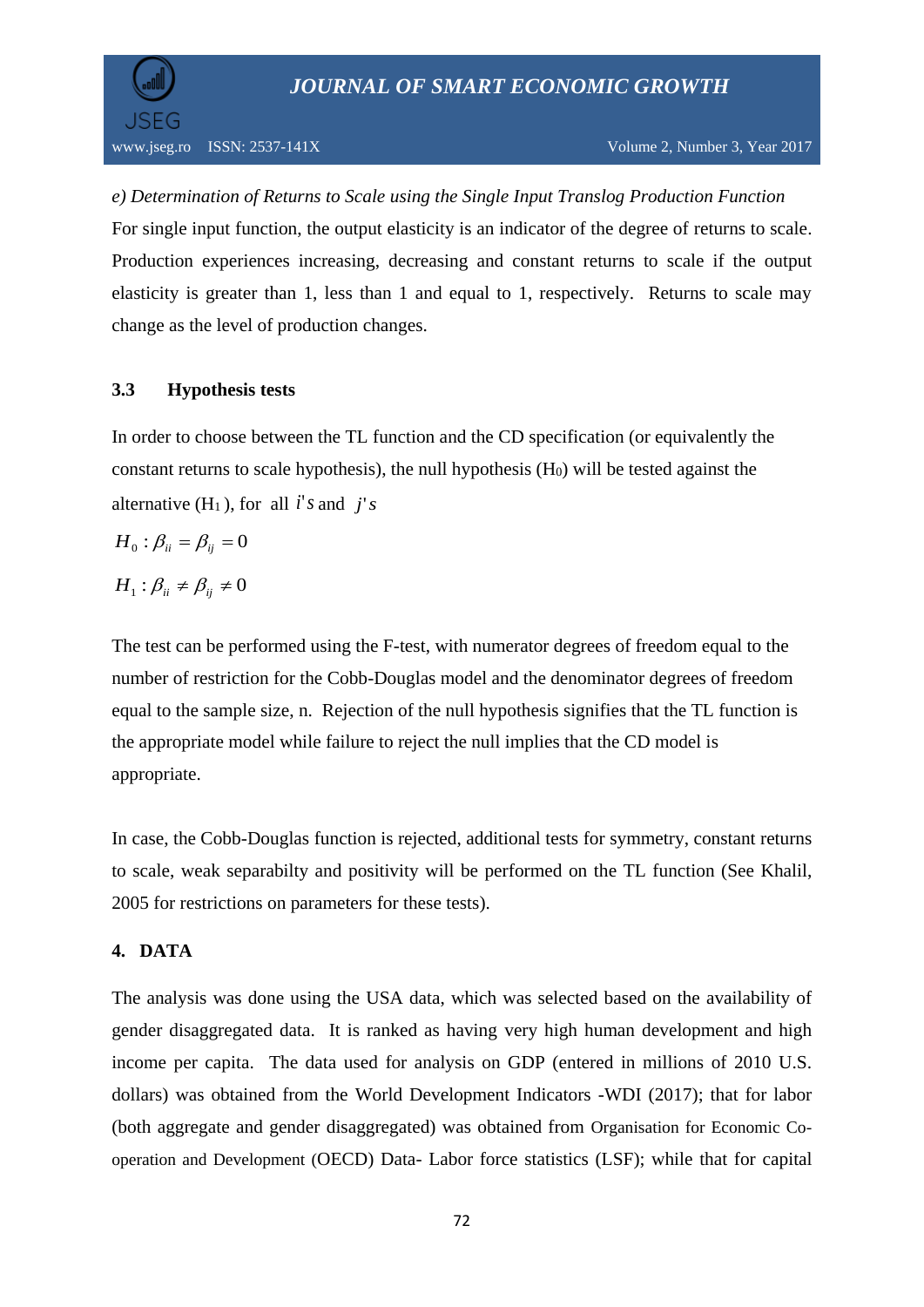



stock was obtained from Feenstra, Inklaar and Timmer (2015) in millions of 2011 U.S. dollars. The base year for the capital stock data was adjusted from 2011 to 2010 (millions of 2010 U.S. dollars) to suit the base year for other data series obtained from WDI (2017). GDP is measured at market prices in millions (constant 2010 US\$), labor is employment of either female or males of fifteen years and above (15+) while total employment (aggregate labor) is the number of those fifteen years above who are employed- includes all people ages 15+ who supply labor for the production of goods and services during a specified period. Female and male labor represent the number of people ages 15+ in those categories who supply labor for the production of goods and services during a specified period.

### **5. RESULTS AND DISCUSSION**

### **5.1 Labor productivity results**

The regression results in Table 1 show that an increase in the amount of capital in the economy per unit of aggregate labor does not significantly influence the productivity of aggregate labor (column 2), however, when the capital-labor ratio is disaggregated (Column 4), a 1% increase in the ratio of total capital to male labor decreases aggregate labor productivity by 1.98%; while a 1% increase in the ratio of total capital to female labor increases aggregate labor productivity by 25.45%. This implies that the more capital there is in the economy, the more productive the female labor force becomes, which in turn leads to a more productive aggregate labor force. Thus, in order to increase female labor productivity, more capital is required but this is not true for male labor in the USA.

|             | Dependent variable: Aggregate Labor productivity |                 |  |  |  |  |  |
|-------------|--------------------------------------------------|-----------------|--|--|--|--|--|
|             | <b>GDPM</b><br>ln<br>$L_{\tau}$                  |                 |  |  |  |  |  |
| Constant    | $-1.9284 N$                                      | $-67.9542***^2$ |  |  |  |  |  |
|             | $(0.4144)^1$                                     | (0.0000)        |  |  |  |  |  |
| $ln(K/l_M)$ |                                                  | $-3.9985***$    |  |  |  |  |  |
|             |                                                  | (0.0000)        |  |  |  |  |  |

Table 1: Aggregate\Gender Disaggregated Labor Productivity Functions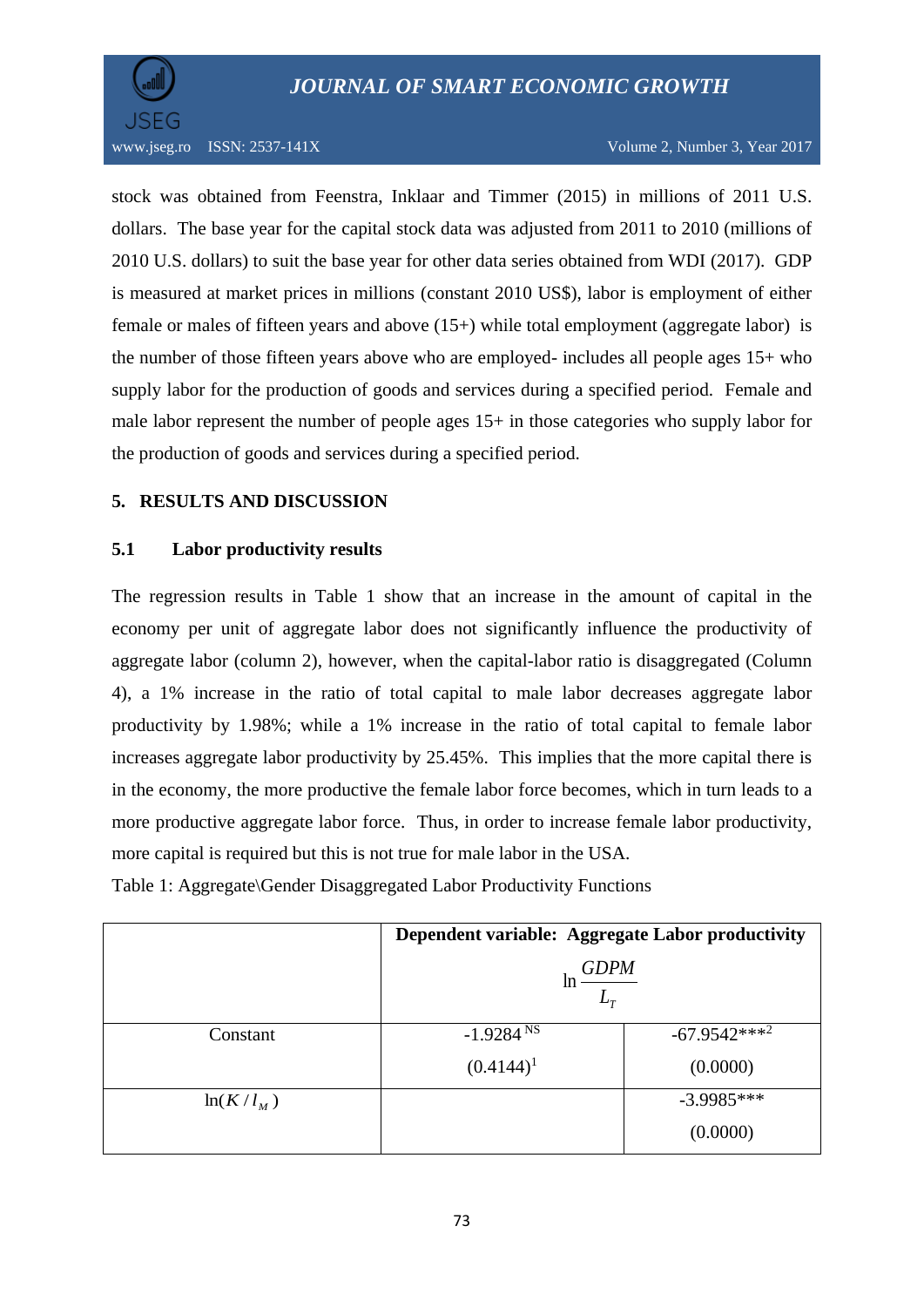

www.jseg.ro ISSN: 2537-141X Volume 2, Number 3, Year 2017

| $\ln^2(K/L_M)$                                                                                                      |                                                                              | 0.3987***    |
|---------------------------------------------------------------------------------------------------------------------|------------------------------------------------------------------------------|--------------|
|                                                                                                                     |                                                                              | (0.0000)     |
| $ln(K/L_f)$                                                                                                         |                                                                              | 25.454 ***   |
|                                                                                                                     |                                                                              | (0.0000)     |
| $\ln^2(K/L_f)$                                                                                                      |                                                                              | $-1.9777***$ |
|                                                                                                                     |                                                                              | (0.000)      |
| $ln(K/l_T)$                                                                                                         | 1.1507                                                                       |              |
|                                                                                                                     | $(0.1833)^{NS}$                                                              |              |
| $\ln^2(K/l_\tau)$                                                                                                   | $-0.0016$                                                                    |              |
|                                                                                                                     | $(0.9835)^{NS}$                                                              |              |
| $R^{-2}$                                                                                                            | 0.983                                                                        | 0.9907       |
| Log-likelihood ratio                                                                                                | 111.663                                                                      | 129.604      |
| F-Stat                                                                                                              | 1560.959***                                                                  | 1452.47***   |
|                                                                                                                     | (0.0000).                                                                    | (0.0000)     |
| <b>Notes to Table:</b> <sup>1</sup> Figures in parenthesis are probabilities. <sup>2</sup> The *, **, and *** imply |                                                                              |              |
| significance at 10%, 5% and 1% level of significance. Source: Own estimation                                        |                                                                              |              |
| 5.2                                                                                                                 | Cobb-Douglas, single and multiple input translog production function results |              |
| Table 2 presents the Cobb-Douglas and multiple input TL aggregate and gender                                        |                                                                              |              |
| disaggregated results. In order to determine the relevance of the multiple input TL                                 |                                                                              |              |
| parameters (determine the extent of multi-collinearity or significance of each of the inputs in                     |                                                                              |              |
| the model), the single input TL were estimated and are presented in Table 3a and 3b. The                            |                                                                              |              |
| results for the significance of the single input are presented in Table 4.                                          |                                                                              |              |
|                                                                                                                     |                                                                              |              |
|                                                                                                                     |                                                                              |              |
|                                                                                                                     |                                                                              |              |
|                                                                                                                     |                                                                              |              |
|                                                                                                                     |                                                                              |              |
|                                                                                                                     |                                                                              |              |
|                                                                                                                     |                                                                              |              |
|                                                                                                                     |                                                                              |              |
|                                                                                                                     |                                                                              |              |
|                                                                                                                     | 74                                                                           |              |

### **5.2 Cobb-Douglas, single and multiple input translog production function results**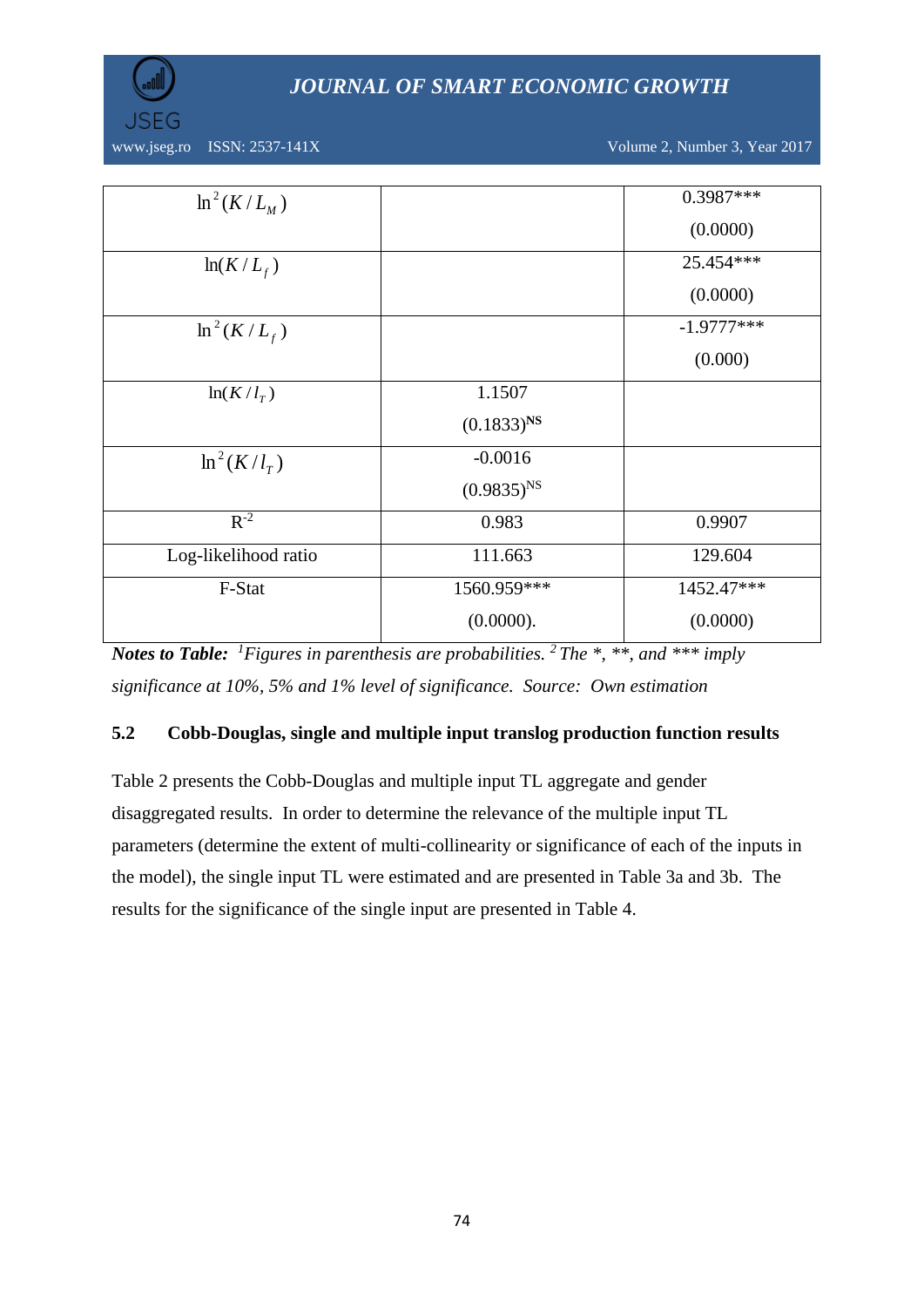

### Table 2: Cobb-Douglas and Multiple Input Translog Aggregate and Gender disaggregated

### Results

|                 | Dependent variable- In GDP |                    |                        |                         |  |  |  |
|-----------------|----------------------------|--------------------|------------------------|-------------------------|--|--|--|
|                 |                            | <b>CD</b> function | <b>TL-</b> function    |                         |  |  |  |
|                 | Three input-               | Two input -        | Two-input-             | Three input-            |  |  |  |
|                 | <b>Gender</b>              | (Aggregate         | <b>Aggregate labor</b> | gender                  |  |  |  |
|                 | disaggregated              | labor) model       | model                  | disaggregated           |  |  |  |
|                 | model                      |                    |                        | model                   |  |  |  |
| Constant        | $-6.157***$                | $-3.123***^2$      | 102.3465               | $-184.816***$           |  |  |  |
|                 | $(0.000)^1$                | (0.0000)           | (0.0000)               | (0.0000)                |  |  |  |
| ln K            | $0.871***$                 | $0.8905***$        | 17.2174                | 35.378***               |  |  |  |
|                 | (0.0000)                   | (0.0000)           | $(0.0013)$ ***         | (0.0006)                |  |  |  |
| $\ln l_f$       | $-0.1017**$                |                    |                        | $-67.516***$            |  |  |  |
|                 | (0.0280)                   |                    |                        | (0.0000)                |  |  |  |
| $\ln l_m$       | $0.755***$                 |                    |                        | 45.166 <sup>NS</sup>    |  |  |  |
|                 | (0.0000)                   |                    |                        | (0.1782)                |  |  |  |
| $\ln l_T$       |                            | $0.3327***$        | $-42.1283***$          |                         |  |  |  |
|                 |                            | (0.0005)           | (0.0001)               |                         |  |  |  |
| $\ln^2 K$       |                            |                    | 1.0576**               | 1.1299**                |  |  |  |
|                 |                            |                    | (0.0417)               | (0.0286)                |  |  |  |
| $\ln^2 l_T$     |                            |                    | 5.2012***              |                         |  |  |  |
|                 |                            |                    | (0.0062)               |                         |  |  |  |
| $\ln^2 l_f$     |                            |                    |                        | $-2.6299***$            |  |  |  |
|                 |                            |                    |                        | (0.0019)                |  |  |  |
| $\ln^2 l_m$     |                            |                    |                        | $-2.3504^{NS}$          |  |  |  |
|                 |                            |                    |                        | (0.4655)                |  |  |  |
| $\ln K \ln L_M$ |                            |                    |                        | $-6.6296***$            |  |  |  |
|                 |                            |                    |                        | (0.0007)                |  |  |  |
| $\ln K \ln L_f$ |                            |                    |                        | $-0.0249$ <sup>NS</sup> |  |  |  |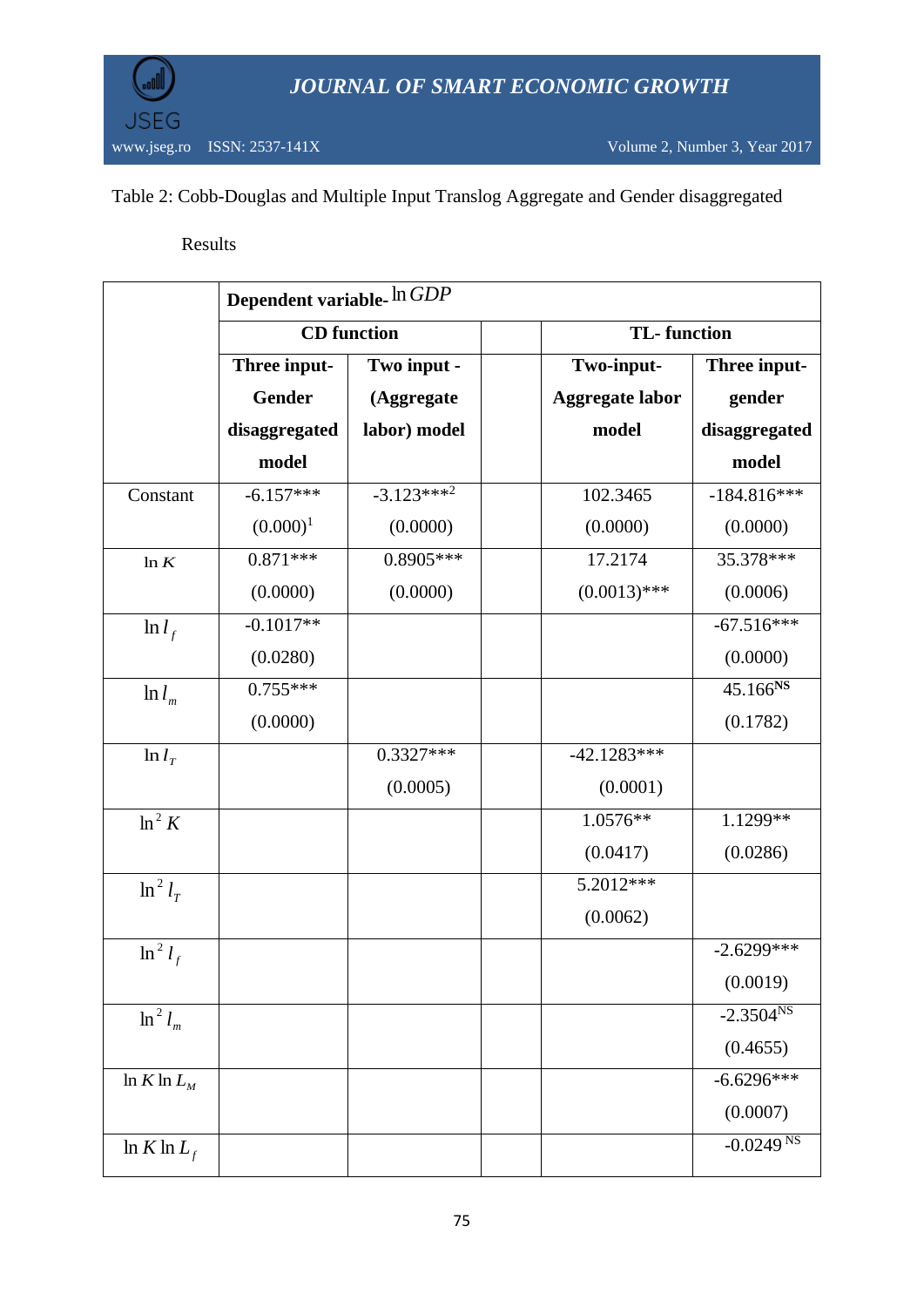

www.jseg.ro ISSN: 2537-141X Volume 2, Number 3, Year 2017

|                      |          |            |               | (0.9811)    |
|----------------------|----------|------------|---------------|-------------|
| $\ln K \ln l_{\tau}$ |          |            | $-4.543639**$ |             |
|                      |          |            | (0.0215)      |             |
| $\ln L_M \ln L_f$    |          |            |               | 11.2838***  |
|                      |          |            |               | (0.0000)    |
| $R^{-2}$             | 0.9984   | 0.9972     | 0.9988        | 0.9995      |
| <b>LLF</b>           | 138.649  | 123.6116   | 147.5959      | 172.411     |
| F-Stat               | 10935*** | 9669.25*** | 8731.971***   |             |
|                      | (0.0000) | (0.0000)   | (0.0000)      | 10990.66*** |
|                      |          |            |               | (0.0000)    |

*Notes to Table*: *<sup>1</sup>Figures in parenthesis are probabilities. <sup>2</sup>The \*, \*\*, and \*\*\* imply significance at 10%, 5% and 1% level of significance. General comment: The multi-input translog model cannot be interpreted (lacks relevance) due to high collinearity levelsharmful collinearity was identified for capital, aggregate labor and female labor. Source: Own estimation*

Table 3A: Single Input Translog Production Function Results for Capital and Aggregate Labor

| Dependent variable- In GDP |               |              |             |  |               |                        |             |
|----------------------------|---------------|--------------|-------------|--|---------------|------------------------|-------------|
|                            |               | Capital      |             |  |               | <b>Aggregate labor</b> |             |
| Constant                   | $6.8656^{NS}$ | $-2.3258***$ | $6.7424***$ |  | 85.4416***    | $-6.6147***$           | 4.5769      |
|                            | (0.2193)      | (0.0000)     | (0.0000)    |  | (0.0007)      | (0.0000)               | (0.0000)    |
| ln K                       |               | $1.0691***$  |             |  |               |                        |             |
|                            | $0.0145^{NS}$ | (0.0000)     |             |  |               |                        |             |
|                            | (0.9823)      |              |             |  |               |                        |             |
| $\ln l_T$                  |               |              |             |  | $-14.0832***$ | 1.9502***              |             |
|                            |               |              |             |  | (0.0012)      | (0.0000)               |             |
| $\ln^2 K$                  | $0.0319^{NS}$ |              | $0.0315***$ |  |               |                        |             |
|                            | (0.1019)      |              | (0.0000)    |  |               |                        |             |
| $\ln^2 l_T$                |               |              |             |  | $0.6978***$   |                        | $0.0849***$ |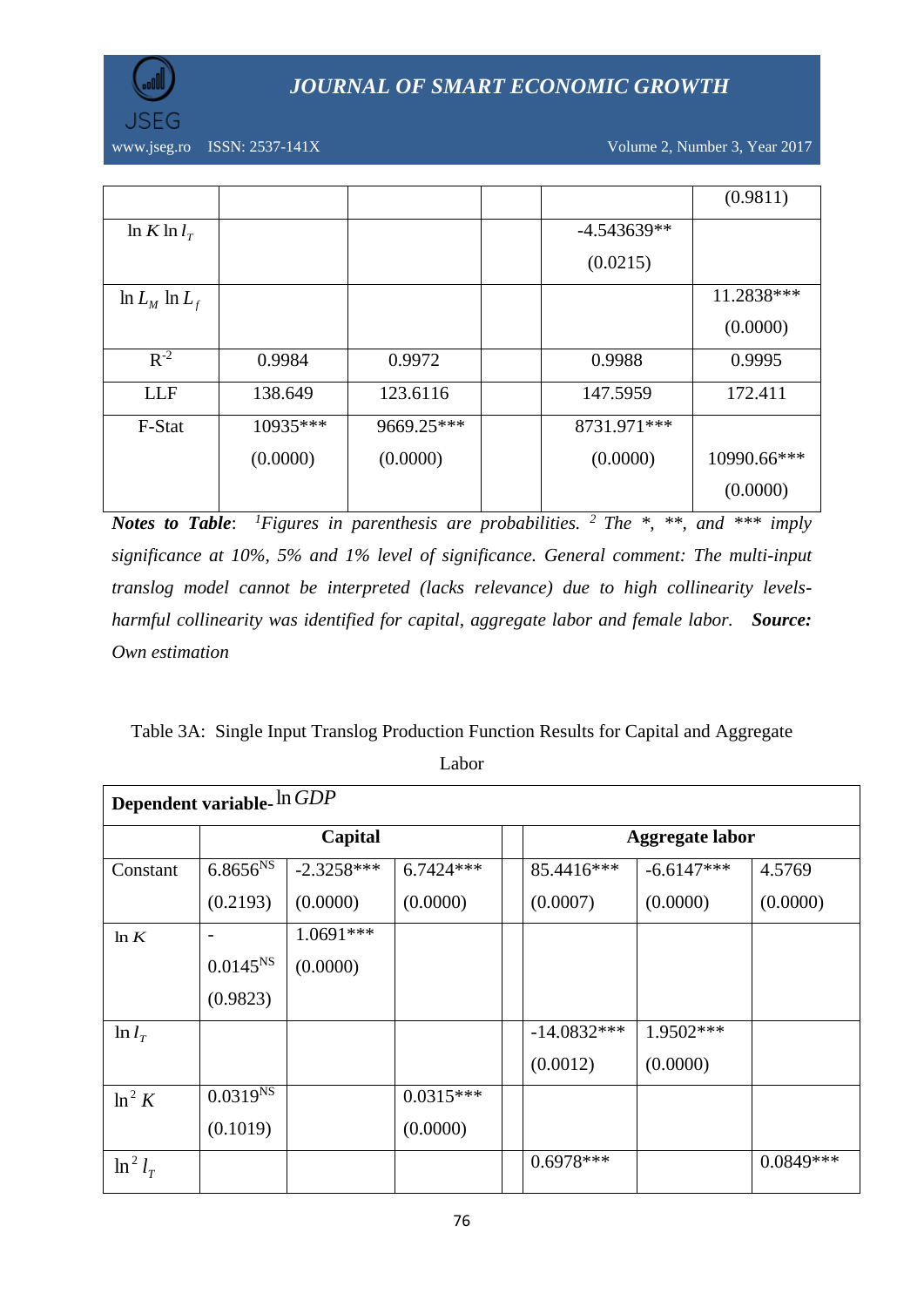

www.jseg.ro ISSN: 2537-141X Volume 2, Number 3, Year 2017

|            |           |            |              | (0.0003)   |            | (0.0000)   |
|------------|-----------|------------|--------------|------------|------------|------------|
| $R^{-2}$   | 0.9966    | 0.9965     | 0.996709     | 0.9838     | 0.9795     | 0.9806     |
| <b>LLF</b> | 118.4994  | 117.071    | 118.4991     | 75.256     | 68.1725    | 69.6379    |
| F-Stat     | $8024***$ | 15526.8*** | $16357.5***$ | 1644.71*** | 2579.31*** | 2723.39*** |
|            | (0.0000)  | (0.0000)   | (0.0000)     | (0.0000)   | (0.0000)   | (0.0000)   |

*Notes to Table: <sup>1</sup>Figures in parenthesis are probabilities. <sup>2</sup>The \*, \*\*, and \*\*\* imply significance at 10%, 5% and 1% level of significance. Source: Own estimation*

### Table 3B:Single Input Translog Production Function Results for Male Labor and Female

| Dependent variable- In GDP |                 |                   |              |  |               |                     |             |
|----------------------------|-----------------|-------------------|--------------|--|---------------|---------------------|-------------|
|                            |                 | <b>Male labor</b> |              |  |               | <b>Female labor</b> |             |
| Constant                   | $-13.4574^{NS}$ | $-15.23***$       | 0.3009***    |  | 70.0828***    | 1.7924 ***          | 8.7477***   |
|                            | (0.8008)        | (0.0000)          | (0.0000)     |  | (0.0000)      | (0.0000)            | (0.0000)    |
| $\ln l_f$                  |                 |                   |              |  | $-11.6197***$ | $1.3201***$         |             |
|                            |                 |                   |              |  | (0.0000)      | (0.0000)            |             |
| $\ln l_m$                  | $2.5100^{NS}$   | 2.8338 ***        |              |  |               |                     |             |
|                            | (0.7964)        | (0.0000)          |              |  |               |                     |             |
| $\ln^2 l_f$                |                 |                   |              |  | $0.6122***$   |                     | $0.0626***$ |
|                            |                 |                   |              |  | (0.0000)      |                     | (0.0000)    |
| $\ln^2 l_m$                | 0.0148          |                   | $0.12924***$ |  |               |                     |             |
|                            | (0.9735)        |                   | (0.0000)     |  |               |                     |             |
| $R^{-2}$                   | 0.9779          | 0.9783            | 0.9787       |  | 0.9817        | 53.0225             | 0.967828    |
| <b>LLF</b>                 | 66.6389         | 66.6383           | 66.6034      |  | 71.8321       | 0.9644              | 55.79794    |
| F-Stat                     | 1195.283***     | 2436.5***         | 2433.324***  |  | 1449.126***   | 1464.33***          | 1625.466*** |
|                            | (0.0000)        | (0.0000)          | (0.0000)     |  | (0.0000)      | (0.0000)            | (0.0000)    |

Labor

*Source: Own estimation*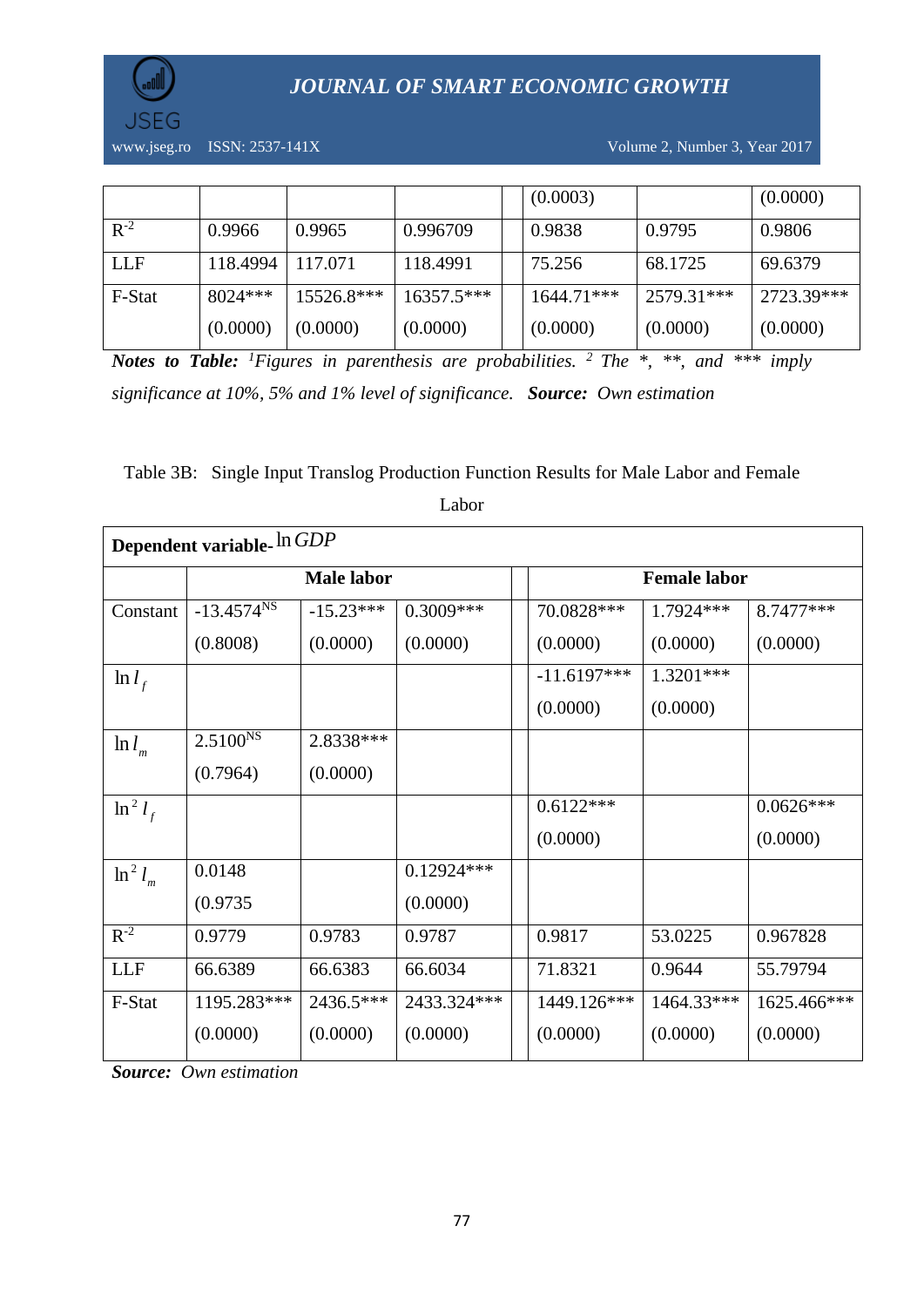

The results obtained for equation 19 (Table 3a and 3b summarized in Table 4, rows 1), reveal that for all the variables (capital, total labor and female labor) where a negative coefficient (negative output elasticities) for  $\ln X$  was obtained (violation of expected sign), it was discovered that  $\ln X$  was the secondary explanatory variable, with  $\ln^2 X$  being the primary explanatory variable (Table 5) implying negative corresponding marginal products, thus lack of positivity of the functions. This implies that the corresponding elasticity of scale  $\alpha_{m i}$  for capital, aggregate labor and female labor (Table 4, row5) are bound to be inaccurate. Positivity was satisfied for the male labor Single factor TL two variables function, where the expected sign for  $\ln X$  was obtained and  $\ln X$  rather than  $\ln^2 X$  was the main explanatory variable, however, the two coefficients were non-significant while those for the corresponding proper estimated output elasticities obtained using equations 20 and 21 of  $\alpha_{1k}^e$ 

=2.8338 and  $\frac{1}{2}\beta_{2x} = \varphi_{ij} = 0.1292$ , (Table 4 rows 9 and 10, column 4) respectively, were positive and and significant. Thus, the model fails to estimate the proper parameters.

Table 4: Testing for the Importance (Significance) of the Single Input in the Translog Function

| Single factor translog estimated parameters based on equation 19                                   |                |               |                     |             |  |  |
|----------------------------------------------------------------------------------------------------|----------------|---------------|---------------------|-------------|--|--|
|                                                                                                    | $X_R = K$      | $X_R = L_T$   | $X_R = L_M$         | $X_R = L_f$ |  |  |
| Estimated $\alpha_{2r}$                                                                            | $-0.0145^{NS}$ | $-14.0832***$ | $2.510^{N_{\rm s}}$ | $-12.05***$ |  |  |
| Estimated $\frac{1}{2}\beta_{2x} = \varphi_{ij}$                                                   | $0.0319*$      | $0.6978***$   | $0.0148^{NS}$       | $0.6328***$ |  |  |
| Estimated $\beta_{2x} = 2\varphi_{ii}$                                                             | 0.0638         | 1.3956        | 0.0296              | 1.2656      |  |  |
| $ln X_R$                                                                                           | 17.3162        | 11.699        | 11.0881             | 10.9152     |  |  |
| $\alpha_{mi} = \frac{\delta \ln Y}{\delta \ln X_i} = \alpha_i + \sum_{i=1}^n \varphi_{ij} \ln X_j$ | 0.537887       | $-5.9196$     | 2.6741              | $-5.1428$   |  |  |
| Estimated proper output elasticities ( $\alpha$ and $\beta$ ) obtained using equation 20 and 21    |                |               |                     |             |  |  |
|                                                                                                    | $X_{R} = K$    | $X_{R}=L_{T}$ | $X_R = L_M$         | $X_R = L_f$ |  |  |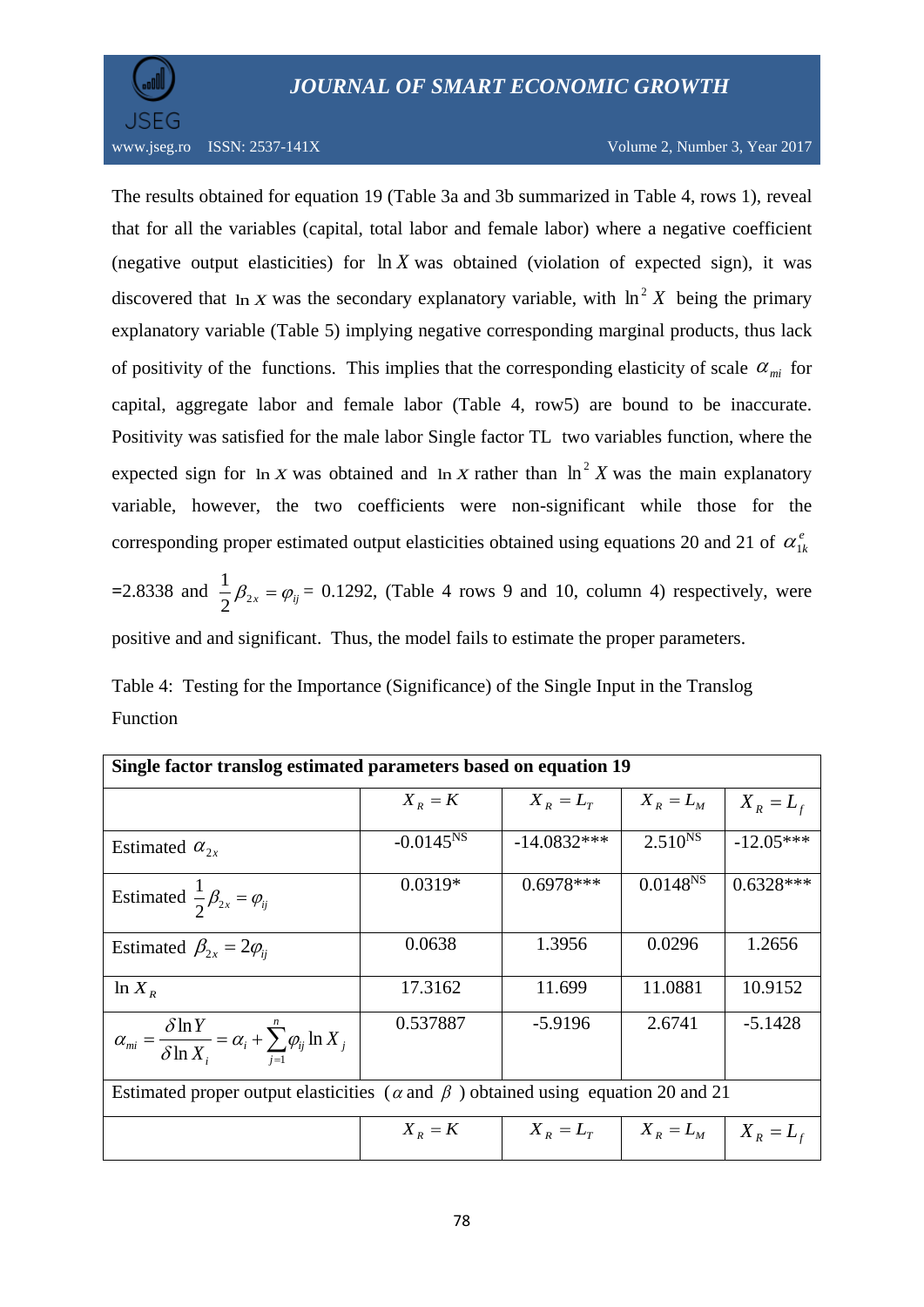

www.jseg.ro ISSN: 2537-141X Volume 2, Number 3, Year 2017

| $\alpha_{1X}$                                                                               | 1.0691***                                                                                                                                                         | 1.9502***       | 2.8338 ***      | 1.3201***   |  |  |  |  |  |  |
|---------------------------------------------------------------------------------------------|-------------------------------------------------------------------------------------------------------------------------------------------------------------------|-----------------|-----------------|-------------|--|--|--|--|--|--|
| $\frac{1}{2}\beta_{1x}$                                                                     | $0.0315***$                                                                                                                                                       | $0.0849***$     | $0.1292***$     | $0.0626***$ |  |  |  |  |  |  |
|                                                                                             |                                                                                                                                                                   |                 |                 |             |  |  |  |  |  |  |
|                                                                                             | Computed values of $T_{\ln x}$ and $T_{\ln^2 x}$ based $\alpha_{2x} = \alpha_{1x} \cdot T_{\ln x}$ and $\beta_{2x} = \beta_{1x} \cdot T_{\ln^2 x}$ and equation 9 |                 |                 |             |  |  |  |  |  |  |
| and 10                                                                                      |                                                                                                                                                                   |                 |                 |             |  |  |  |  |  |  |
|                                                                                             | $X_{R} = K$                                                                                                                                                       | $X_{R} = L_{T}$ | $X_{R} = L_{M}$ | $X_R = L_f$ |  |  |  |  |  |  |
| $T_{\ln X}$                                                                                 | $-0.01356$                                                                                                                                                        | $-7.22141$      | 0.885736        | $-9.12802$  |  |  |  |  |  |  |
| $T_{\ln^2 X}$                                                                               | 0.030926                                                                                                                                                          | 8.219081        | 0.114551        | 10.1248     |  |  |  |  |  |  |
| $T_{\ln X} = \frac{1 - R(\ln X; \ln^2 X)r}{1 - R^2(\ln X; \ln^2 X)}$                        | $-0.01273$                                                                                                                                                        | $-7.10538$      | 0.893097        | $-8.83062$  |  |  |  |  |  |  |
|                                                                                             |                                                                                                                                                                   |                 |                 |             |  |  |  |  |  |  |
| $T_{\ln^2 X} = \frac{r - R(\ln X; \ln^2 X)}{r \cdot (1 - R^2 (\ln X; \ln^2 X))}$            | 1.512669                                                                                                                                                          | 8.601078        | 0.606909        | 10.31361    |  |  |  |  |  |  |
|                                                                                             |                                                                                                                                                                   |                 |                 |             |  |  |  |  |  |  |
| Computed proper output elasticities based on equation 12 and 13                             |                                                                                                                                                                   |                 |                 |             |  |  |  |  |  |  |
|                                                                                             | $X_R = K$                                                                                                                                                         | $X_{R}=L_{T}$   | $X_R = L_M$     | $X_R = L_f$ |  |  |  |  |  |  |
| $\alpha_{1X}^C = \frac{\text{cov}(\ln Y; \ln X)}{D^2(\ln X)}$                               | 1.049493                                                                                                                                                          | 1.914796        | 2.782349        | 1.296104    |  |  |  |  |  |  |
|                                                                                             |                                                                                                                                                                   |                 |                 |             |  |  |  |  |  |  |
| $\beta_{1X^2}^c = \frac{2 \cdot \mathrm{cov}(\ln Y; \ln^2 X)}{\sigma^2 (\ln^2 X)}$          | 0.061827                                                                                                                                                          | 0.166746        | 0.253782        | 0.122835    |  |  |  |  |  |  |
|                                                                                             |                                                                                                                                                                   |                 |                 |             |  |  |  |  |  |  |
| $\frac{1}{2}\beta_{1X^{2}}^{C} = \frac{\text{cov}(\ln Y;\ln^{2} X)}{\sigma^{2}(\ln^{2} X)}$ | 0.030913                                                                                                                                                          | 0.083373        | 0.126891        | 0.061418    |  |  |  |  |  |  |
|                                                                                             |                                                                                                                                                                   |                 |                 |             |  |  |  |  |  |  |

*Source: Own estimation and computation*

The results in Table 5 revealed the existence of harmful collinearity for capital, female labor and total labor functions while that for male labor had either weak collinearity or degrading collinearity based on computed or estimated values of  $T_{\ln X}$  and  $T_{\ln^2 X}$ . The existence of *harmful collinearity for aggregate labor and/or female labor and capita implies that* the three input (male labor, female labor and capital) and two input (capital and total labor) TL functions in Table 2 are inaccurate and should not be used for further interpretation.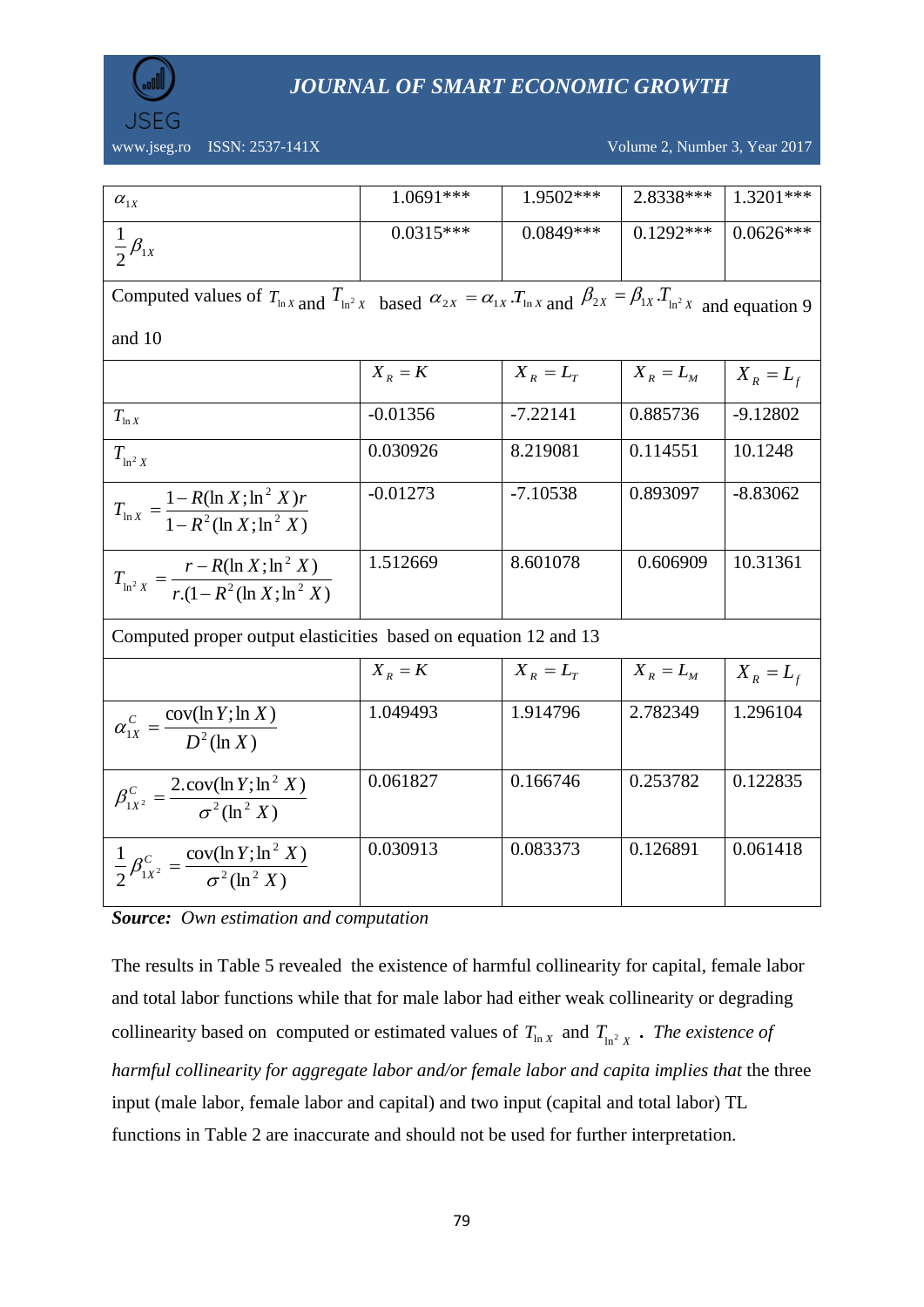

With, this in mind, further discussions on the TL functions are (proper parameters) based on the single variable single input TL estimates ( proper parameters) as well as the corresponding computed values based on the modeling factors (Sub-section 5.3).

|                                                                                  | Capital   | <b>Aggregate</b> | <b>Male Labor</b>        | <b>Female</b> |
|----------------------------------------------------------------------------------|-----------|------------------|--------------------------|---------------|
|                                                                                  |           | Labor            |                          | Labor         |
| $R(\ln X; \ln^2 X)^1$                                                            | 0.9999    | 1.0000           | 1.0000                   | 0.9999        |
| $R^2(\ln X;\ln^2 X)$                                                             | 0.9998    | 0.9999           | 1.0000                   | 0.9998        |
| $R(\ln Y; \ln^2 X)$                                                              | 0.9984    | 0.9904           | 0.9893                   | 0.9841        |
| $R(\ln Y; \ln X)$                                                                | 0.9983    | 0.9899           | 0.9893                   | 0.9824        |
| $r = \frac{R(\ln Y; \ln^2 X)}{R(\ln Y; \ln X)}$                                  | 1.0001    | 1.0005           | 1.0000                   | 1.0017        |
| $T_{\ln X} = \frac{1 - R(\ln X; \ln^2 X)r}{1 - R^2(\ln X; \ln^2 X)}$             | $-0.0127$ | $-7.10538$       | 0.8931                   | $-8.8306$     |
| $T_{\ln^2 X} = \frac{r - R(\ln X; \ln^2 X)}{r \cdot (1 - R^2 (\ln X; \ln^2 X))}$ | 1.5127    | 8.6011           | 0.6069                   | 10.3136       |
| Main explanatory variable <sup>2</sup>                                           | $\ln^2 K$ | $\ln^2 L$        | $\ln L_m$                | $\ln^2 L_f$   |
| Secondary explanatory variable                                                   | ln K      | $\ln L$          | $\ln^2 L_m$              | $\ln L_f$     |
| Type of collinearity detected                                                    | Harmful   | Harmful          | Weak or<br>degrading $3$ | Harmful       |

Table 5: Determination of Main/Secondary Explanatory Variable and Type of Collinearity

*NOTES TO TABLE*: <sup>1</sup> As expected  $R(\ln X; \ln^2 X)$  and r have the same sign for all the *inputs considered.* <sup>2</sup>*If*  $|r| < 1$  *and*  $T_{\ln X} > T_{\ln^2 X}$ ; In *X is the main explanatory variable and*  $\ln^2 X$  *is the secondary explanatory variable; and if*  $|r| > 1$  *and*  $T_{\ln X} < T_{\ln^2 X}$ *;*  $\ln X$  *<i>is the* secondary explanatory variable and  $\ln^2 X$  is the main explanatory variable. Weak *collinearity occurs if*  $T_{\ln x} \ge 0.5$  *and*  $T_{\ln^2 x} \ge 0.5$ ; degrading collinearity occurs if  $T_{\ln x}$  and  $T_{\ln^2 X}$  are both positive and at least one of them is smaller than 0.5; while harmful collinearity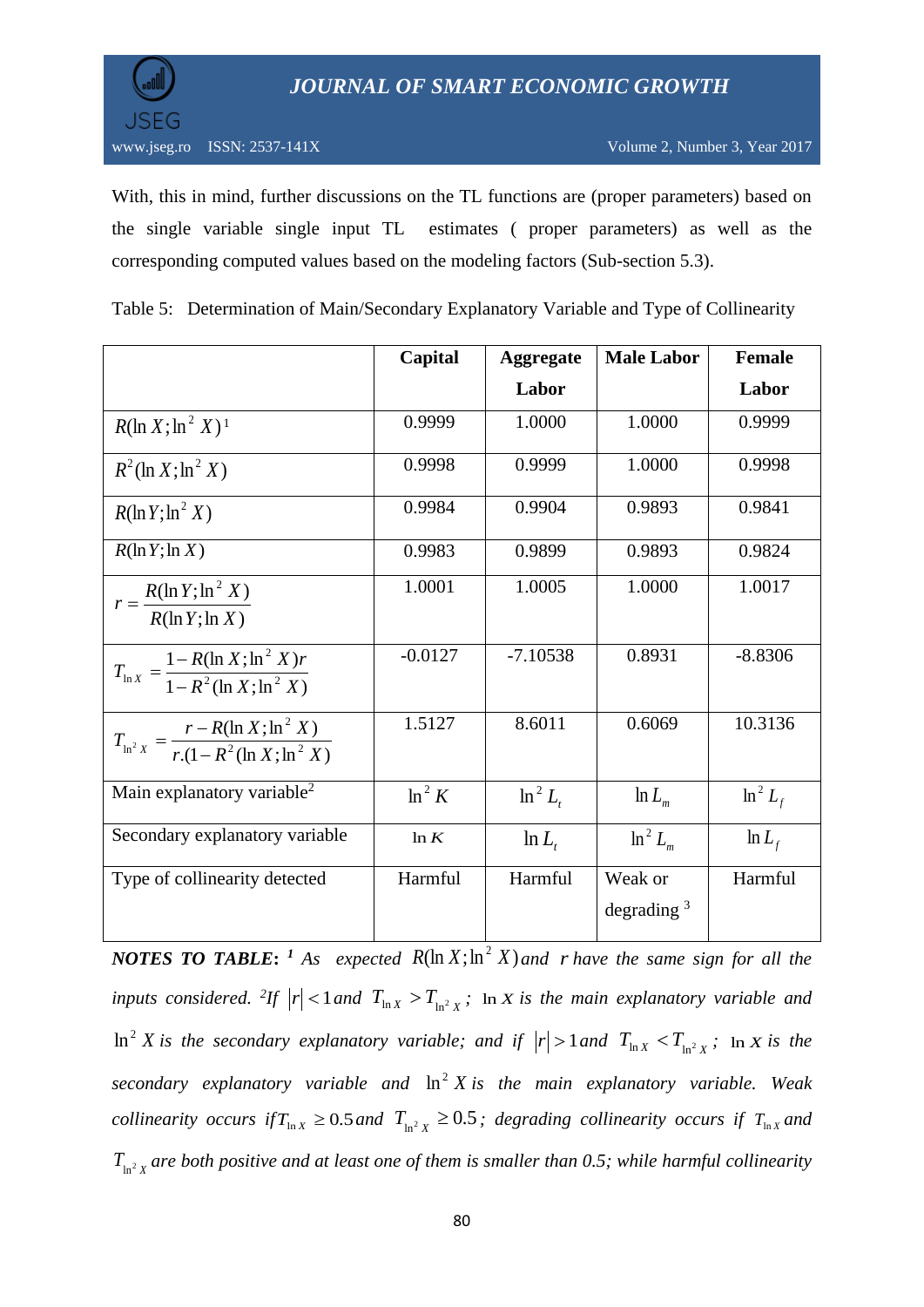

*occurs if at least*  $T_{\ln x}$  *or*  $T_{\ln^2 x}$  *is negative.* <sup>*3</sup> The single factor equation for male labor was*</sup> *associated with weak collinearity based on computed values but with degrading collinearity based on estimated values. Source: Own computation*

### **5.3 Indicators based on single variable single input translog model**

### *5.3.1 Proper output elasticities*

Table 6 shows that the average proper output elasticity ((elasticity of scale) (see Table 6, row 4- average for computed and estimated values), for capital, total labor, male labor and female labor of 1.065, 1.944, 2.827 and 1.313, respectively. They are all greater than 1, implying increasing returns to scale for all the single inputs.

| <b>Computed/estimated output</b>                                                            | Input       |           |             |             |
|---------------------------------------------------------------------------------------------|-------------|-----------|-------------|-------------|
| elasticities                                                                                | $X_{R} = K$ | $X_R = L$ | $X_R = L_M$ | $X_R = L_f$ |
| estimated $\alpha_{1x}$                                                                     | $1.069**$   | $1.950**$ | 2.8338**    | $1.3201**$  |
|                                                                                             | $\ast$      | $\ast$    | $\ast$      | $\ast$      |
|                                                                                             | (0.0086)    | (0.0384)  | (0.0574)    | (0.0345)    |
|                                                                                             | -1          |           |             |             |
| $\alpha_{1X}^C = \frac{\text{cov}(\ln Y; \ln X)}{D^2(\ln X)}$                               | 1.0495      | 1.9148    | 2.7823      | 1.2961      |
| $\alpha_{1X}^{cv} = \frac{\ln Y}{\ln X} \cdot \frac{Cv(\ln Y)}{Cv(\ln X)} R(\ln(Y; \ln X))$ | 1.0715      | 1.9594    | 2.8588      | 1.3155      |
| $\alpha_{\alpha_{1X}}^P=1+\frac{\sigma(\ln(Y/X)}{\sigma(\ln X)}.R(\ln(Y/X);\ln X)$          | 1.0691      | 1.9505    | 2.8338      | 1.3201      |
| $\alpha_{1x}$ ave <sup>2</sup>                                                              | 1.0648      | 1.9437    | 2.8272      | 1.3129      |
| $E_{\it smed}$                                                                              | 120.3649    | 1538.802  | 221.7859    | 791.3006    |

Table 6: Summary Elasticities Based on Estimated and Computed Values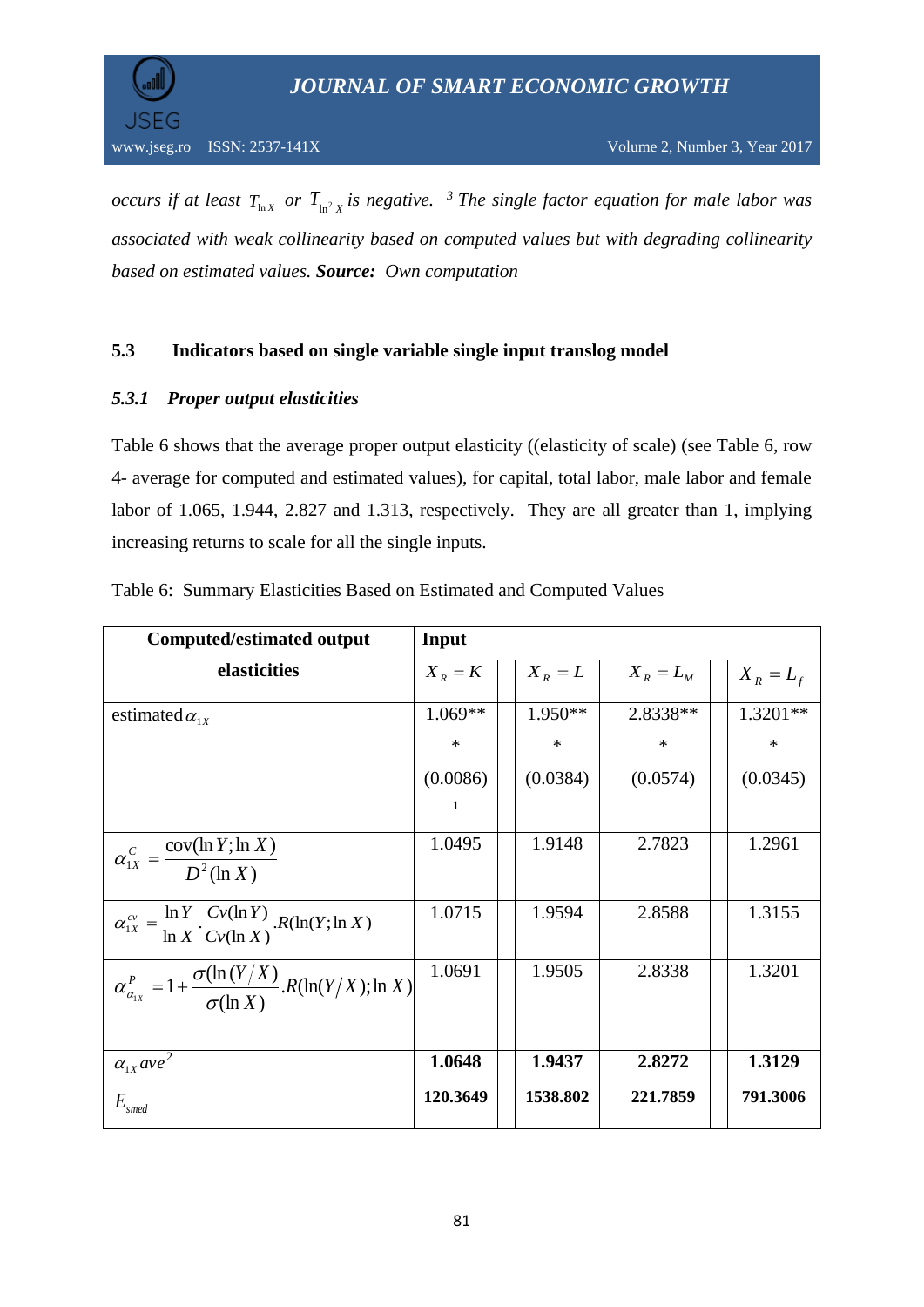

*Notes to Table: <sup>1</sup>Figures in parenthesis are standard errors.*  $^{2}$  $\alpha_{1x}$ ave implies average proper *output elasticity (elasticity of scale for single input*. *Source: Own estimation and computation*

The average output elasticity for capital of 1.0648 though greater than 1, is only 54.78%, 37.66% and 81.10% that for total labor, male labor and female labor, respectively. This implies that total labor is about twice (1.825 times) as productive as capital in the USA, with male labor being 2.15 times as productive as female labor (female labor is less productive than male labor), implying that gross domestic product in the U.S. is more dependent on labor employment compared to capital; and male labor to be specific, followed by female labor and capital in that order.

Given the current capital outlays, as indicated earlier, aggregate productivity, thus aggregate output, would increase much more if the productivity of female labor force is boosted to the level of the male labor force.

The lower productivity of women in the economy may be explained first by the several factors including but not limited to the fact that women carry the triple burden of production, reproduction and community management which may prevent them from offering as much labor time, investing in human capital, health and education, accessing finance for capital formation, among other challenges; and second by the fact that most of the activities undertaken by women are not recognized in the national income accounts, implying undercounting of economic activity and the contribution of women to national output. This calls for measures that can be used to address the gender challenges.

# *5.3.2 Correlation between logarithm of output representative index, output estimated proper elasticity and production factor allocated quantity and productivity*

The representative index of logarithm of GDP (16.185) is greater than zero, and the proper output elasticities of capita, aggregate/male/female labor are all implying that output would increase following a simultaneous increase in quantity allocated and productivity of each of the factors investigated. This justifies the need to increase productivity and labor participation rates for both male and female labor as well as that for capital, with the ultimate aim of increasing overall output.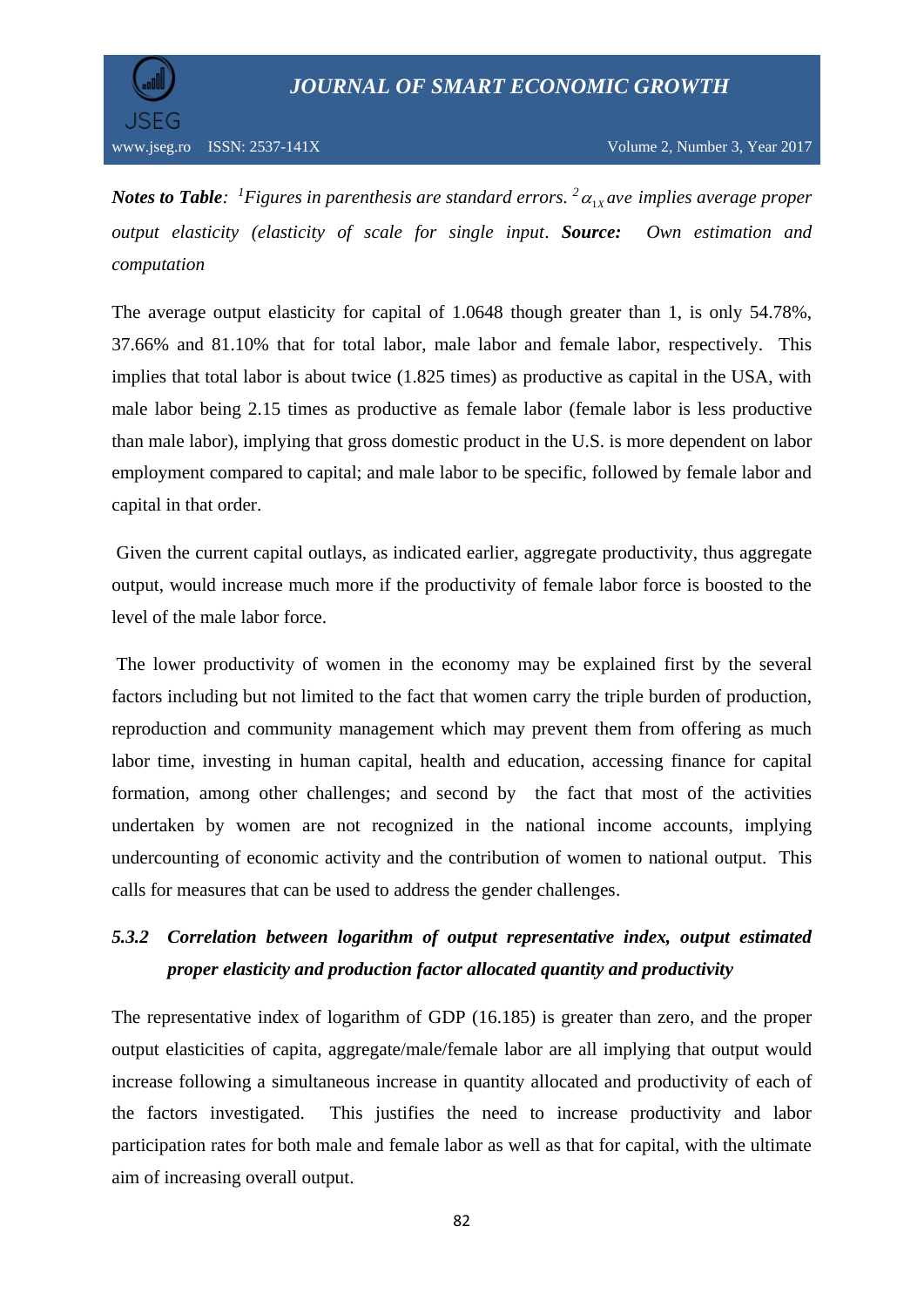

www.jseg.ro ISSN: 2537-141X Volume 2, Number 3, Year 2017

As illustrated in Figure 1, the labor force participation rates for men have declined from 89.8% in 1960 to 78.5% in 2015 while that for women increased from 42% in 1960 to 66.9%; but the gap between the two (47.8% in 1960 and 11.6%in 2015) has not yet been closed. Since the labor force participation rates have persistently lower for women compared to those for men throughout the period of analysis, significant results would be achieved if the labor force participation rates of women are increased by addressing the obstacles that hinder women from engaging in or offering sufficient labor time in the labor market. The employment/population ratios of 39.5% and 85.2% in 1960 and 58.7% and 74% for women and men, respectively, further underscore the need to increase the number of women employed.



Figure 1 Aggregate/Gender Disaggregated Labor Force Participation Rates in the USA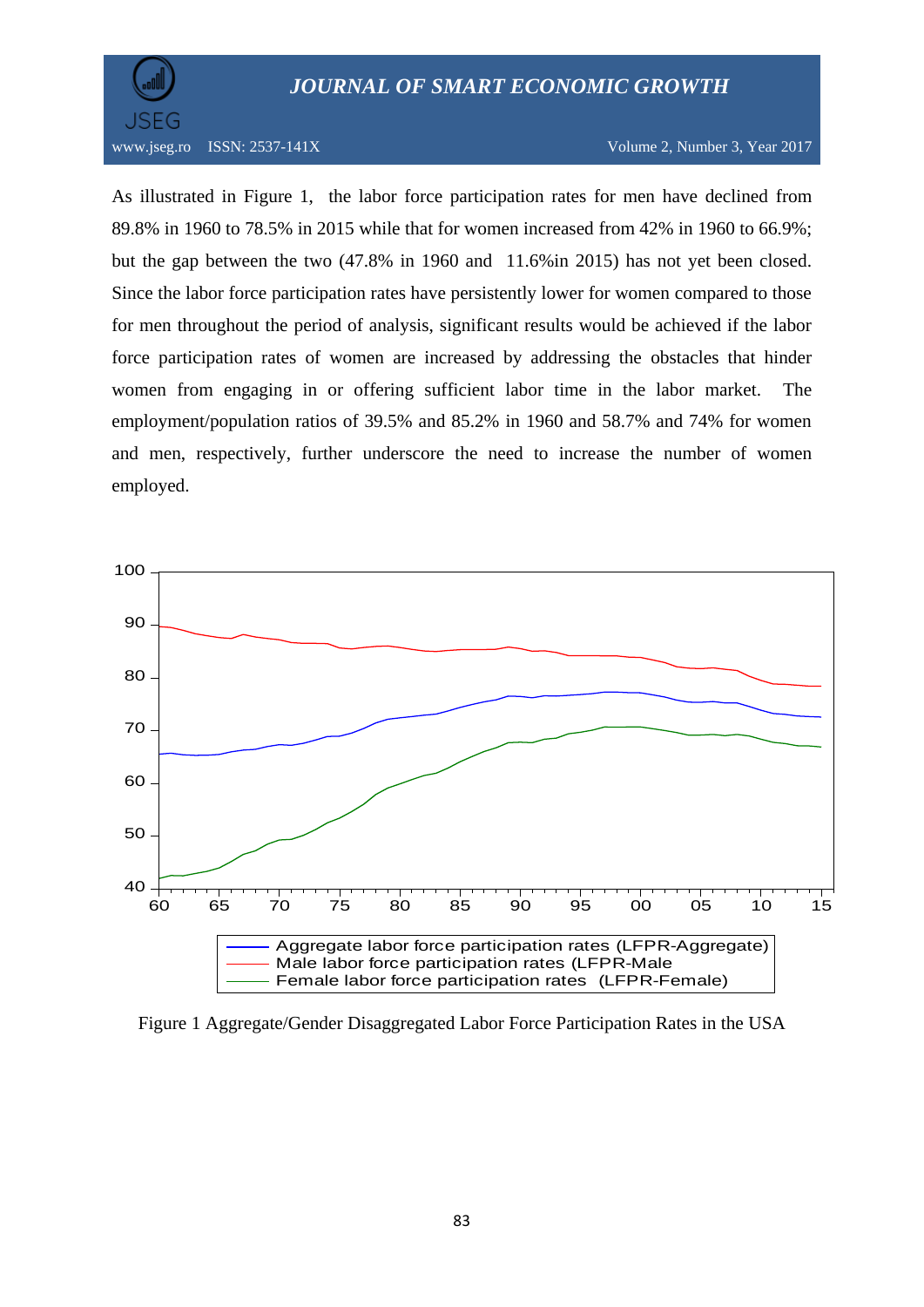JSEG

# *5.3.4 Correlation between the estimated values of output elasticity and average elasticity of scale for a single factor translog production function*

The estimated augmented output elasticity (average elasticity of scale) obtained by the product of the estimated proper output elasticity and the translog multiplier (equation 30, see Pavelescu 2011 for detailed discussion) presented in Table 7, show that in all cases, the augmented single input augmented output elasticity (120.36, 1538.80, 221.79 and 791.3 for capital, aggregate labor, male labor and female labor, respectively) is greater than the corresponding single input average proper output elasticity (1.065, 1.944, 2.827, and 1.313, respectively), implying that the dynamic trajectory of each of the production factors is conventionally under-exponential.

| Formular                                                                                                            | $X_R = K$ | $X_R = L_T$ | $X_R = L_M$ | $X_R = L_f$ |
|---------------------------------------------------------------------------------------------------------------------|-----------|-------------|-------------|-------------|
| $ln X_R$                                                                                                            | 17.3162   | 11.699      | 11.0881     | 10.9152     |
| $R(\ln X; \ln^2 X)$                                                                                                 | 0.9999    | 1.0000      | 1.0000      | 0.9999      |
| $\mathbb{R}$                                                                                                        | 1.0001    | 1.0005      | 1.0000      | 1.0017      |
| $R^2$ (ln X; ln <sup>2</sup> X)                                                                                     | 0.9998    | 0.9999      | 1.0000      | 0.9998      |
| $\sigma(\ln X)$                                                                                                     | 0.4653    | 0.2529      | 0.1740      | 0.3708      |
| $\sigma(\ln^2 X)$                                                                                                   | 0.2165    | 0.0640      | 0.0303      | 0.1375      |
| $\sigma(\ln X)$<br>$\sigma(\ln^2 X)$                                                                                | 2.1492    | 3.9540      | 5.7488      | 2.6969      |
| $\frac{1 - r.R(\ln X; \ln^2 X)}{1 - R^2(\ln X; \ln^2 X)} = T_{\ln X}$                                               | $-0.0127$ | $-7.1054$   | 0.8931      | $-8.8306$   |
| $\left  \frac{r - R(\ln X; \ln^2 X)}{1 - R^2(\ln X; \ln^2 X)} \right  = rT_{\ln^2 X}$                               | 1.5128    | 8.6057      | 0.6069      | 10.3315     |
| $2 \ln X_R \cdot \frac{\sigma(\ln X)}{\sigma(\ln^2 X)} \cdot \frac{r - R(\ln X; \ln^2 X)}{1 - R^2(\ln X; \ln^2 X)}$ | 112.598   | 796.1534    | 77.3714     | 608.2554    |
| $M_{TrX}$                                                                                                           | 112.5853  | 789.0481    | 78.26447    | 599.4247    |

Table 7: Computation of Average Elasticity of Scale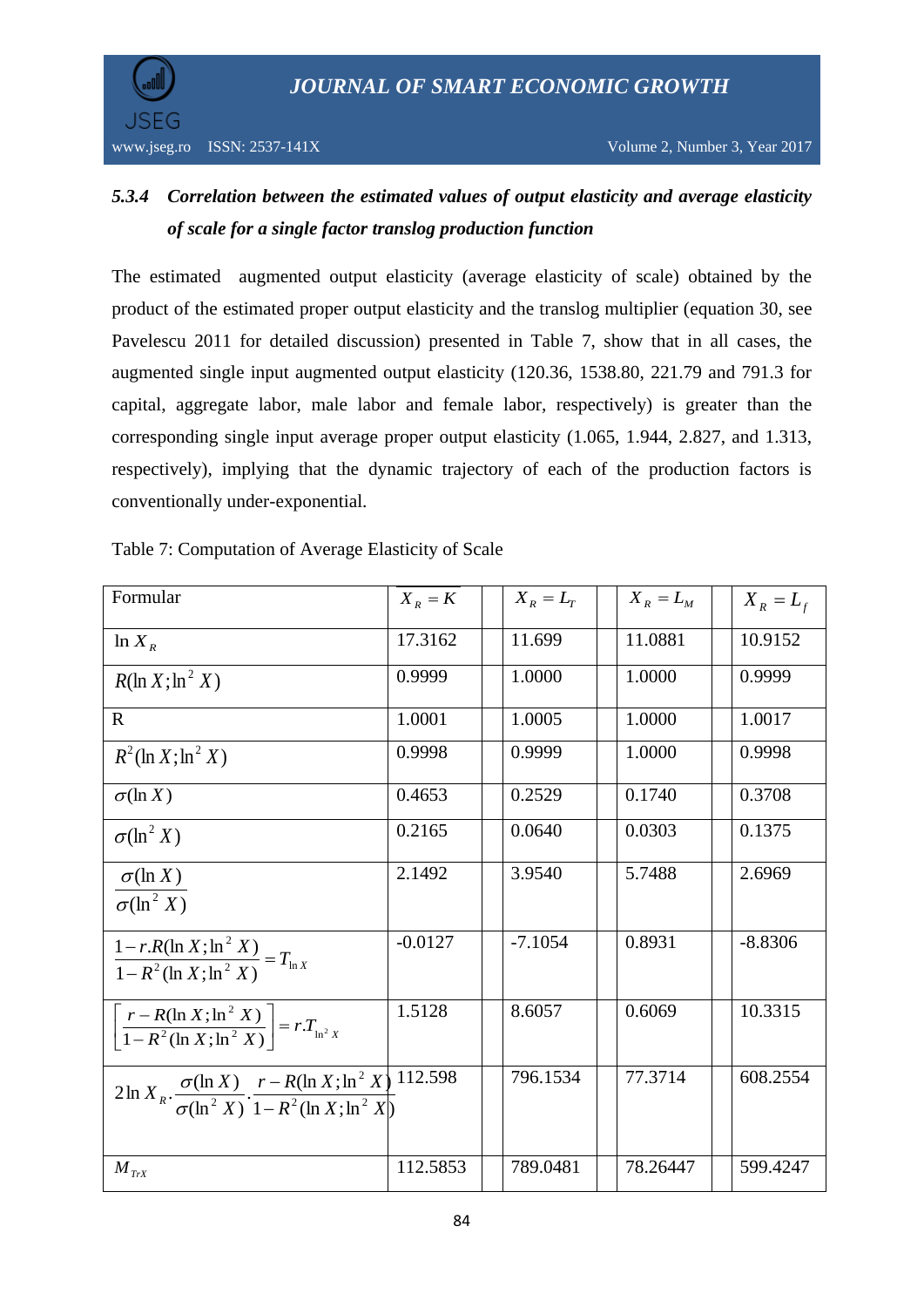

www.jseg.ro ISSN: 2537-141X Volume 2, Number 3, Year 2017

| estimated $\alpha_{1x}$                         | 1.0691*** | $1.9502***$ | 2.8338*** | 1.3201*** |
|-------------------------------------------------|-----------|-------------|-----------|-----------|
| Average elasticity of scale $(E_{\text{smed}})$ | 120.3649  | 1538.802    | 221.7859  | 791.3006  |
| or Augmented output elasticity                  |           |             |           |           |

The augmented output elasticity of scale of 791.3 for female labor, is about 3.568 times that of the male labor force of 221.7859 (see Table 7), implying that employing more women compared to men would result in more output produced. Also, the augmented output elasticity for capital of 120.365 is only 7.82%, 54.27% and 15.21% of the elasticity of scale for total labor, male labor and female labor, respectively; implying that increasing the average scale of employment of labor is, in general, more productive than increasing the average scale of employment of capital. To gain an understand underlying factors for the average elasticity of scale each of inputs in a single translog function, one should investigate the modeling factors of the output elasticity and those of the estimated translog multiplier, however, this paper focused on only the factors of output elasticity, presented in the next subsection.

# *5.3.5 Modeling factors for output elasticity for capital, aggregated labor and gender disaggregated labor inputs based on productivity of the input (equation 33)*

The results based on equation 33 in Table 8, show that the lower proper output elasticity of capital compared to labor is due to the lower standard deviation of the logarithm of the productivity of the capital relative to the logarithm of the standard deviation of the quantity of capital employed and the lower Pearson correlation coefficient between its productivity and quantity compared to those of the labor categories investigated. Male labor has a higher proper output elasticity compared to female labor due to relatively higher standard deviation of the logarithm of its productivity-higher variability in productivity of the different levels of inputs utilized, a lower standard deviation in the logarithm of the number of male labor employed-lower variations in the number male labor employed, and a higher correlation between number of male labor employed and the productivity of male labor -higher Pearson correlation coefficient between the productivity and quantity of the analyzed employed input compared to their female counterparts: 0.975 and 0.787 for male labor and female labor, respectively.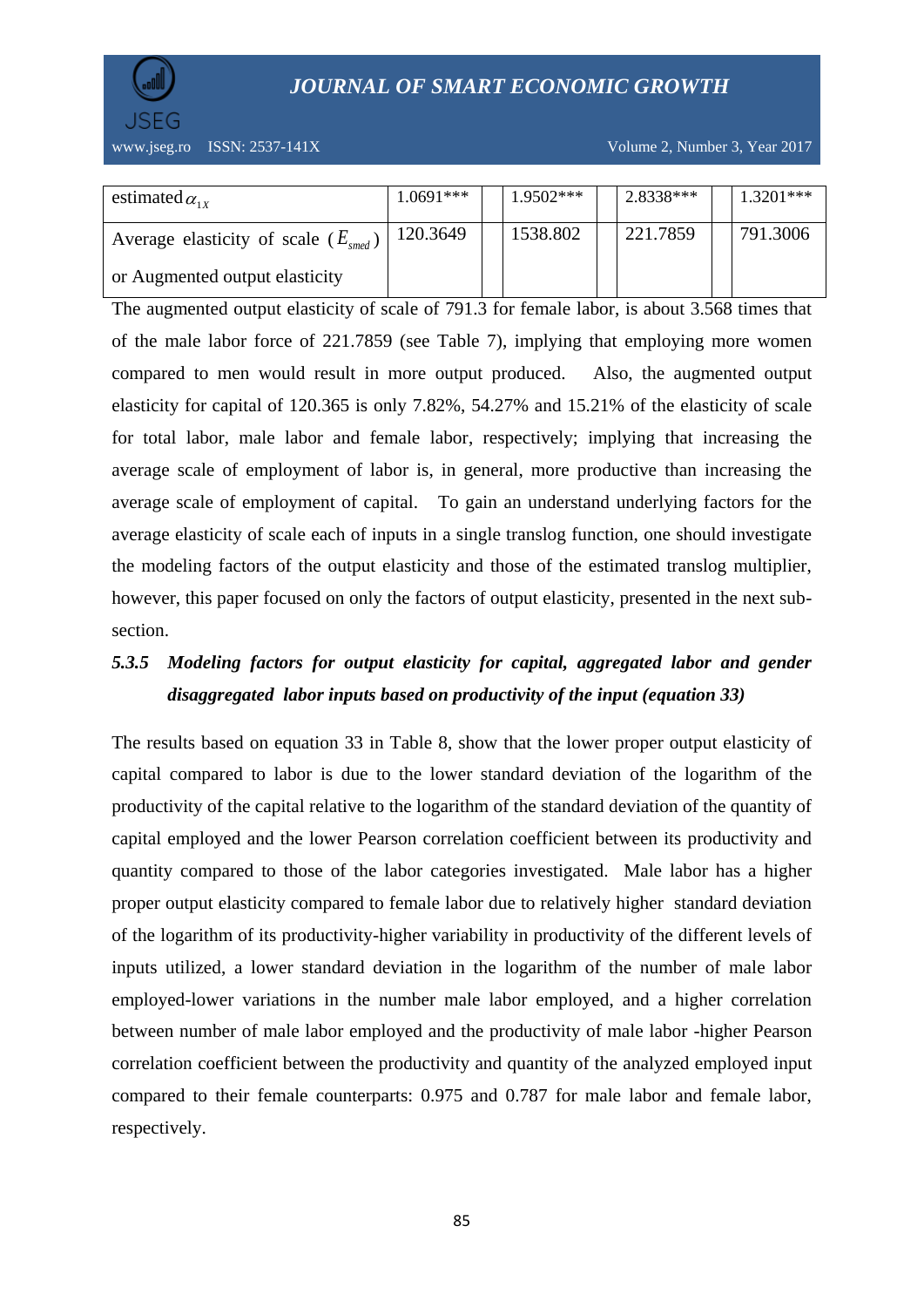

|  | Table 8: The Modeling Factors for Output Elasticity for Capital, Aggregate Labor, and |  |  |  |  |  |
|--|---------------------------------------------------------------------------------------|--|--|--|--|--|
|--|---------------------------------------------------------------------------------------|--|--|--|--|--|

| Gender Disaggregated Labor Inputs Based on Productivity of the Input (equation 33) |  |  |  |
|------------------------------------------------------------------------------------|--|--|--|
|------------------------------------------------------------------------------------|--|--|--|

|                                                                                                    |                   | $X_R = K$ | $X_R = L$ | $X_R = L_M$ | $X_R = L_f$ |
|----------------------------------------------------------------------------------------------------|-------------------|-----------|-----------|-------------|-------------|
| $\sigma(\ln Y/X)$                                                                                  |                   | 0.0433    | 0.2505    | 0.3272      | 0.1509      |
| $\sigma(\ln X)$                                                                                    |                   | 0.4653    | 0.2529    | 0.1740      | 0.3708      |
| $R(\ln(Y/X);\ln X)$                                                                                |                   | 0.7418    | 0.9593    | 0.9750      | 0.7868      |
| $\sigma(\ln(Y/X))$                                                                                 |                   | 0.0931    | 0.9907    | 1.8809      | 0.4069      |
| $\sigma(\ln X)$                                                                                    |                   |           |           |             |             |
| $\alpha_{\alpha_{1X}}^P=1+\frac{\sigma(\ln(Y/X)}{\sigma(\ln X)}.R(\ln(Y/X);\ln X)$                 |                   | 1.0691    | 1.9505    | 2.8338      | 1.3201      |
|                                                                                                    |                   |           |           |             |             |
| Partial Proper Output elasticity for input $X$ (average based on different formulars) <sup>1</sup> |                   |           |           |             |             |
| Input                                                                                              | $\alpha_{1x}$ ave |           |           |             |             |
| Capital                                                                                            | 1.0648            |           |           |             |             |
| Aggregate labor                                                                                    | 1.9437            |           |           |             |             |
| Male labor                                                                                         | 2.8272            |           |           |             |             |
| Female labor                                                                                       | 1.3129            |           |           |             |             |
| $\ln Y_R$                                                                                          | 16.1847           |           |           |             |             |

*Notes to Table: <sup>1</sup>All the individual input have partial output elasticities that are greater than one implying increasing returns to scale. Source: Own estimation*

Alternatively, based on equation 34, (Table 9), the lower output elasticity of capital compared to that for other inputs is the consequence of the lower ratio of the logarithm of output and the capital utilized of 0.9347 compared to the corresponding ones of 1.383, 1.46, and 1.483 for the labor categories. This implies more capital intensive technologies are used in the USA, thus lower productivity of the capital compared to labor. This signals the fact that capital formation should be emphasized in those areas where production is currently less capital intensive. Since women world over, have less access to capital compared to men, this would imply that capital formation would be more productive if injected in the production activities majorly undertaken by women. This would not only increase the productivity of capital but will also increase the productivity of women and the aggregate labor.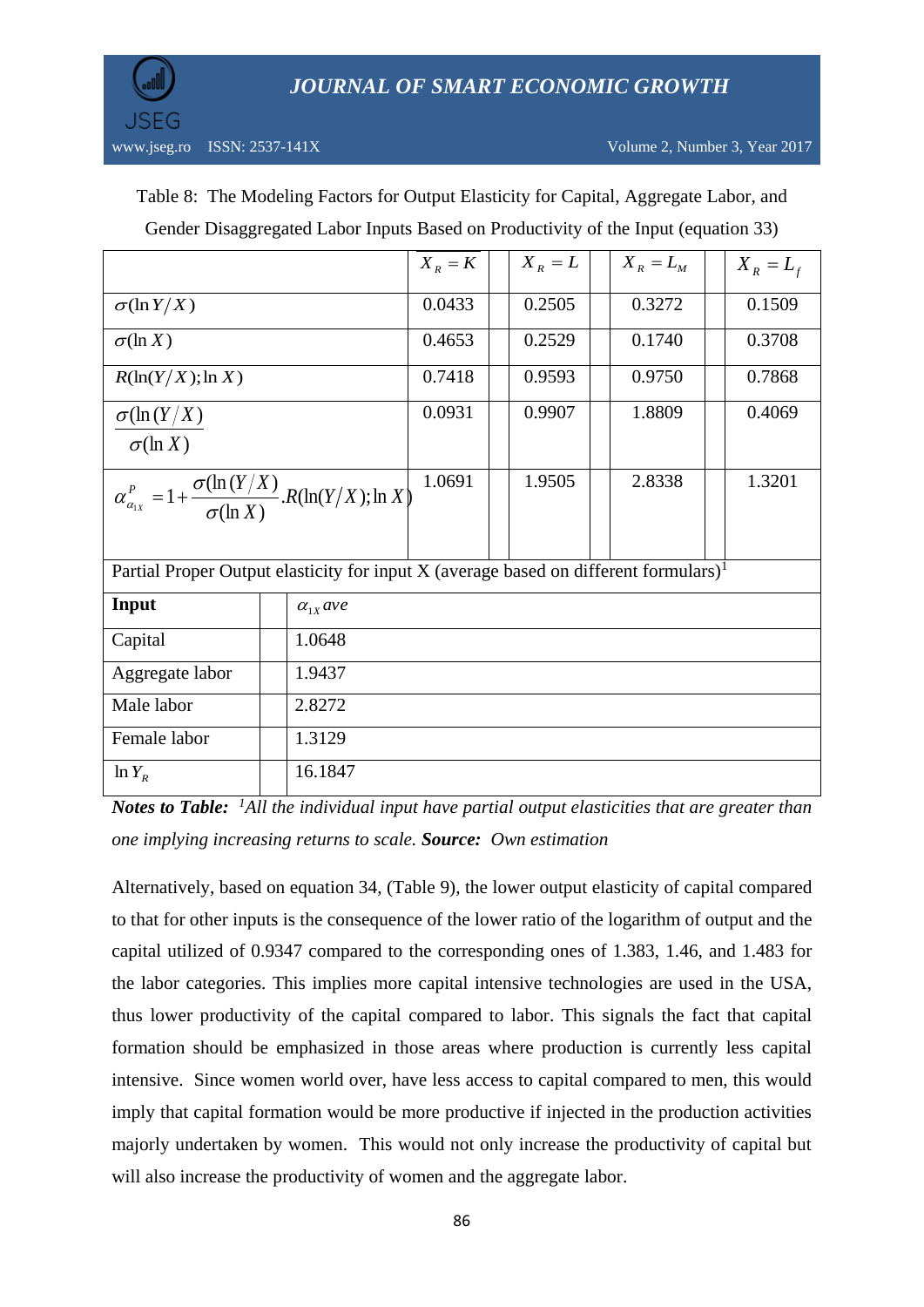

On the other hand, the output elasticity of female labor is much lower than that for male labor and aggregate labor, due to the lower ratio of coefficient of variation of logarithm of output to that of female labor employed of 0.9031 compared to 1.4308 and 1.9797 for aggregate labor and male labor respectively. These results imply that the spread (amount of variability relative to the mean) for output is smaller than that for female labor, but is bigger (ratios greater than one) than that for male labor and aggregate labor. This implies that lower productivity of female labor compared to the male labor is due to the higher variability of the female labor force relative to output compared to the corresponding one for their male counterpart. Thus, to increase the productivity of the female labor, it is necessary to address the factors that cause high variability in the female labor force. This could be the consequence of having more women undertaking part-time jobs, being laid off more frequently compared to their male counterparts, resigning jobs to accompany their families when their husbands are relocated, among other reasons.

Table 9: The Modeling Factors for Average Output Elasticity Scale for Capital, Aggregated

Labor, and Gender Disaggregated Labor Inputs Based on Estimated Output Elasticity (equation 34)

|                                                                                             | $X = K$ | $X=L_{\scriptscriptstyle T}$ | $X = L_M$ | $X = Lf$ |
|---------------------------------------------------------------------------------------------|---------|------------------------------|-----------|----------|
| $ln X_R$                                                                                    | 17.3162 | 11.699                       | 11.0881   | 10.9152  |
| $Cv(\ln X) =$                                                                               | 2.7310  | 2.1919                       | 1.5841    | 3.4726   |
| $R(\ln(Y;\ln X))$                                                                           | 0.9983  | 0.9898                       | 0.9893    | 0.9823   |
| ln Y<br>ln X                                                                                | 0.9347  | 1.3834                       | 1.4596    | 1.4828   |
| $Cv(\ln Y)$<br>$Cv(\ln X)$                                                                  | 1.1483  | 1.4308                       | 1.9797    | 0.9031   |
| $\alpha_{1X}^{cv} = \frac{\ln Y}{\ln X} \cdot \frac{Cv(\ln Y)}{Cv(\ln X)} R(\ln(Y; \ln X))$ | 1.0715  | 1.9594                       | 2.8588    | 1.3155   |
| $\ln Y_R = 16.1847$ and $Cv(\ln Y) = 3.1361$                                                |         |                              |           |          |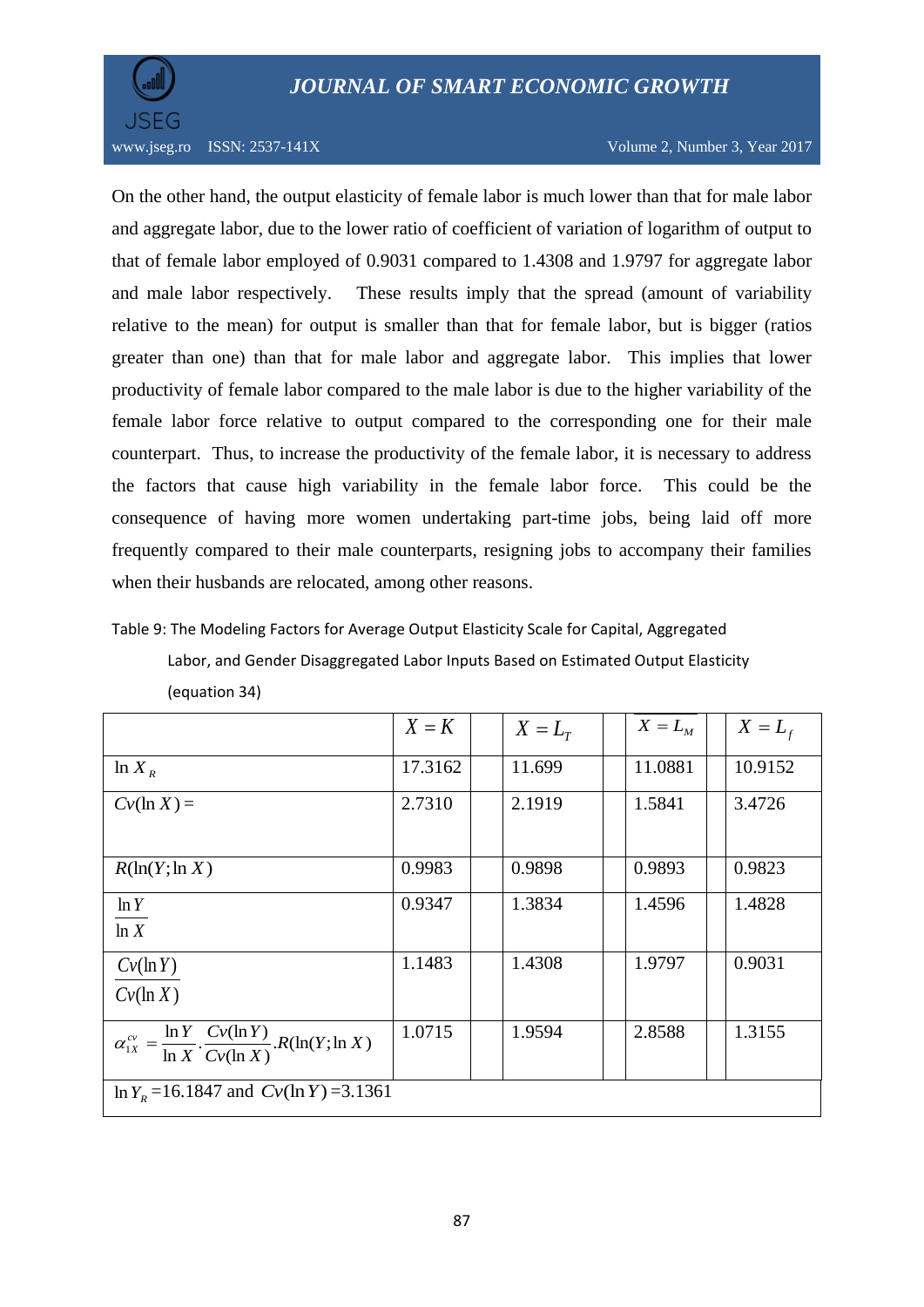

JSEG

## *5.3.6. Marginal products of aggregate\gender disaggregated labor and capital based on partial output elasticities*

The marginal product for each of the inputs was computed using the proper partial output elasticity estimated using equation 28, by multiplying the proper partial output elasticity by the output-input ratio. All the marginal products for all the four inputs are positive implying that the function is well behaved.The marginal product of capital on average of 0.339 million dollars worth of output has been relatively constant (almost zero trend coefficient of 0.000694, mean of  $0.339 \pm 0.014$  and a coefficient of variation of 4.3%) implying that the productivity of capital has remained fairly constant over the period as illustrated in Figure 2.



Figure 2 Trends of Marginal Product of Aggregate/Gender Disaggregated Labor and Capital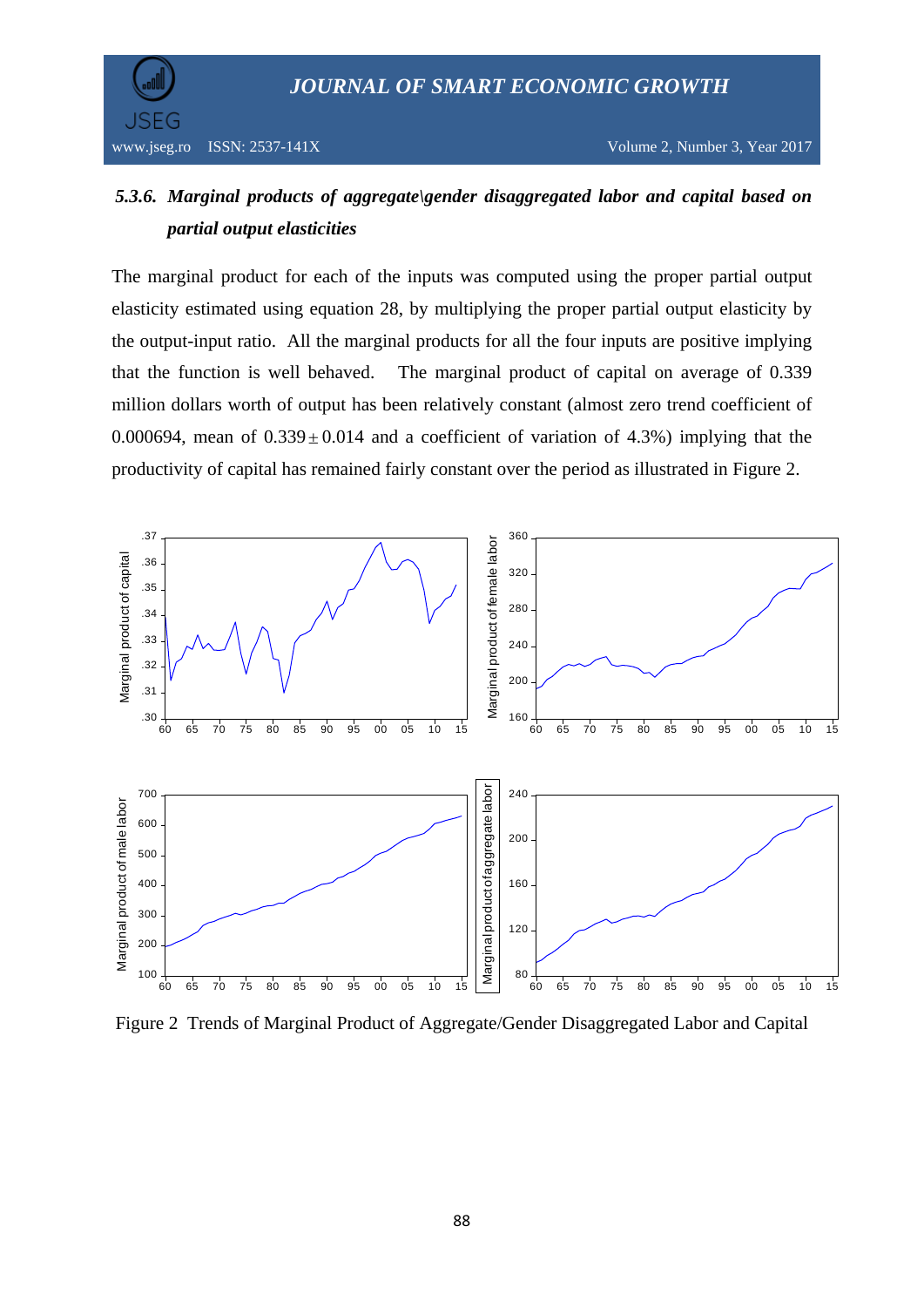www.jseg.ro ISSN: 2537-141X Volume 2, Number 3, Year 2017



Figure 3. Comparison of Marginal Products of Labor

Although the marginal product (on average \$403.39 worth of output) for male labor has over the years been higher than that for female labor (on average \$244.67 worth of output), which in turn has been higher than the marginal product of the aggregate labor (on average \$155.74.39 worth of output), all the three have had an upward trend, with significant (probabilities of zero) trend coefficients of 7.8503, 2.1807, and 2.3896, respectively. This implies that the growth in the productivity of female labor has been on average less than that for male labor (yet they were nearly equally productive in 1960 with marginal product of 193.25 and 197.37 million dollars worth of output) and that for aggregate labor. This lower productivity of female labor may be explained by the fact that women have the heavy burden of performing the triple gender roles of production, reproduction and community management roles simultaneously while men primarily undertake productive and community politics activities. Further, given the coefficients of variation of 24.98%, 31.36% and 15.88% for the marginal product of total, male and female labor, respectively, it can be concluded that variations in labor productivity was twice as much that for male labor compared to female labor.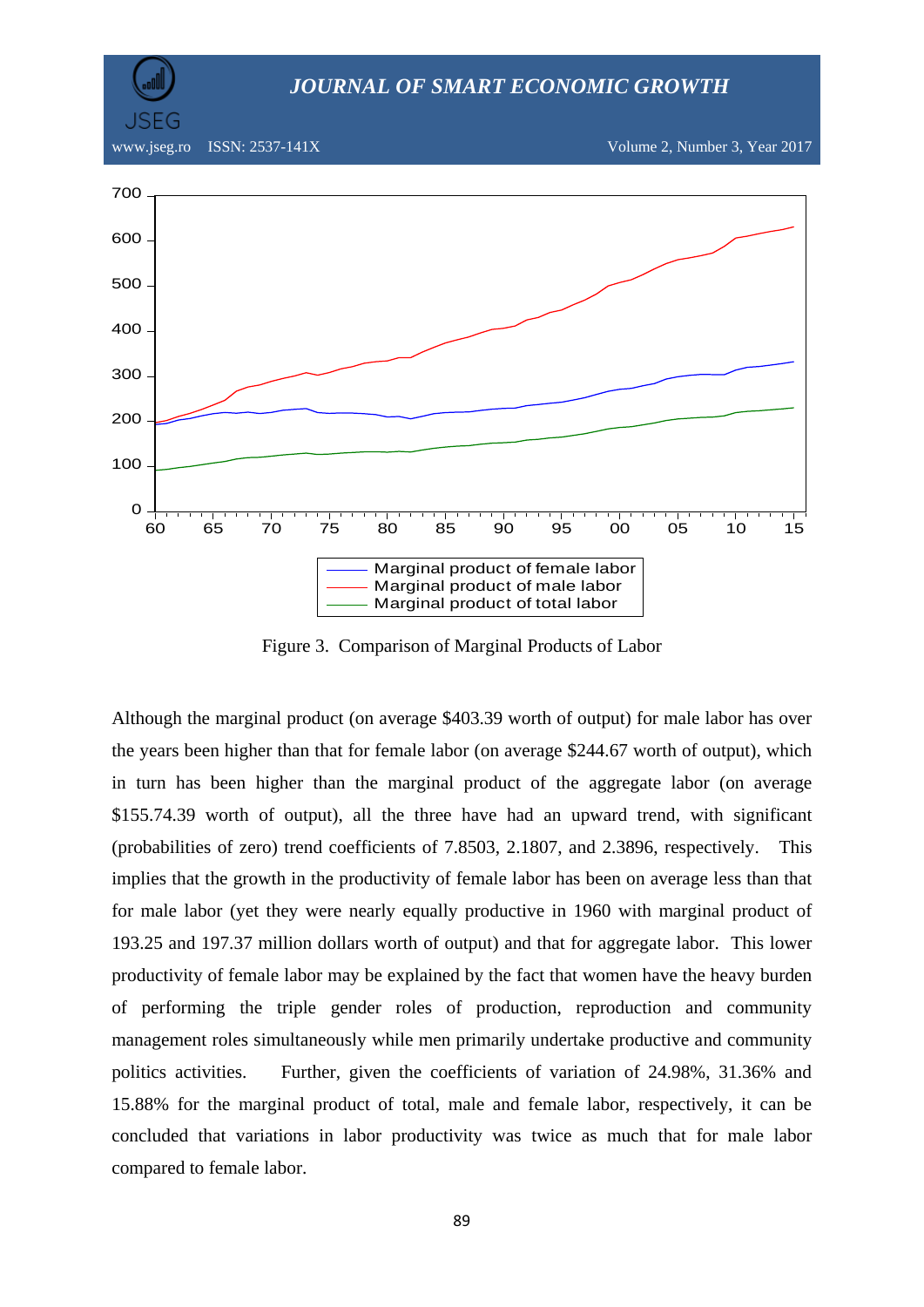

Low growth in the female labor productivity has caused that for aggregate labor to be lower than that for male labor. Also, if labor is paid the value of its marginal product, these results would signal the fact that female labor is paid a lower wage compared to male labor (presence of a gender wage gap), which has a relatively higher marginal product. Attaining gender equality in terms of eliminating the gender wage gap-attaining wage parity for male and female labor- would thus require interventions that can increase the productivity of female labor relative to male labor.

Compared to capita, labor of all categories has a much higher marginal product, implying that capita is in much abundant supply compared to labor while labor is scarce.

# *5.3.7 Marginal rates of technical substitution between inputs-aggregate/gender disaggregated labor and capital*

The marginal products obtained above, were used to compute the marginal rates of technical substitution (MRTS) for different inputs. The results show that MRTS of aggregate labor, male labor and female for capital are on average 456.24, 1179.24 and 719.04, respectively, with corresponding variances (and coefficient of variation) of 10053.65, (21.98%%), 112510.1 (28.44%), and 8758.33(13.015%). This implies that one unit of aggregate labor, male labor and female labor can be substituted for 456.24, 1179.24 and 719.04 units of capital. Figure 4a and 4b show that the marginal rate of technical substitution of labor for capital has increased over the years for all categories considered from 271.25 to 647.99, 581.66 to 1776.60 and 569.54 to 933.22 with significant trend coefficients of 6.103623, 20.72292 and 4.923703 (probabilities of zero) for aggregate labor, male labor and female, respectively. This implies that labor, regardless of category considered has been relatively more productive that capital, with greater increase in the relative productivity of male labor to capital compared to that for female labor (and total labor) to capital.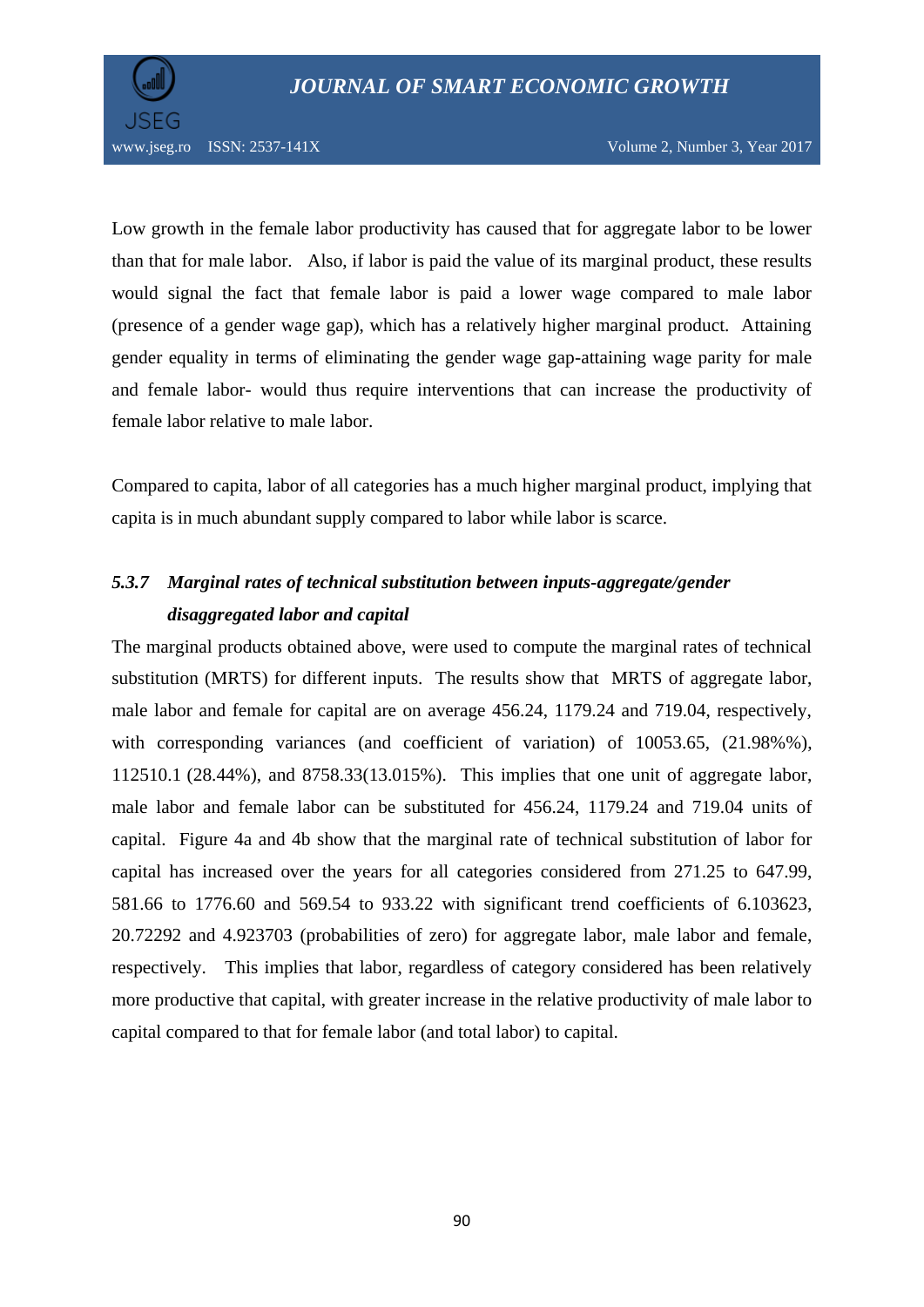JSEG

www.jseg.ro ISSN: 2537-141X Volume 2, Number 3, Year 2017



Figure 4a. Marginal rate of technical substitution Labor Categories for Capital and Female Labor for Male

Also, based on the coefficient of variation, the variations in the MRTS of male labor for capital were more than twice those for the MRTS of female labor for capita. Although the MRTS for female and male labor for capital were nearly the same in 1960 at 569.476 and 581.734 that for men increased to 1776.602 while that for female only increased to 933.225. The increase in productivity of labor in general could be due to human capital development and/or technology advancement, among other factors; this has not yielded gender parity in terms of relative productivity the gender disaggregated labor to capital. This calls for gender sensitive measures aimed at increasing the relative productivity of the female labor forces with the aim of attaining parity with the male counterparts. This calls for investigation of the factors influencing the productivity of gender disaggregated labor.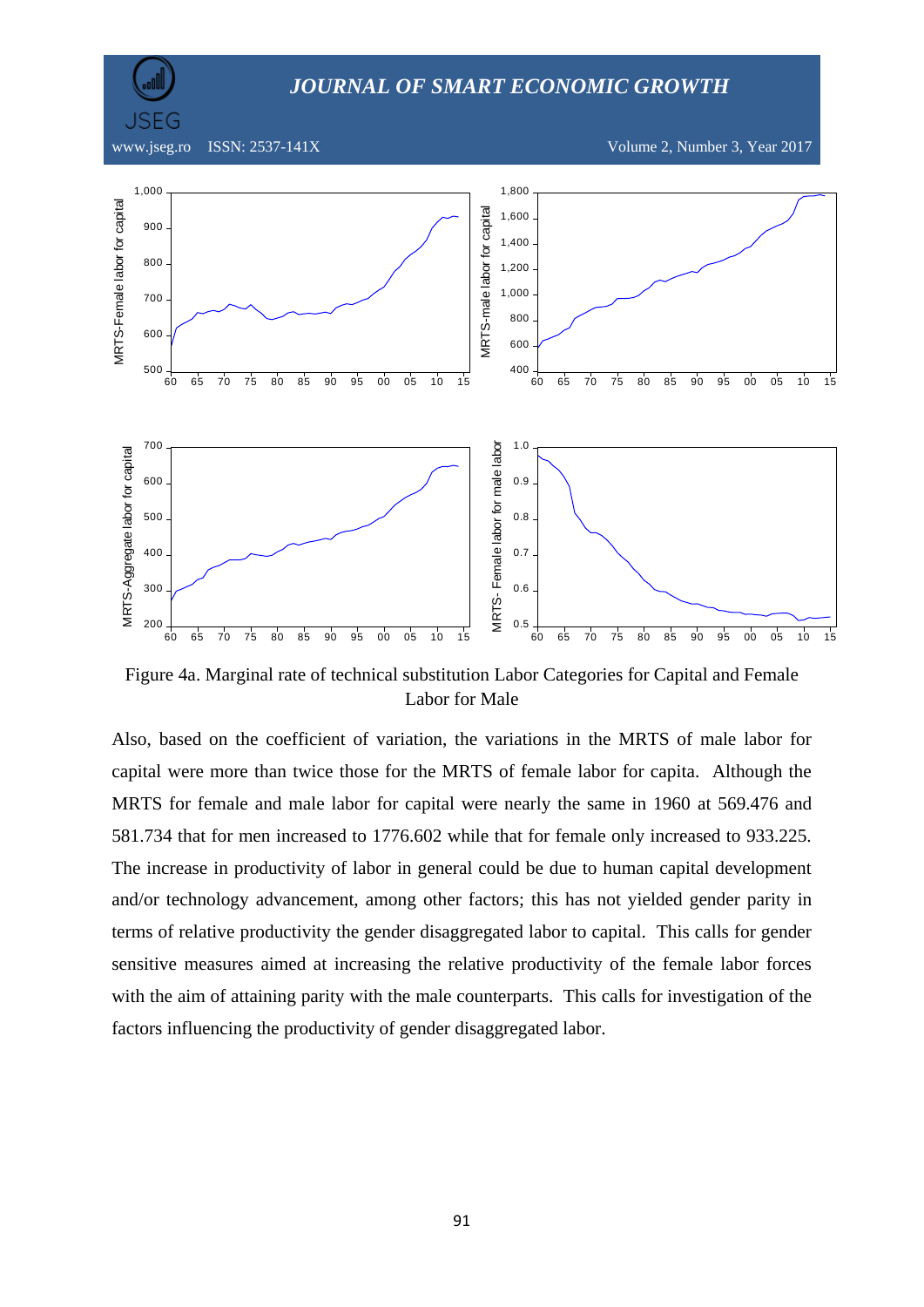JSEG

www.jseg.ro ISSN: 2537-141X Volume 2, Number 3, Year 2017



Figure 4b. Comparison of Marginal Rate of Technical Substitution of Labor (Aggregate, Female and Male) for Capital

The marginal rate of technical substitution of female labor for male labor is on average 0.6444, with variances (and coefficient of variation) of 0.02033 (22.126%). This implies that one unit of female labor can on average be substituted for 0.644  $(\pm 0.143)$  units of male labor. The Figure –shows that the marginal rate for technical substitution of female labor for male labor has declined over the years from 0.98 to 0.53 with significant negative trend coefficients of -0.008(Probability 0.0000). This implies that female labor has become relatively less productive compared to male labor. In the earlier period, 1960-1962, female labor was almost as productive as male labor (could be substituted one for one-MRTS of 0.98 to 0.96) but from 1995 to 2014, female labor is only about as half as productive as male labor (can be substituted two female labor units for one male labor unit-MRTS of 0.543 to 0.526) in the production process.

It is however, important to note that although the range of the ratio of female to male labor was 0.4757 to 0.9024, with an average of 0.75, implying that the number of women employed relative to the number of men employed has increased over the period from less than half to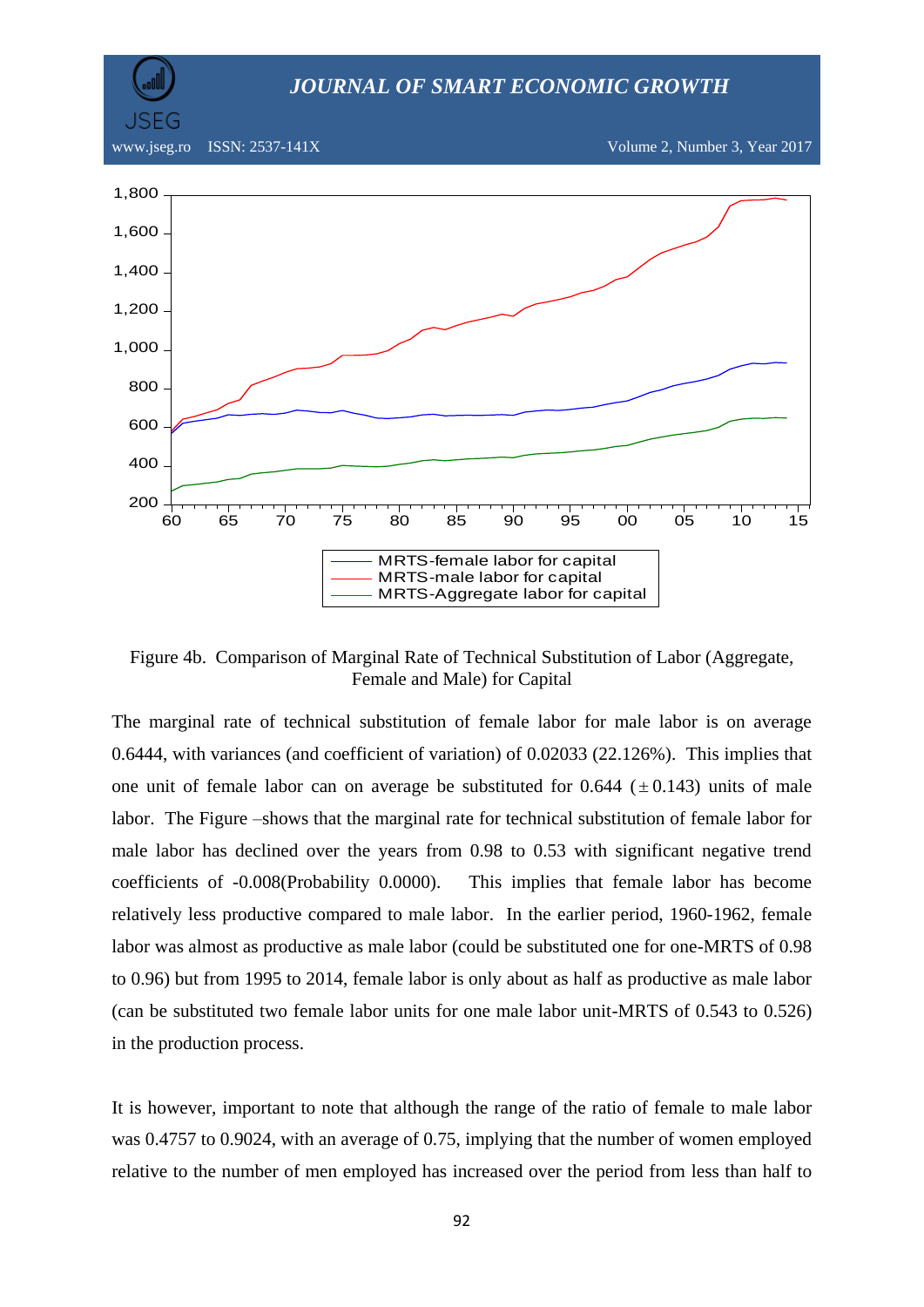

up to 90.24%, (parity not attained at all over the period). The increase in the ratio could be ascribed to the high development index and the affirmative action efforts over the years. This increase in the female labor relative to male labor should be coupled with increase in the female labor productivity, thus efforts towards both gender parity in numbers as well as productivity are required.

### *5.3.8 Elasticity of substitution*

The elasticity of substitution for the different input pairs were estimated using equation 17. As shown in Table 10, the elasticity of substitution of aggregate labor, male labor and female labor for capital were 1.82, 2.651, and 1.235, respectively. These results indicate that capital and labor regardless of the category considered are neither perfect substitutes nor perfect complements. The substitutability between male labor and capital is greater than that between female labor and capital, thus the degree of complementarity of 0.8097 between female labor and capital (inverse of the elasticity of substitution) is greater than that between male labor and capital of 0.3772. The elasticity of substitution of aggregate labor for capital (thus the degree of complementarity) ranges between that for male labor and female labor.

|  |  | Table 10: Elasticity of Substitution for Input Pairs |  |
|--|--|------------------------------------------------------|--|
|--|--|------------------------------------------------------|--|

|               | Elasticity of substitution |                    |               |                  |  |  |  |
|---------------|----------------------------|--------------------|---------------|------------------|--|--|--|
|               | i=female labor             | $i =$ female labor |               |                  |  |  |  |
|               | $j =$ capital              | $j =$ capital      | $i =$ capital | $j = male labor$ |  |  |  |
| Cons.         | $-1.52E-17$                | $-1.22E-17$        | 2.99E-17      | $-5.10E-15$      |  |  |  |
|               | (0.0000)                   | (0.0000)           | (0.0000)      | (0.0000)         |  |  |  |
| $\sigma_{ij}$ | 1.235                      | 2.651              | 1.824151      | 0.4658           |  |  |  |
|               | (0.0000)                   | (0.0000)           | (0.0000)      | (0.0000)         |  |  |  |
|               |                            |                    |               |                  |  |  |  |

*Source: Own estimation*

Graphical analysis reveals that although the ratio of aggregate labor to capital (Figure 5) and the MRTS of capital for labor, both aggregate and gender disaggregated (Figure 6), declined over the 1960 to 2014 period, implying that more capital intensive technologies have been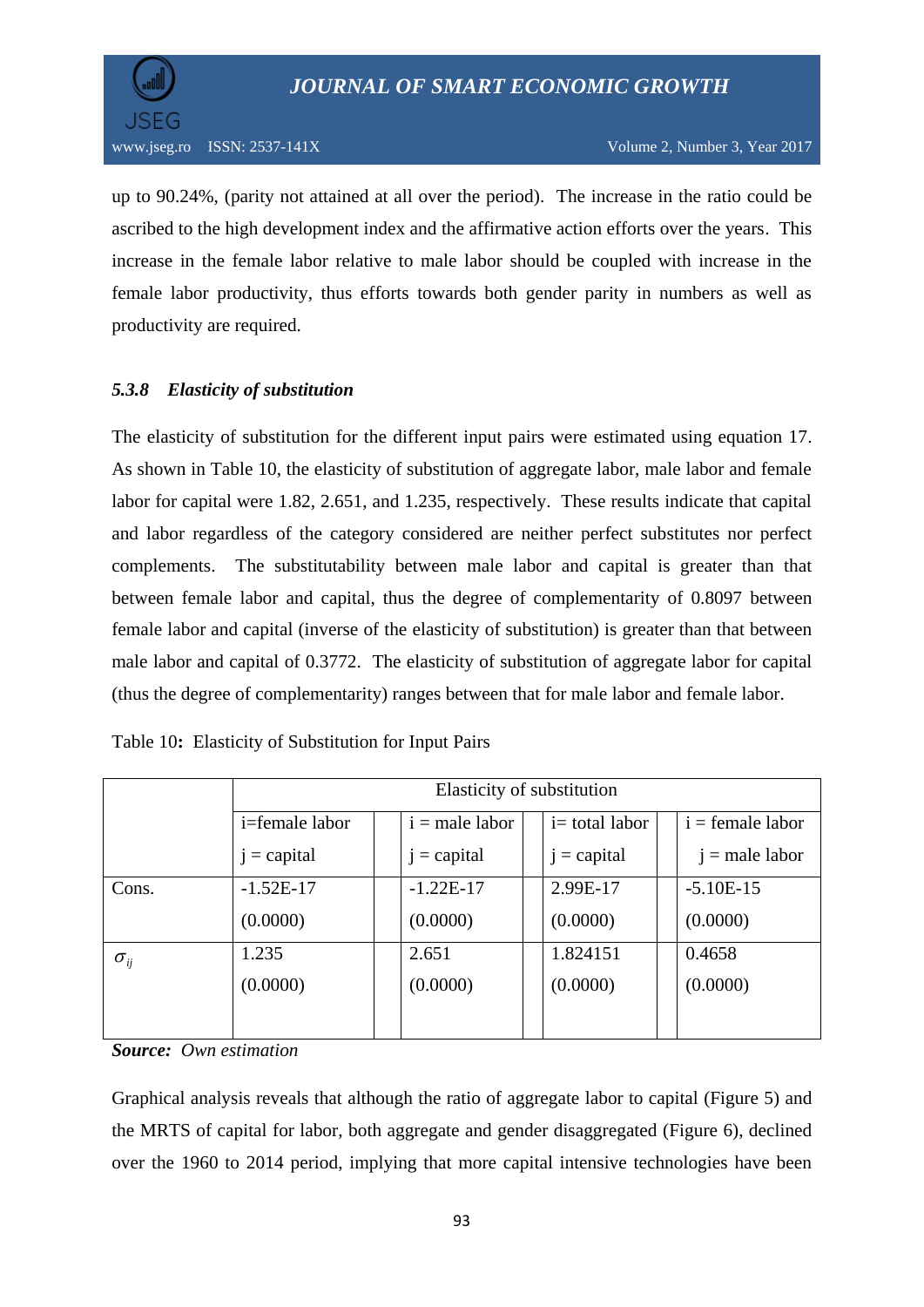

www.jseg.ro ISSN: 2537-141X Volume 2, Number 3, Year 2017

adopted, the ease of substitution (elasticity of substitution given by the slope of the graph of the logarithm of the labor-capital ratio versus the logarithm of the MRTS of capital for labor (see Figure 7a to 7c, based on equation 18) between labor and capital has remained constant for each labor category.



Figure 5. Ratio of Aggregate/Gender Disaggregated Labor to Capital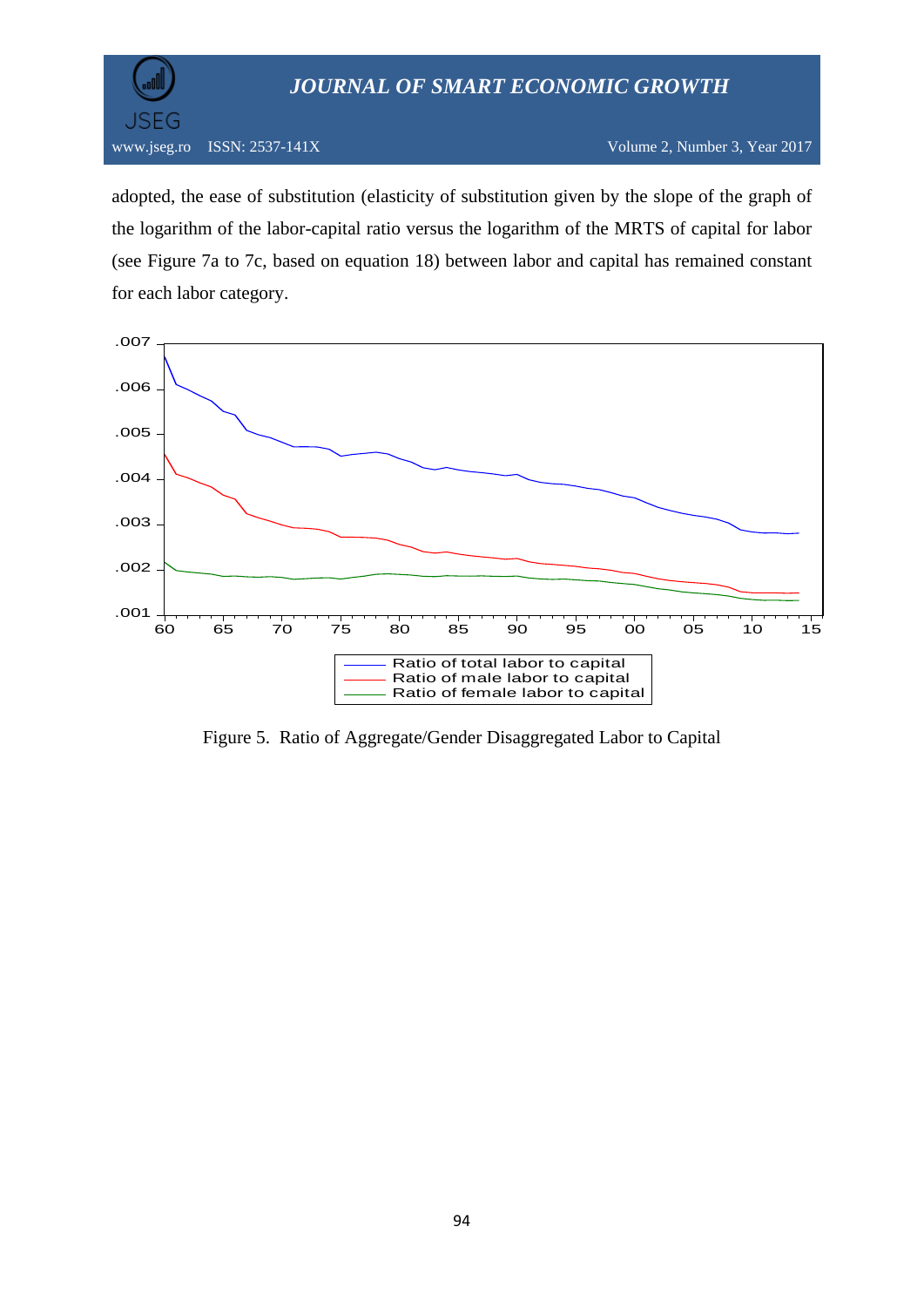

www.jseg.ro ISSN: 2537-141X Volume 2, Number 3, Year 2017



Figure 6. Marginal Rates of Technical Substitution of Capital for Aggregate/Gender Disaggregated Labor



Figure 7a. Elasticity of Substitution of Aggregate Labor for Capital-Graphical Analysis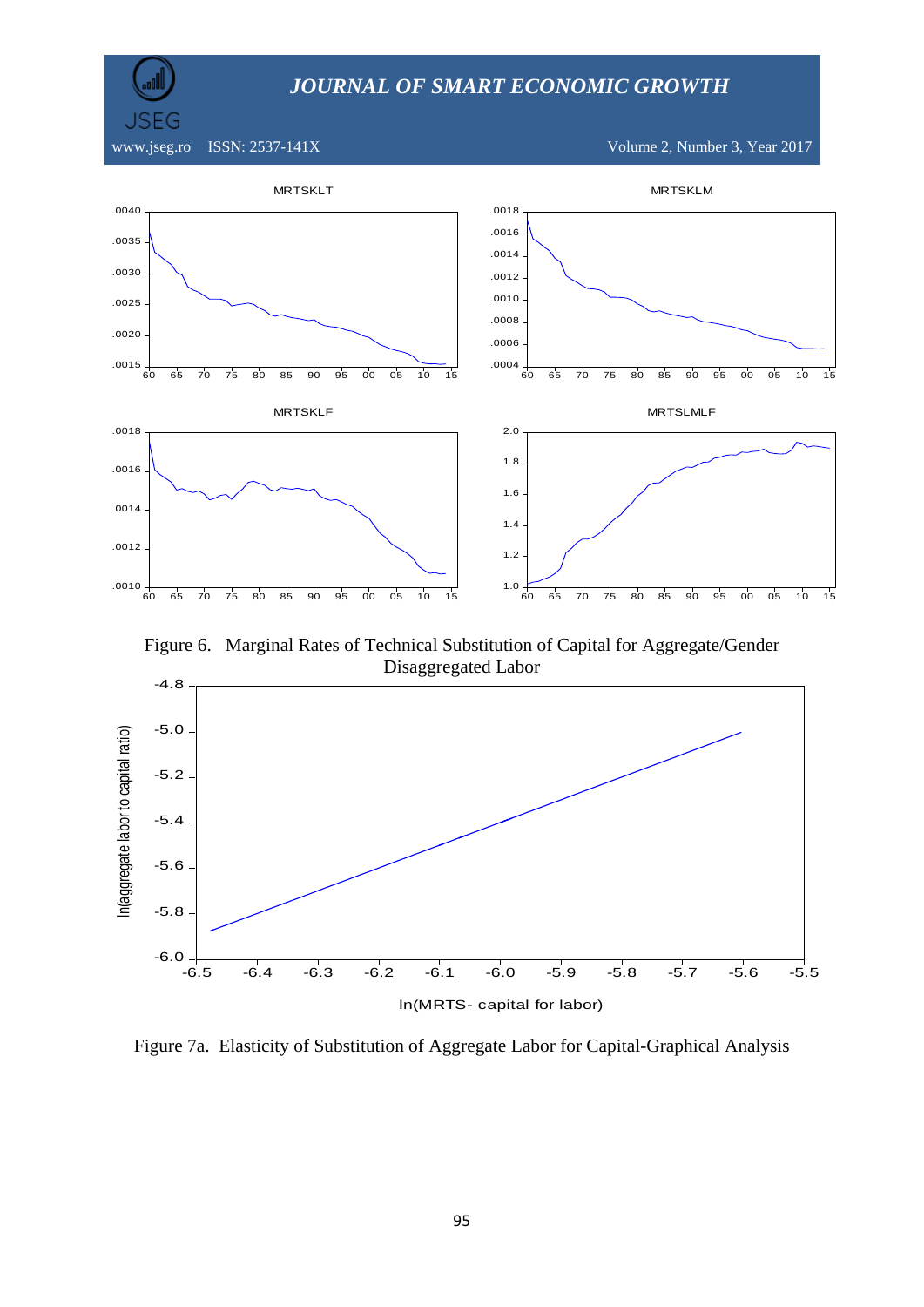

Figure 7b. Elasticity of Substitution of Male Labor for Capital-Graphical Analysis



Figure 7c. Elasticity of Substitution of Female Labor for Capital-Graphical Analysis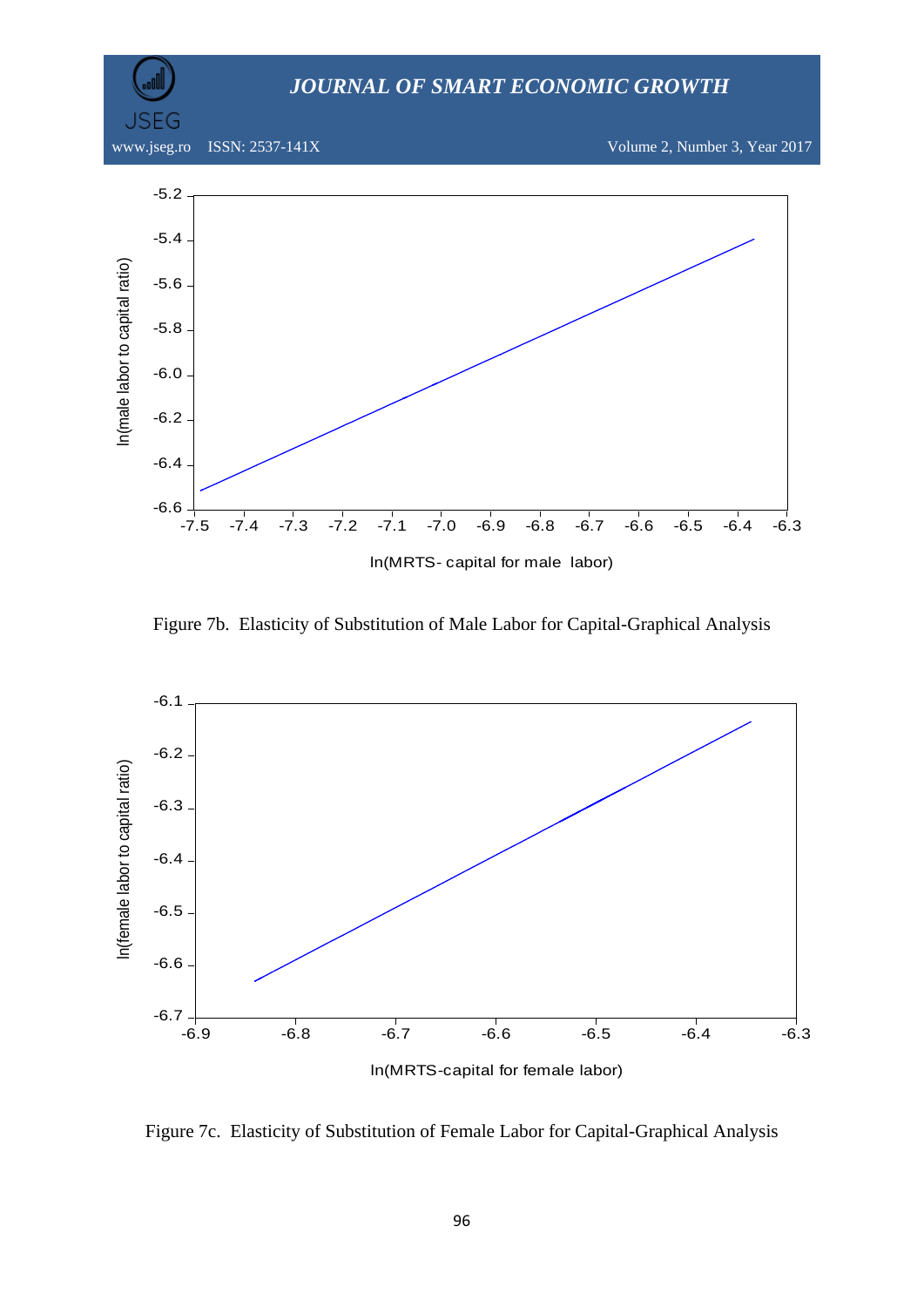

www.jseg.ro ISSN: 2537-141X Volume 2, Number 3, Year 2017

Since women traditionally have less access to capital compared to men, this relatively lower substitutability (greater complementarity) of female labor for capital compared to male labor, may explain the lower levels of female productivity revealed by the corresponding partial proper elasticities of output. Also, this may explain, the high average elasticity of scale for female labor compared to men labor since the greater the number of women in the labor force, the greater their chances of accessing capital, which may be lacking otherwise due to gender discrimination that may occur in the capital markets. This implies that in order to increase output, it is necessary to ensure that both men and women can access the capital required for the different economic activities undertaken by each category, but due to the higher level of complementarity between female labor and capital compared to male labor, women would require more capital to work with, while men have a greater ability to substitute capital (lower complementarity). The ratio of average capital to the aggregate labor, was ranging between 148.6978 and 356.75 millions of USA dollars per unit of labor, with an average of 250.110 millions of USA dollars per unit of labor.

Further, the results (Table 10 and Figure 7d) also indicate that: the elasticity of substitution of female labor for male labor has remained constant over the period; and that the ease of substitutability between female labor and male labor is much smaller than the ease of substitutability between each of them and capital. This is probably due to gender gap in human capital development, with women lagging behind men in human capital investmentthus less qualified compared to men. This also signals the fact that the degree of complementarity between female labor and male labor is greater than the degree of complementarity between each of them and capital. This greater complementarity is probably explained by gender occupational segregation whereby women tend to have occupations that are supportive but lower paid to those undertaken by men, such as secretaries for male directors; and nurses for male medical doctors, among others. Ensuring gender equality in human capital and elimination of discrimination in the labor market can enhance the extent of substitutability between the two forms of labor in the professions dominated by each sex.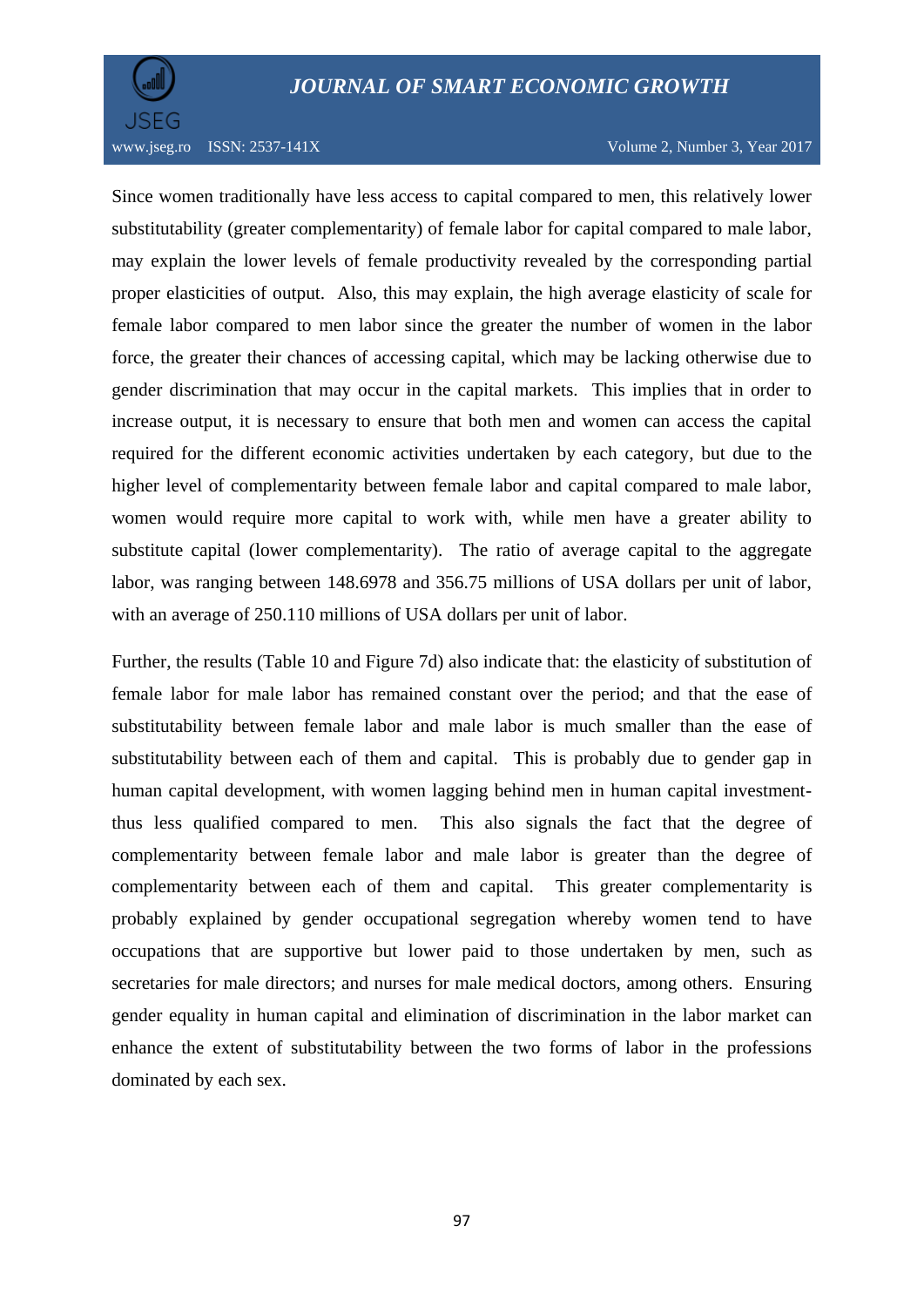

Figure 7d. Elasticity of Substitution of Female Labor for Male Labor-Graphical Analysis

Finally, these results show that labor and capital on one hand; and female labor and male labor on the other hand are neither perfect substitutes with linear production functions (constant and uniform MRTS or infinite elasticity of substitution), nor are they perfect complements-used in fixed proportions or Leontief production function (infinite or zero MRTS, or zero elasticity of factor substitutions). Also, the elasticities of substitution that are greater than one and less than infinity show that the appropriate production function is the CES function (with  $0 \le \sigma_{ij} \le \infty$ ). Also, this rules out the Cobb-Douglas production function since assumptions of the function are violated (lack of perfect substitutability since  $\sigma_{ij} \neq 1$ , constant returns to scale- elasticity of output greater than one-see results above etc.). In this case, the CES function could not be approximated by the translog multi-input function due to collinearity problems. The CES is the appropriate function regardless of the category of labor being investigated.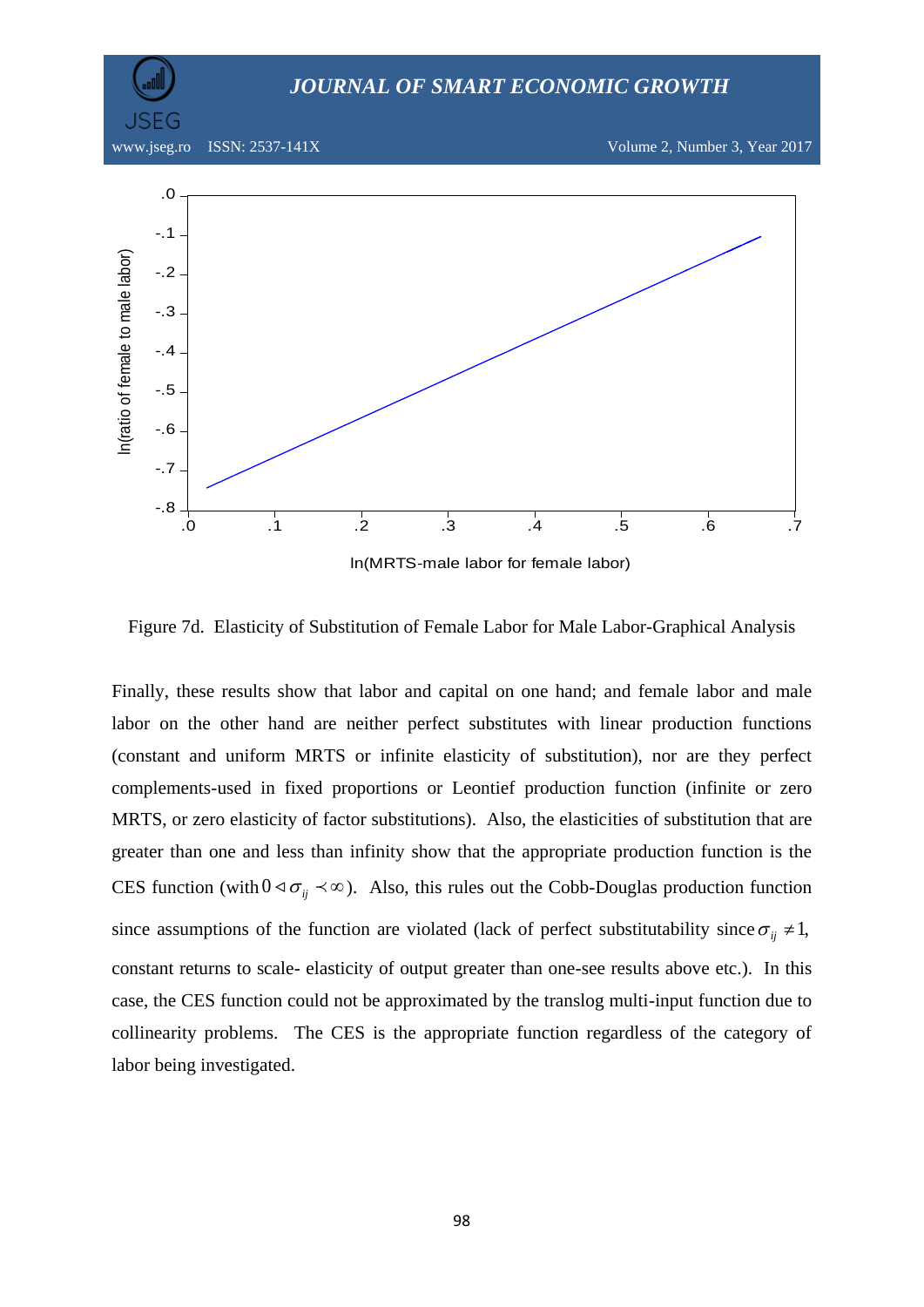

### **5.4 Testing for Cobb-Douglas production function**

Due to existence of harmful collinear established for female labor, capital and total labor, the multi-input translog production functions, fails the test of no collinearity and thus the estimates of the translog production function would be invalid, thus making it redundant to perform further tests using the model, including the tests for choosing between this model and the Cobb-Douglas function.

To determine whether the CD production, both gender disaggregated and total labor model, are suitable functions, they were examined to ensure positivity of the function. This would be satisfied when all the marginal products estimated are positive. Since all the labor units and the output are positive, satisfying this condition is equivalent to requiring a positive elasticity of output for each of the inputs in the model.

Given the results in Table 3, for the gender disaggregated Cobb-Douglas function, the elasticity of output for capital (0.871) and male labor (0.755) are positive while that for female labor (-0.1017) is negative. The negative output elasticity of female labor would signal negative marginal products, thus violating the positivity requirement and thus the validity of the corresponding parameter estimates.

For the aggregate labor CD production function, the requirement for positivity is satisfied for both capital and aggregate labor. Based on this function, increasing returns to scale exist since

 $\alpha_K + \alpha_{L_T} > 1$  ( $\alpha_K + \alpha_{L_T} = 0.8905 + 0.3328 = 1.2233$ ). This implies that increasing the inputs by a certain proportion will disproportionately increase the output, thus the function is disproportionate and quickly growing. Since one of the underlying assumptions for a Cobb-Douglas production function is constant returns to scale (implying  $\alpha_K + \alpha_{L} = 1$ ), which is violated in this case, it is concluded that the appropriate production function is not a CD production function.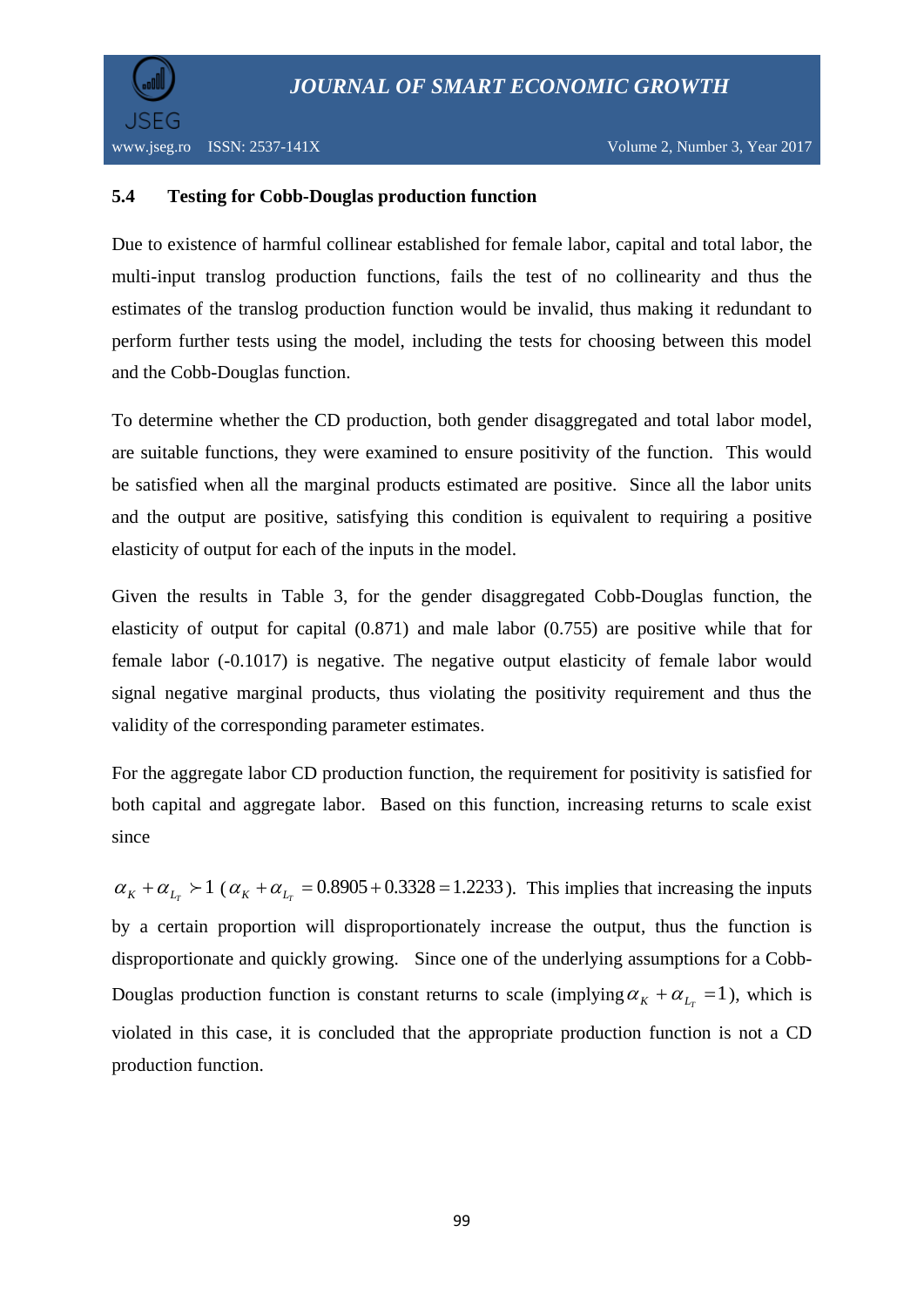#### **6. CONCLUSIONS AND RECOMMENDATIONS**

#### **6.1 Conclusions**

Based on the aggregate labor Cob-Douglas model, increasing returns to scale exists, which signifies violation of the constant returns to scale assumed for this function. Based on the labor productivity model, the study revealed that in the USA: aggregate labor productivity increases by 25.5% following a 1 % increase in female capita/female labor ratio but decreases by 1.98% following a 1% increase in the capital/male labor ratio (increase total capital outlays to increase female labor productivity, thus aggregate output.

Based on the single factor translog function, the study revealed that: increasing the capital/female labor ratio increases aggregate labor productivity but the reverse is true for capital/male labor ratio; male labor is more productive than female labor, which is more productive than capital with output elasticities of 2.827, 1.313 and 1.065, respectively; male labor has a higher proper output elasticity compared to female labor due to higher variability in productivity of the male labor, lower variations in the number of male labor units employed, a higher correlation between number of male labor employed and the productivity of male labor; and lower variability of the male labor force relative to output compared to their female counterparts; all the inputs considered have increasing returns to scale but GDP production is more dependent on labor compared to capital; and more on male labor compared to female labor; the augmented output elasticity is higher for female labor compared to male labor; a simultaneous increase in quantity allocated and productivity of each of the factors investigated leads to an increase in output; the growth in the marginal product (productivity) of female labor has been slower than that for the total labor force and that for male labor; labor, regardless of category considered, has been relatively more productive that capital, with greater increase in the relative productivity of male labor to capital compared to that for female labor (and total labor) to capital; female labor is about as half as productive as male labor (MRTS of  $0.644$  ( $\pm 0.143$ ), having declined from almost equally as productive (MRTS of 0.98 to 0.96) as male labor at the beginning of the period; the dynamic trajectory aggregate/male/female labor and capital are conventionally underexponential; capital and labor, regardless of the category are neither perfect substitutes nor perfect complements, but the degree of substitutability between male labor and capital is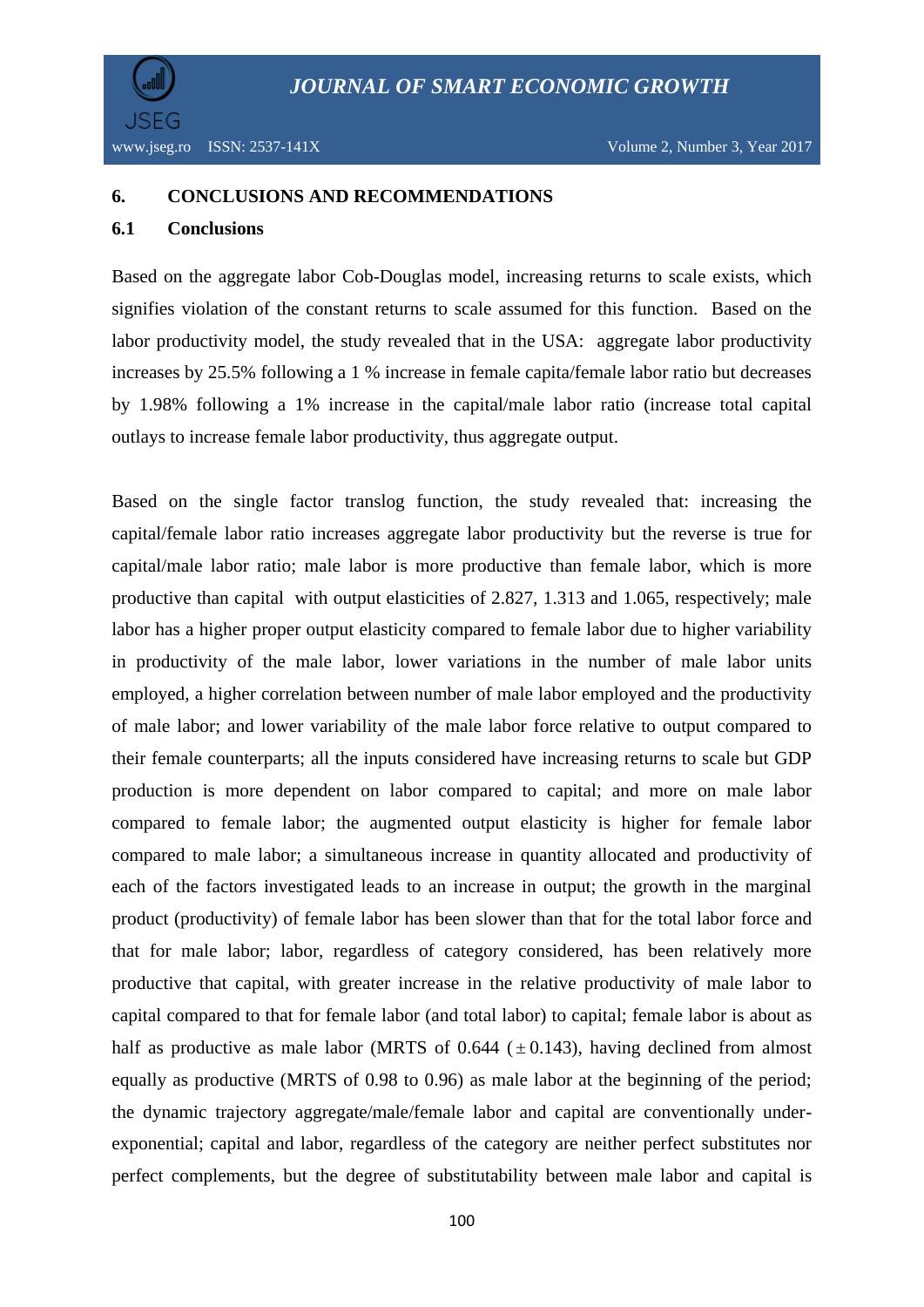

greater than that between female labor and capital, female labor thus requires capital more as a complementary inputs; and The ease of substitution between labor and capital has remained constant for each labor category; the elasticity of substitution of female labor for male labor has remained constant over the period; and the ease of substitutability between female labor and male labor is much smaller than the ease of substitutability between each of them and capital.

Finally, it was noted that the increase in the female labor force relative to male labor force in the USA, has not been accompanied by an increase in the female labor productivity.

### **6.2 Recommendations**

- a) An increase in capital outlays in the USA, will have greater effect if directed to those sectors which are under-capitalized, particularly those dominated by female labor, since increasing the productivity of aggregate labor requires increasing the amount of capital available to the female labor.
- b) The greater dependency of GDP growth on labor rather than capital in the USA, signals the need to increase productivity of the aggregate labor force (both male and female labor) in general, but with greater efforts tailored towards increasing the productivity of the current female labor force which is lower than that for their male counterparts to bring it at par with their male counterparts.
- c) Efforts to increase the output elasticity (productivity) of the female labor force in the USA, should be aimed at increasing the variability of productivity of female labor, for example by reducing the concentration in female dominated occupations and sector through human capita development; reducing the variation of the number of female labor employed, for example by ensuring that appropriate safety nets are put in place to ensure that women do not leave the labor force to cater for family responsibility or designing work schedules that can allow them to cater for both unpaid care and paid work; increasing the correlation between number female employees and their productivity, for example by providing the capital base required in many of the activities undertaken by women; and reducing the variability of female labor force.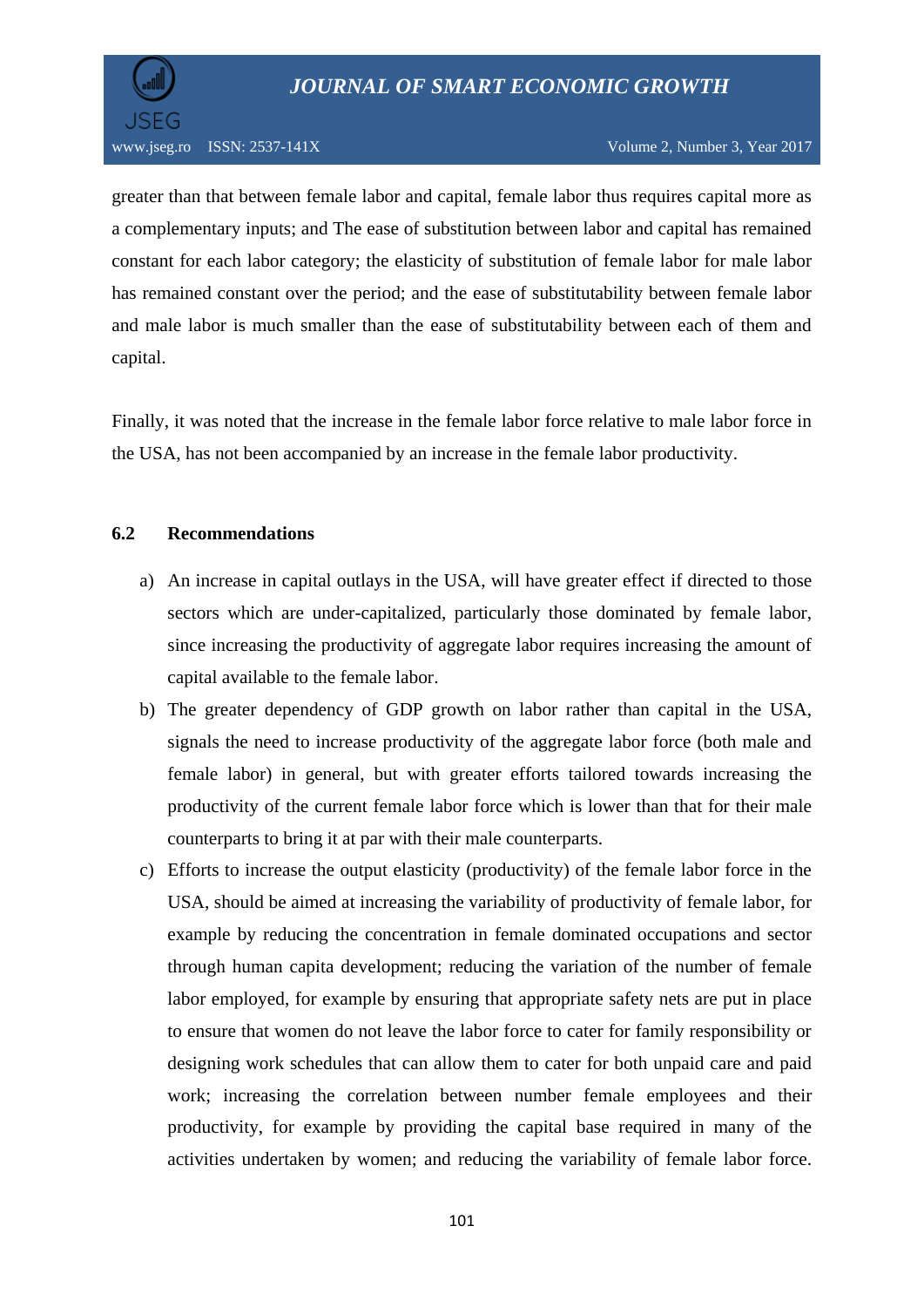

This requires clear understanding of the constraints faced by women and the possible solutions (See Bradshaw, Castellino and Diop [2013] for suggestions on priority areas to address different constraints.

- d) A simultaneous increase in quantity allocated and productivity of each of the factors investigated leads to an increase in output, measures to increase productivity should be accompanied with measures to increase the quantity allocated. For gender disaggregated labor, this implies that measures to increase female/male labor productivity, should be accompanied with measures to increase gender disaggregated participation rates, with more emphasis on female labor participation rates which still lag behind those for men. Thus, efforts towards attaining gender parity in numbers in the labor force should be accompanied with efforts to achieve gender parity in productivity.
- e) Slower growth in the productivity of female labor underscores the need for measures that allow the female labor productivity to grow in tandem with the male labor productivity by having measures that reduce their burden, particularly of the unpaid care work which is, in most cases, is not accounted for in the national output.
- f) To eliminate the gender wage gap, interventions that can increase the productivity of female labor relative to male labor should be implemented.
- g) Greater complementarity between female labor and capital compared to male labor implies that to increase the productivity of female labor, it is necessary to increase the capital in those sectors where women still dominate the production process in the short-run, while in the long-run efforts are made to increase the number of women engaged in the sectors where it is much easier to substitute labor for capital, mainly the professional jobs which tend to be dominated by men and are higher rewarding.
- h) Measures aimed at increasing the ease of substitutability between male labor and female labor, such as those aimed at closing the gender gap in human capital development and reducing discrimination, should be implemented.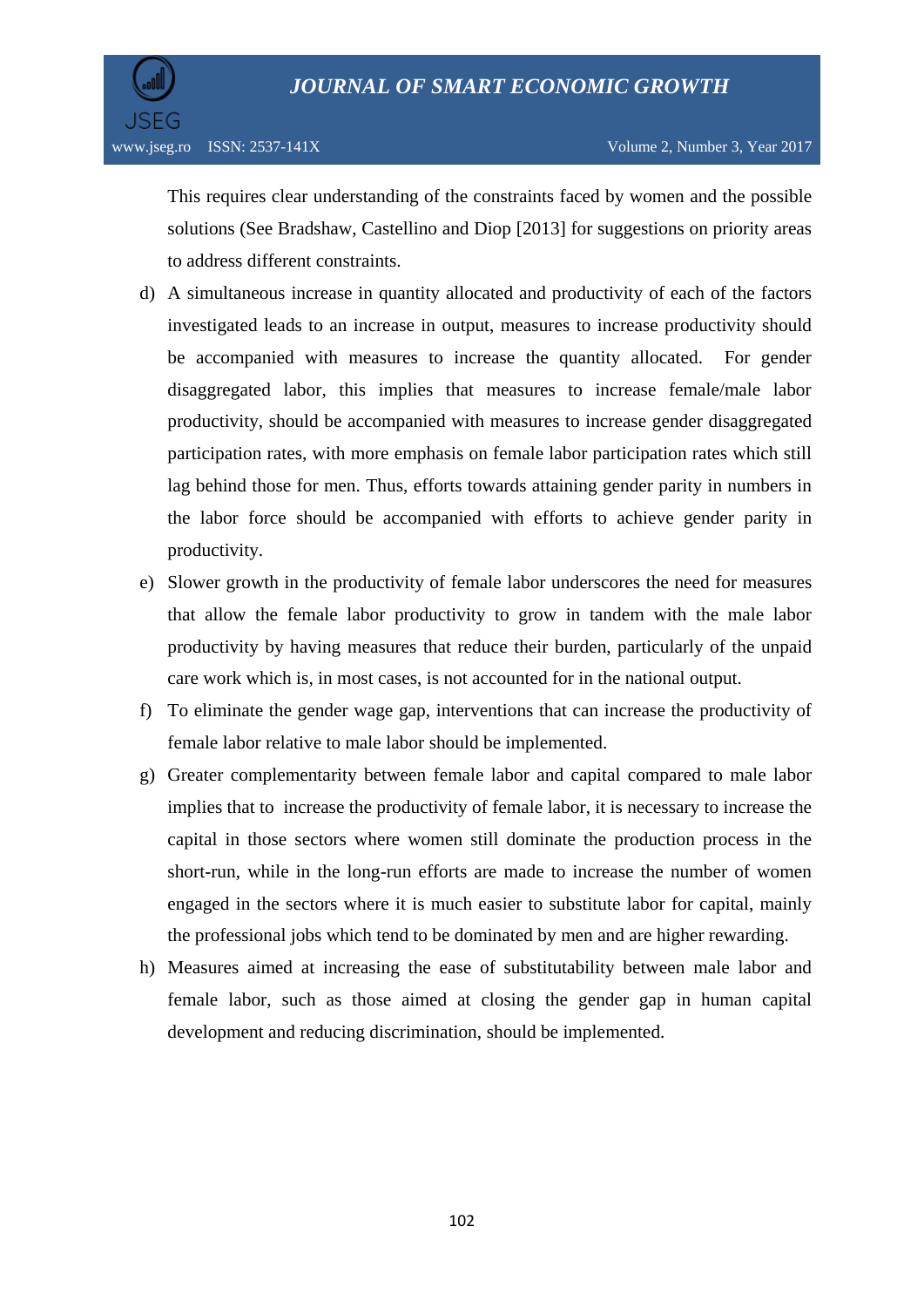

### **REFERENCES**

- 1. Allen, C. and Hall G. F. (eds). (1997). *Macroeconomic Modeling in a Changing World*. New York: John Willey & Sons.
- 2. Bergstrom, T. (2015). *[Lecture Notes on Elasticity of Substitution,](http://www.econ.ucsb.edu/~tedb/Courses/GraduateTheoryUCSB/elasticity_of_substitution2015.pdf) p. 5*. (2015). Available at:  $\alpha$ [http://econ.ucsb.edu/~tedb/Courses/GraduateTheoryUCSB/elasticity\\_of\\_substitution2](http://econ.ucsb.edu/~tedb/Courses/GraduateTheoryUCSB/elasticity_of_substitution2015.pdf) [015.pdf](http://econ.ucsb.edu/~tedb/Courses/GraduateTheoryUCSB/elasticity_of_substitution2015.pdf) (Accessed on 17 June 2017)
- 3. Boisvert, R. N. (1982) *Translog Production Function: Its Properties, Its Several Interpretations and Estimation Problems,* Ithaca, NY: Department of Agricultural Economics, Cornell University Agricultural Experiment Station, New York State College of Agriculture and Life Sciences.
- 4. Bradshaw, S, Castellino J. and Diop B. (2013). Women's Role in Economic Development: Overcoming the Constraints**.** Background Paper for the High-Level Panel of Eminent Persons on the Post-2015 Development Agenda, UN, Sustainable Development Solutions Network, A Global Initiative for the United Nations.
- 5. Chongela, J., Nandala . and Korabandi S. (2013). Estimation of Constant Elasticity of

Substitution (CES) Production Function with Capital and Labour Inputs of Agri-food Firms in Tanzania. *African Journal of Agricultural Research*, Department of Agricultural Economics, 8(41), pp. 5082–5089.

- 6. Christensen, L. R., Jorgenson D.W., LAU L.J. (1971). Conjugate Duality and Transdental Logarithmic Production Function. *Econometrica*, 39(4), pp. 225-256.
- 7. Christensen, L. R., Jorgenson D.W., and Lau L.J. (1973). Transdental Logarithmic Production Frontier. *Review of Economics and Statistics*, 55, pp. 28-45.
- 8. Collard-W. (2012). *Production and Cost Functions*. Available at: <http://pages.stern.nyu.edu/~acollard/productivity.pdf>(Accessed on Feb 13, 2017)
- 9. Feenstra, R. C., Inklaar R. and Timmer M. P. The Next Generation of the Penn World Table*. American Economic Review*, 2015, 105, No.10, pp. 3150-3182.
- 10. Grilichs, Z. and Ringstad V. (1971). *Economies of Scale and the Form of the Production Function*. Amsterdam: North-Holland Publishing Company.
- 11. Green, W. H. (2012). *Econometric Analysis*. 7th Edition. New York: Pearson, 2012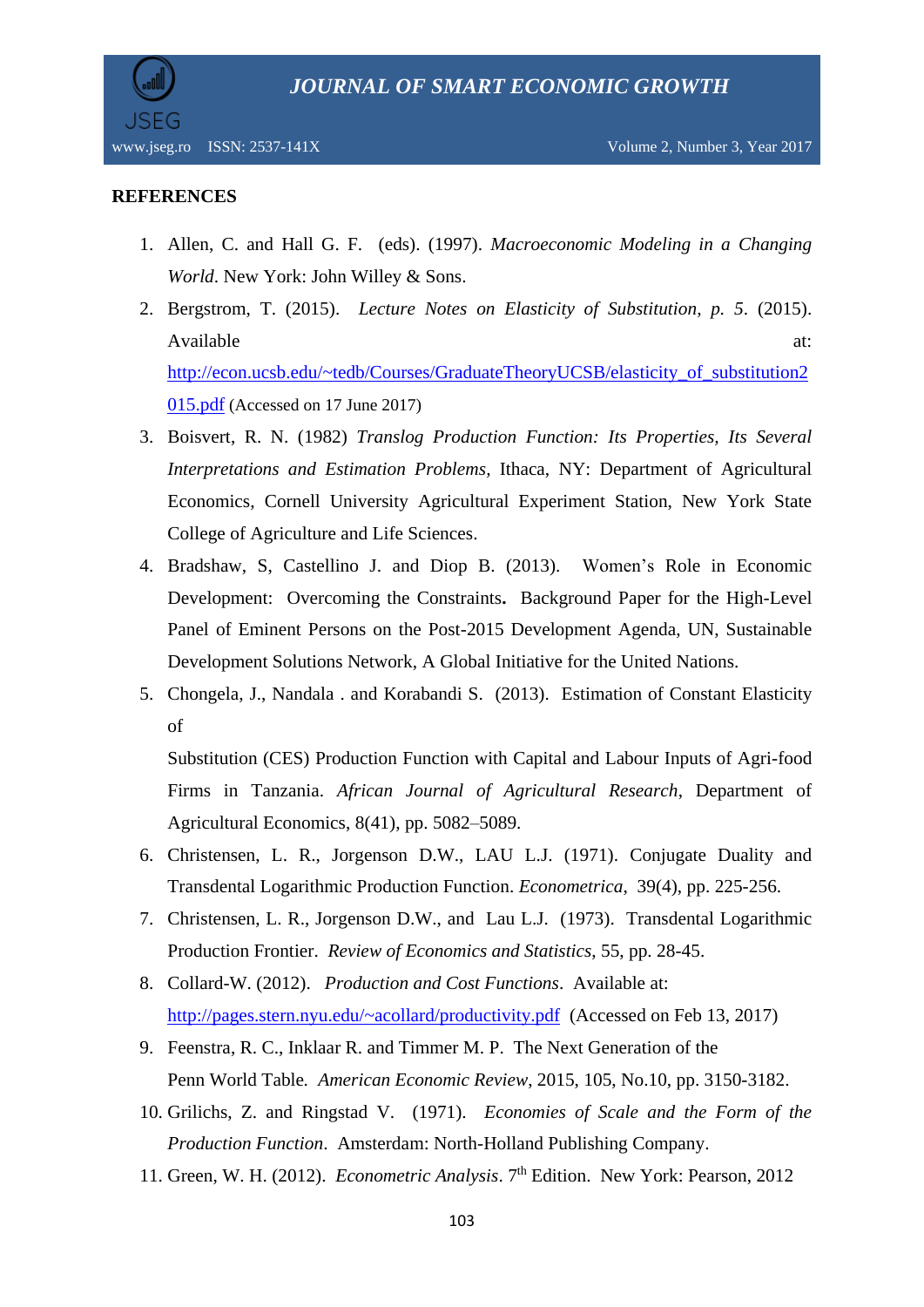

12. Helali, K. and Kalai M. (2015). Estimate of the Elasticities of Substitution of the **CES** and translog production functions in Tunisia. *Int. J. Economics and Business* 

*Research,* 9(3), pp. 245-253*.*

- 13. Hicks, J*.* (1932)*[The Theory of Wages](https://en.wikipedia.org/wiki/The_Theory_of_Wages).* London*:* Macmillan.
- 14. Juselius, M. (2008). Long Run Relationships between Labour and Capital: Indirect Evidence on the Elasticity of Substitution. *Journal of Macroeconomics*, 30(2), pp. 739–756.
- 15. Khalil, A. M. (2005). *A cross Section Estimation of Translog Production Function: Jordanian Manufacturing Industry*, Al-Ahliyya Amman University. Available at: <http://www.luc.edu/orgs/meea/volume7/khalil.pdf> (Accessed on February 20, 2017)
- 16. Klacek J., Vosvrda M., and Schlosser S. (2007). KLE Production Function and Total Factor Productivity. *Statistika.* No. 4.
- 17. Kmenta, J. (1987). On Estimation of CES Production Function. *International Economic Review.* Available at: [https://deepblue.lib.umich.edu/bitstream/handle/2027.42/91902/Kmenta-](https://deepblue.lib.umich.edu/bitstream/handle/2027.42/91902/Kmenta-Estimation_CES_Production_Function.pdf?sequence)[Estimation\\_CES\\_Production\\_Function.pdf?sequence](https://deepblue.lib.umich.edu/bitstream/handle/2027.42/91902/Kmenta-Estimation_CES_Production_Function.pdf?sequence) (Accessed on February 24, 2017)
- 18. Krishnapillai, S., Thompson H. (2012). Cross Section Translog Production and Elasticity of Substitution in U.S. Manufacturing Industry. *International Journal of Energy Economics and Policy*, 2(2), pp. 50-54.
- 19. Lau, L. J*.* (1986), *Functional Forms in Econometric Model Building*. In Z. Griliches, Intrigiligator M.P. (eds). *Handbook of Econometrics*, 3pp. 1516-1566. North – Holland: Amsterdam, 1986.
- 20. [Mas-colell, A](https://en.wikipedia.org/wiki/Andreu_Mas-Colell)., Whinston M. D., Green J. R. (2007). *Microeconomic Theory.* New York, NY: Oxford University Press, *[ISBN](https://en.wikipedia.org/wiki/International_Standard_Book_Number) [0195073401](https://en.wikipedia.org/wiki/Special:BookSources/0195073401)*.
- 21. Napasintuwong, O., and Emerson R. D. (2015). Labor Substitutability in Labor Intensive

Agriculture and Technological Change in the Presence of Foreign Labor. Available at: <http://ageconsearch.umn.edu/bitstream/20048/1/sp04na02.pdf> (Accessed on June 06, 2017)